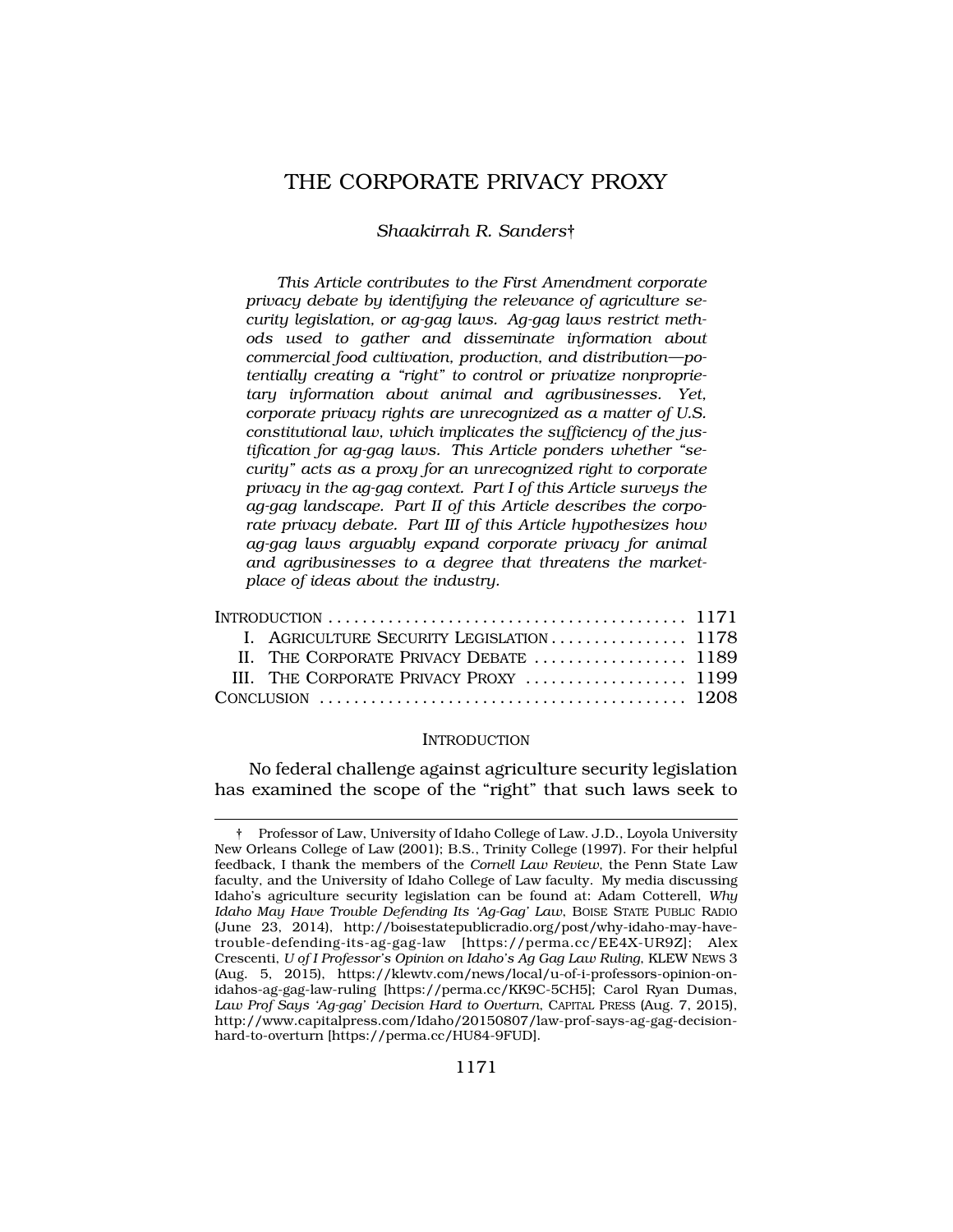protect, namely, control over gathering and disseminating nonproprietary information that harms or counters the commercial reputation or the commercial representations of animal and agribusinesses. This Article describes agriculture security legislation as that which restricts—or "gags"—methods used to gather and disseminate information about the conditions and techniques of commercial food cultivation, production, and distribution. Food journalist Mark Bittman has used the term "ag-gag" to describe agriculture security legislation.1 Ag-gag laws were enacted in Idaho,<sup>2</sup> Iowa,<sup>3</sup> Kansas,<sup>4</sup> Missouri,<sup>5</sup> Montana,<sup>6</sup> North Carolina,<sup>7</sup> North Dakota,<sup>8</sup> Utah,<sup>9</sup> and Wyoming.<sup>10</sup>

Although this Article focuses on agriculture security legislation in Idaho, Utah, and Wyoming, Iowa was the first state to punish the use of false information to gain access or employ-

2 IDAHO CODE § 18-7042 (2018) (prohibiting interference with agricultural production), *invalidated by* Animal Legal Def. Fund v. Otter, 118 F. Supp. 3d 1195, 1212 (D. Idaho 2015), *aff'd in part and rev'd in part by* Animal Legal Def. Fund v. Wasden, 878 F.3d 1184 (9th Cir. 2018).

3 IOWA CODE § 717A.3A (2018) (prohibiting the use of false information to gain access or employment for purposes of committing an unauthorized act), *invalidated by* Animal Legal Def. Fund v. Reynolds, 353 F. Supp. 3d 812 (S.D. Iowa 2019); *see also* Animal Legal Def. Fund v. Reynolds, 297 F. Supp. 3d 901, 928–29 (S.D. Iowa 2018) (denying motion to dismiss).

4 KAN. STAT. ANN. § 47-1827(c)(4) (2018) (prohibiting entry into "an animal facility to take pictures by photograph, video camera or by any other means" with the intent of causing harm to the enterprise), *invalidated by* Animal Legal Def. Fund v. Kelly, No. 18-2657-KHV, 2020 WL 362626 (D. Kan. 2020).

5 MO. REV. STAT. § 578.013.1 (2018) (imposing a duty to submit recordings of alleged farm animal abuse within 24 hours of recording).

6 MONT. CODE ANN. § 81-30-103(2)(e) (2017) (prohibiting entry into an animal facility with the intent to record images or take pictures for purposes of criminal defamation).

7 N.C. GEN. STAT. § 99A-2 (2018) (prohibiting unauthorized entry into nonpublic area of another's premises).

8 N.D. CENT. CODE § 12.1-21.1-02(6) (2017) (prohibiting entry into "an animal facility and us[ing] or attempt[ing] to use a camera, video recorder, or any other video or audio recording equipment").

9 UTAH CODE ANN.  $\S 76-6-112(2)(c)(i)$  (West 2018) (prohibiting the use of false information on an employment application with the intent to record images at a farm), *invalidated by* Animal Legal Def. Fund v. Herbert, 263 F. Supp. 3d 1193 (D. Utah 2017).

10 WYO. STAT. ANN. § 6-3-414 (2018) (prohibiting trespass to unlawfully collect "resource data"), constitutionally supported by W. Watersheds Project v. Michael, 196 F. Supp. 3d 1231 (D. Wyo. 2016), but undermined by W. Watersheds Project v. Michael, 869 F.3d 1189 (10th Cir. 2017), and invalidated by W. Watersheds Project v. Michael, 353 F. Supp. 3d 1176, 1191 (D. Wyo. 2018).

<sup>1</sup> Mark Bittman, *Who Protects the Animals?*, N.Y. TIMES: OPINIONATOR (Apr. 26, 2011 9:29 PM), <http://opinionator.blogs.nytimes.com/2011/04/26/who-pro>tects-the-animals/?r=0 [<https://perma.cc/6D3B-LZP2>]. *See generally* Shaakirrah R. Sanders, *Ag-gag Free Nation*, 54 WAKE FOREST L. REV. 491, 493-94 (2019) (identifying states that have adopted ag-gag laws).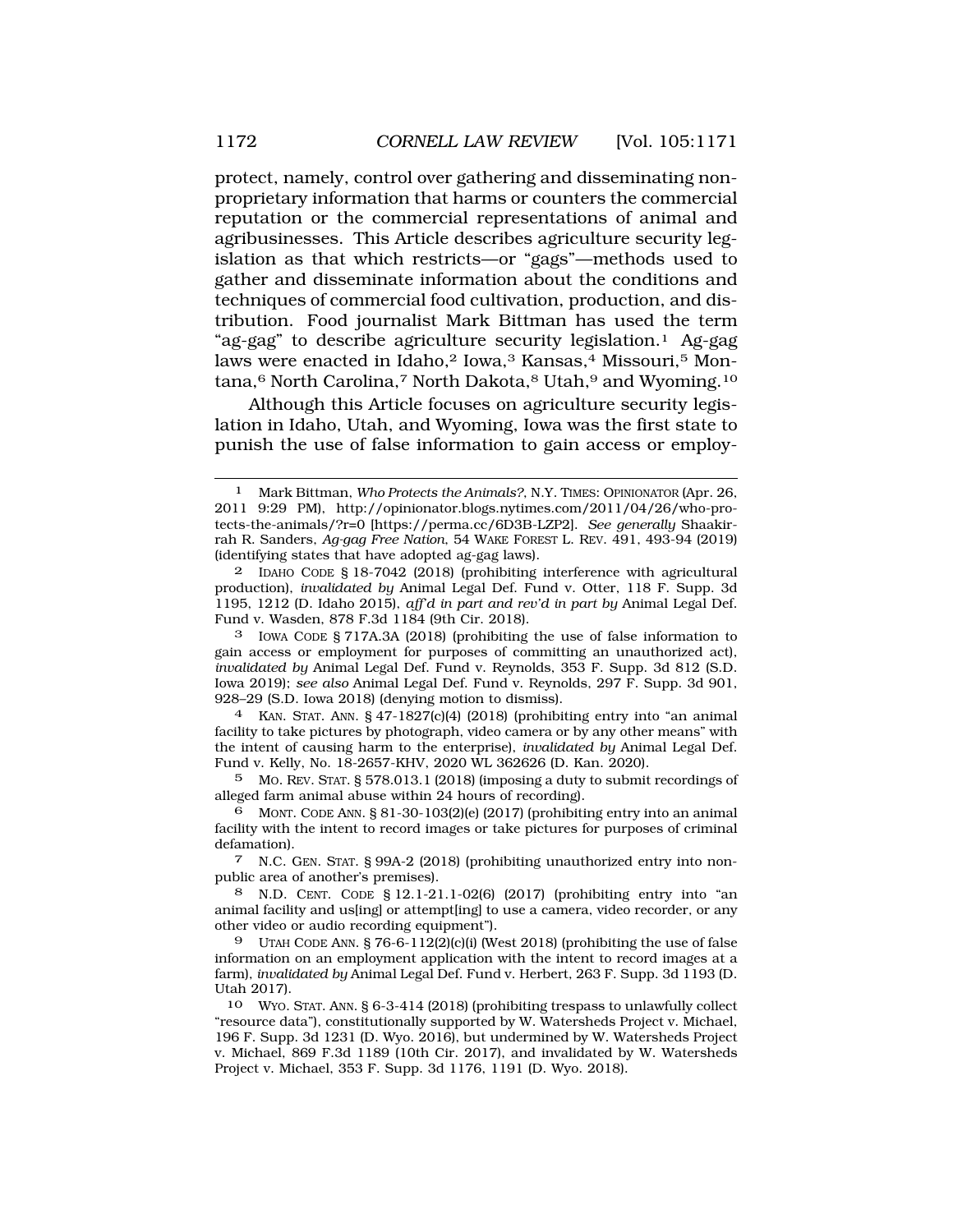2020] *THE CORPORATE PRIVACY PROXY* 1173

ment at an animal or agribusiness.<sup>11</sup> Other states passed analogous or distinguishable agriculture security legislation. North Carolina, for example, broadly imposes civil liability for unauthorized entry into nonpublic areas of another's premises.12 Kansas prohibits "enter[ing] an animal facility to take pictures by photograph, video camera or by any other means" with the intent of causing harm to the enterprise.<sup>13</sup> Montana

Additionally, section 717A.2.2 provides that

[a] person suffering damages resulting from an action which is in violation of [this statute] may bring an action in the district court against the person causing the damage to recover . . . [a]n amount equaling three times all actual and consequential damages . . . [and] [c]ourt costs and reasonable attorney fees.

12 N.C. GEN. STAT. § 99A-2(a) (2018) provides that [a]ny person who intentionally gains access to the nonpublic areas of another's premises and engages in an act that exceeds the person's authority to enter those areas is liable to the owner or operator of the premises for any damages sustained. For the purposes of this section, 'nonpublic areas' shall mean those areas not accessible to or not intended to be accessed by the general public.

Section 99A-2(b) defines

an act that exceeds a person's authority to enter the nonpublic areas of another's premises [as] any of the following: (1) An employee who enters the nonpublic areas of an employer's premises for a reason other than a bona fide intent of seeking or holding employment or doing business with the employer and thereafter without authorization captures or removes the employer's data, paper, records, or any other documents and uses the information to breach the person's duty of loyalty to the employer[;] (2) An employee who intentionally enters the nonpublic areas of an employer's premises for a reason other than a bona fide intent of seeking or holding employment or doing business with the employer and thereafter without authorization records images or sound occurring within an employer's premises and uses the recording to breach the person's duty of loyalty to the employer[;] (3) Knowingly or intentionally placing on the employer's premises an unattended camera or electronic surveillance device and using that device to record images or data.

Section 99A-2(d) allows a court to:

award to a party who prevails in an action brought pursuant to this section one or more of the following remedies: (1) Equitable relief[; (2) Compensatory damages as otherwise allowed by State or federal law[;] (3) Costs and fees, including reasonable attorneys' fees[; and] (4) Exemplary damages as otherwise allowed by State or federal law in the amount of five thousand dollars (\$5,000) for each day, or portion thereof, that a defendant has acted in violation of [section 99A-2(a)].

13 KAN. STAT. ANN. § 47-1827(c) (West 2018) provides in part that "[n]o person shall, without the effective consent of the owner and with the intent to damage the

<sup>11</sup> IOWA CODE § 717A.2 (2018) provides in part: A person shall not, without the consent of the owner, . . . [e]nter onto or into an animal facility, or remain on or in an animal facility, if the person has notice that the facility is not open to the public, [or] if the person has an intent to . . . [d]isrupt operations conducted at the animal facility, if the operations directly relate to agricultural production, animal maintenance, educational or scientific purposes, or veterinary care.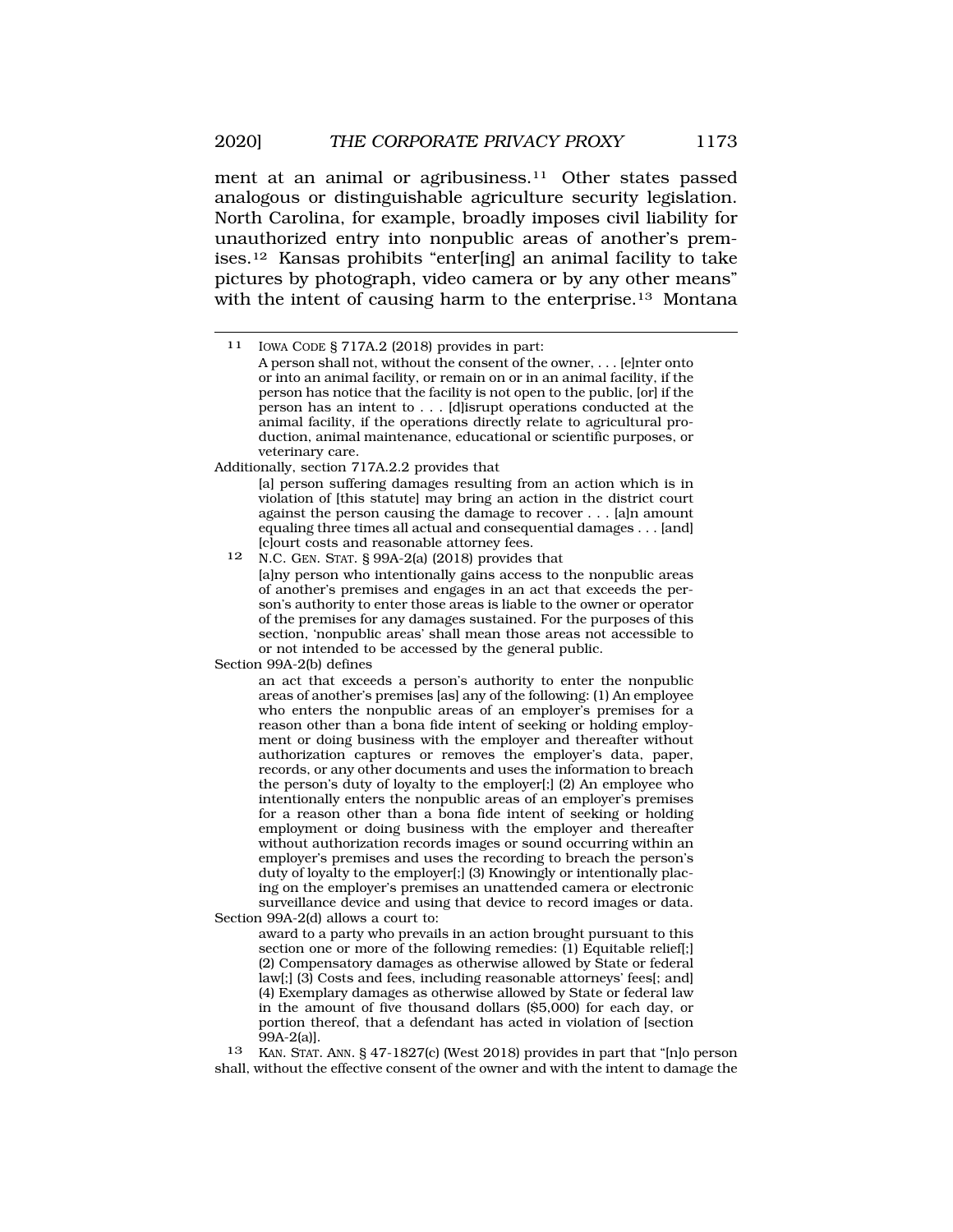prohibits entering an animal facility with the intent to record images or take pictures for purposes of criminal [defamation.14](https://defamation.14)  Similarly, North Dakota, prohibits entering an animal facility and using or attempting to use a camera, video recorder, or any other video or audio recording [equipment.15](https://equipment.15) Missouri imposes a duty to submit recordings of alleged farm animal abuse within 24 hours.<sup>16</sup>

Corporate or organizational "security" in commercial food operations could be a justification for agriculture security legislation. However, this interest must be more than legitimate if ag-gag laws are to survive a First Amendment challenge because commercial food production operations are of public interest. Moreover, undercover investigations into the industry have long received First Amendment protection.<sup>17</sup> Federal

MONT. CODE ANN. § 81-30-104 (2017) provides that

[a] person who has been damaged by reason of a violation of 81-30- 103 may bring against the person who caused the damage an action in the district court to recover . . . an amount equal to three times all actual and consequential damages . . . and . . . court costs and reasonable attorney fees.

MONT. CODE ANN. § 81-30-105 (2017) imposes criminal penalties for violations of § 81-30-103.

15 N.D. CENT. CODE § 12.1-21.1-02 (2017) provides that "[n]o person without the effective consent of the owner may . . . [e]nter an animal facility and use or attempt to use a camera, video recorder, or any other video or audio recording equipment."<br>16 Mo F

16 MO. REV. STAT. § 578.013.1 (2018) provides that

[w]henever any farm animal professional videotapes or otherwise makes a digital recording of what he or she believes to depict a farm animal subjected to abuse or neglect . . . such farm animal professional shall have a duty to submit such videotape or digital recording to a law enforcement agency within twenty-four hours of the recording.

Intentional violations of this statute constitute a class A misdemeanor. *See id.*   $\S 578.013.3.$ <br>17 See A

17 *See* Animal Legal Def. Fund v. Kelly, No. 18-2657-KHV, 2020 WL 362626 (D. Kan. 2020); Animal Legal Defense Fund v. Reynolds, 353 F. Supp. 3d 812, 827 (S.D. Iowa 2019) (holding Iowa's statute criminalizing accessing an agricultural facility under false pretenses and making false statements as an employee uncon-

enterprise conducted at the animal facility . . . . enter an animal facility to take pictures by photograph, video camera or by any other means." KAN. STAT. ANN. §— 47.1828 (West 2018) provides that

<sup>[</sup>a]ny person who has been damaged by reason of a violation of K.S.A. 47-1827 . . . may bring an action in the district court against the person causing the damage to recover . . . [a]n amount equal to three times all actual and consequential damages  $[and] \dots$  court costs and reasonable attorney fees.

<sup>14</sup> MONT. CODE ANN. § 81-30-103(2) (2017) provides in part that [a] person who does not have the effective consent of the owner and who intends to damage the enterprise conducted at an animal facility may not . . . enter an animal facility to take pictures by photograph, video camera, or other means with the intent to commit criminal defamation . . . .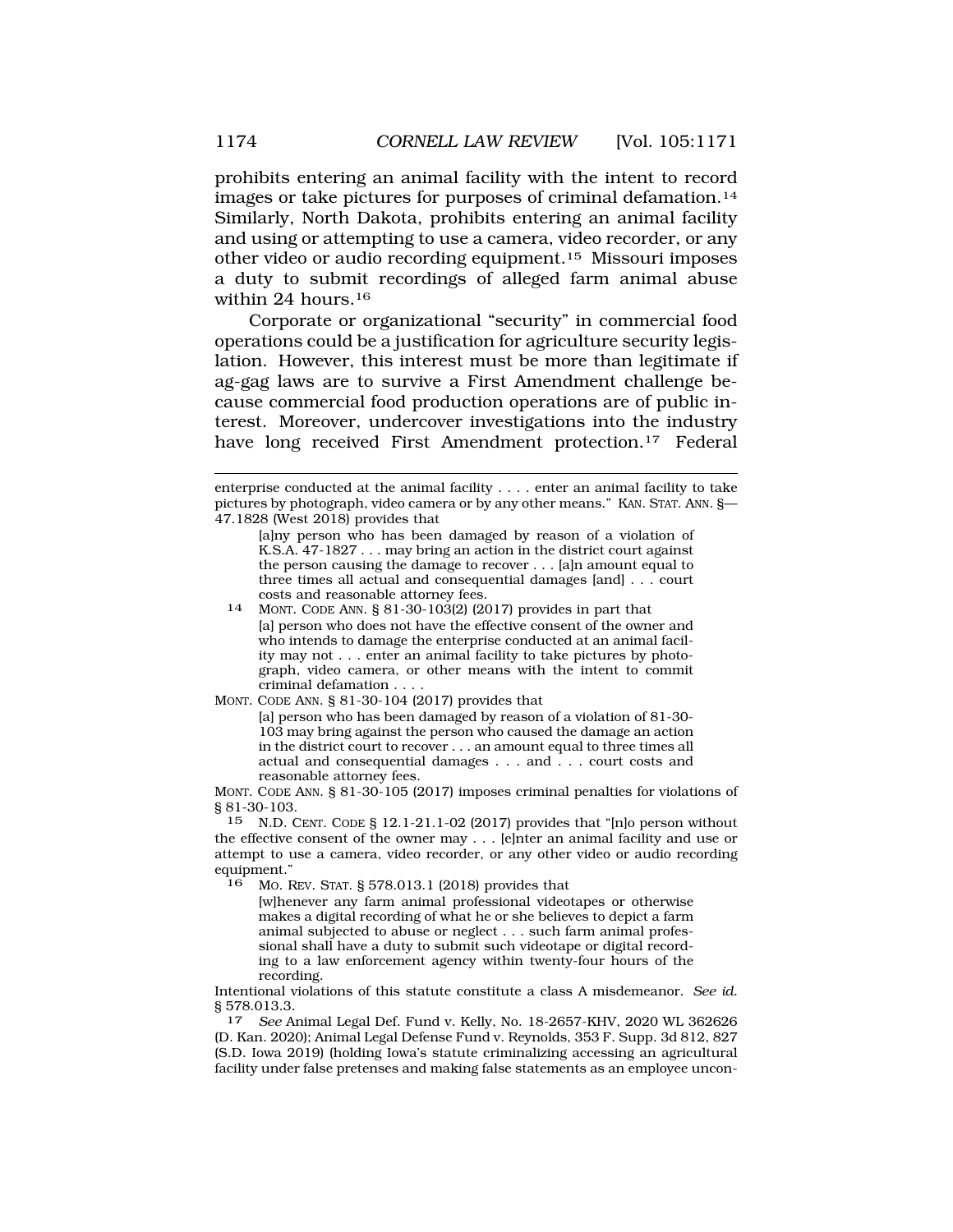court challenges against some ag-gag laws revealed legislative motives to insulate animal and agribusinesses from "the court of public opinion" by targeting those who "masquerade as employees to infiltrate farms in the hope of discovering and recording what they believe to be animal abuse."18 Legislatures also sought to prevent the release of video recordings of suspected animal abuse19 by stopping "people who would go 'running out to a news outlet.'"20 Some legislators described animal rights investigators and activists as "hostage" takers, "marauding invaders," "terrorists," and "enemies" to be [combated.21](https://combated.21) 

This Article theorizes that in the context of agriculture security legislation, "security" acts as a proxy for "privacy." *Whalen v. Roe* rejected an absolute or fundamental right to control [information.22](https://information.22) Further, outside of the Fourth Amendment's protection against unreasonable government searches and seizures, and state and federal laws that protect trade secrets and other propriety information,<sup>23</sup> corporate privacy "rights" are limited in the United [States.24](https://States.24) The U.S. Constitution does not grant First Amendment privacy rights to corpora-

stitutional under the First Amendment); W. Watersheds Project v. Michael, 353 F. Supp. 3d 1176, 1191 (D. Wyo. 2018) (holding Wyoming statutes criminalizing entering private land for the purposes of data collection unconstitutional under the First Amendment); Animal Legal Def. Fund v. Herbert, 263 F. Supp. 3d 1193, 1211–13 (D. Utah 2017) (holding Utah's statute criminalizing accessing an agricultural operation under false pretenses and recording an operation unconstitutional under the First Amendment); Animal Legal Def. Fund v. Otter, 118 F. Supp. 3d 1195, 1200 (D. Idaho 2015), *aff'd in part and rev'd in part by* Animal Legal Def. Fund v. Wasden, 878 F.3d 1184 (9th Cir. 2018) (holding Idaho's law criminalizing interference with agricultural production unconstitutional under the First Amendment).

18 *Otter*, 118 F. Supp. 3d at 1200–01 (citing Declaration of Jo Ann Wall Supporting Plaintiffs' Motion for Partial Summary Judgment, Exhibit C at 8–9, Animal Legal Def. Fund v. Wasden, 312 F. Supp. 3d 939 (D. Idaho 2015)).

19 *Otter*, 118 F. Supp. 3d at 1201.

20 Editorial Board, *No More Exposés in North Carolina*, N.Y. TIMES (Feb. 1, 2016), <https://www.nytimes.com/2016/02/01/opinion/no-more-exposes-in>north-carolina.html [\[https://perma.cc/H56Y-HANL\]](https://perma.cc/H56Y-HANL).

21 *See Otter*, 118 F. Supp. 3d at 1200–01*.* 

22 Whalen v. Roe,  $429$  U.S. 589, 602 (1977).<br>23 See U.S. CONST amend IV: see also Econ

23 *See* U.S. CONST. amend. IV; *see also*, Economic Espionage Act, 18 U.S.C. § 1831 (2018) (prohibiting use of trade secrets to benefit foreign governments, agents, or instrumentalities); Defend Trade Secrets Act, 18 U.S.C. § 1836 (2018) (authorizing civil action in federal court for misappropriation of trade secrets); IDAHO CODE ANN. § 48-801 (West 2011) (providing injunctive relief and damages for the disclosure of trade secrets); KAN. STAT. ANN. § 60-3320 (West 2018) (providing injunctive relief and damages for the disclosure of trade secrets).

24 *See* Kayla Robinson, Note, *Corporate Rights and Individual Interests: The Corporate Right to Privacy as a Bulwark Against Warrantless Government Surveillance*, 36 CARDOZO L. REV. 2283, 2288 (2015).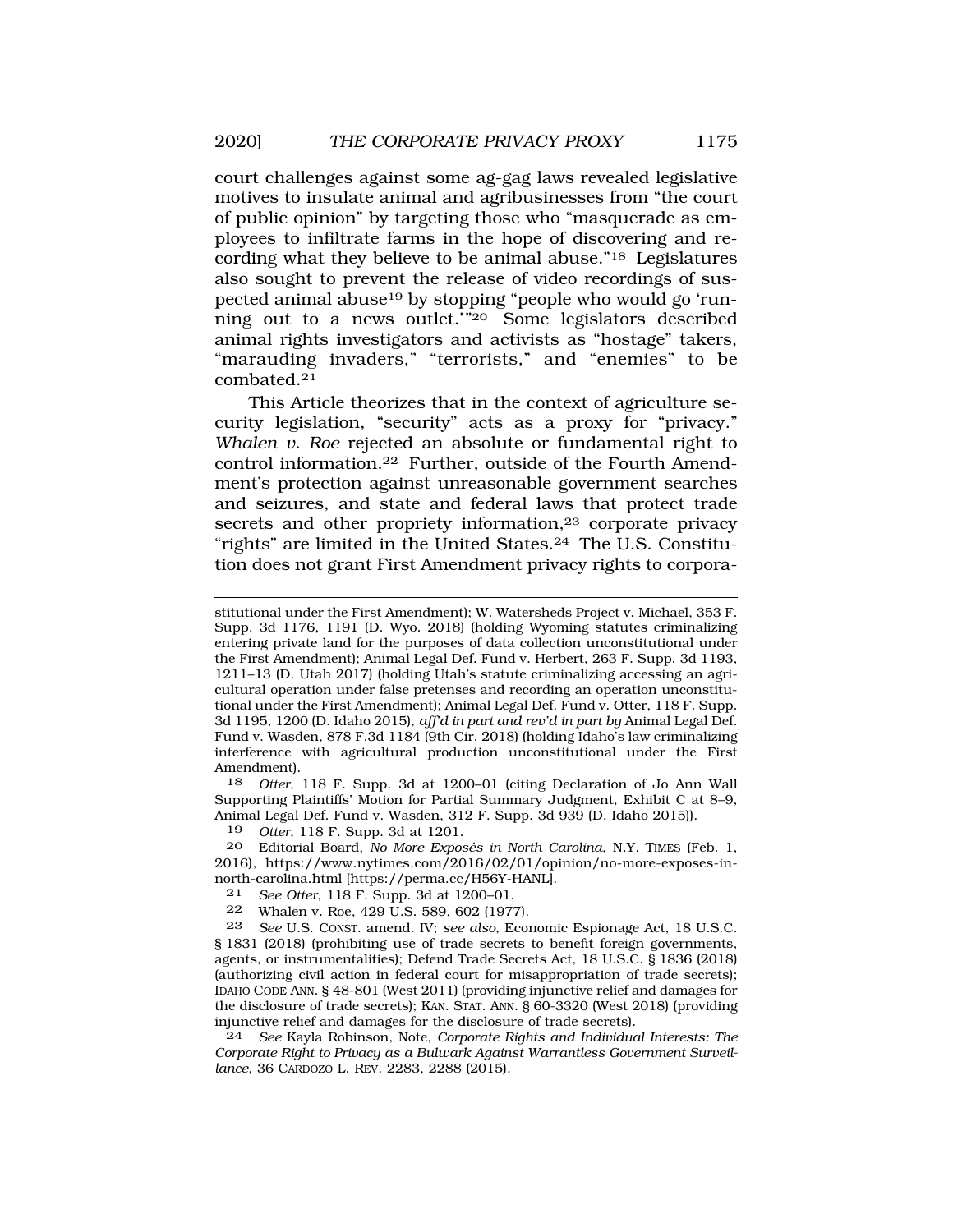tions or other [organizations.25](https://organizations.25) The *Restatement (Second) of Torts* denies a "personal right of privacy" for corporations, partnerships or unincorporated associations,26 except for information that is "highly intimate"27 or otherwise protected by contracts or trade law.

This Article ponders whether corporate or organizational security or privacy provides sufficient justification to disrupt activity that has traditionally received First Amendment protection. Idaho attempted to argue that corporate privacy justified its agriculture security [legislation.28](https://legislation.28) During oral argument, the Ninth Circuit reminded Idaho of the non-existence of corporate privacy [rights.29](https://rights.29) To the extent that states can create a statutory corporate "right" to privacy, the right should be no greater than that of individual privacy and the same First Amendment limitations should apply. One limitation relates to commercial speech under *Central Hudson Gas & Electric Corp. v. Public Service Commission*, which denies First Amendment protection to false or misleading commercial [speech.30](https://speech.30)

This Article brings agriculture security legislation into the corporate privacy debate. In *United States v. Alvarez*, the Court reflected on how the First Amendment should encourage "more speech, not . . . silence"31 on issues relating to the "unfettered interchange of ideas."32 Alan Chen and Justin Marceau, the leading ag-gag scholars, discuss the false speech analysis announced in *[Alvarez](https://Alvarez.33)*.33 Leading food law scholars do so as well,

29 *Id.* 

30 Cent. Hudson Gas & Elec. Corp. v. Pub. Serv. Comm'n, 447 U.S. 557, 593 (1980).

31 United States v. Alvarez, 567 U.S. 709, 727–28 (2012) (quoting Whitney v. California, 274 U.S. 357, 377 (1927) (Brandeis, J., concurring)).

32 Lane v. Franks, 573 U.S. 228, 235–36 (2014) (quoting Roth v. United States, 354 U.S. 476, 484 (1957)).

<sup>25</sup> *See generally* FCC v. AT&T, 562 U.S. 397 (2011) (holding that corporations do not have "personal privacy" for the purposes of the Freedom of Information Act exemption under 5 U.S.C. §552(b)(7)(C)).

<sup>26</sup> RESTATEMENT (SECOND) OF TORTS § 652I, cmt. c (AM. LAW INST. 1977).

<sup>27</sup> Med. Lab. Mgmt. Consultants v. Am. Broad. Cos., 30 F. Supp. 2d 1182, 1188 (D. Ariz. 1998), *aff'd*, 306 F.3d 806 (9th Cir. 2002) (internal quotation marks and citation omitted).

<sup>28</sup> Oral Argument at 8:14, Animal Legal Def. Fund v. Wasden, 878 F.3d 1184 (9th Cir. 2018) (No. 15-35960), [https://www.ca9.uscourts.gov/media/](https://www.ca9.uscourts.gov/media) view\_video.php?pk\_vid=0000011554 [\[https://perma.cc/TQ9D-645X\]](https://perma.cc/TQ9D-645X).

<sup>33</sup> *See generally* Alan K. Chen & Justin Marceau*, Developing a Taxonomy of Lies Under the First Amendment*, 89 U. COLO. L. REV. 655 (2018) [hereinafter *Taxonomy of Lies*] (discussing the framework and impact of *United States v. Alvarez*); Alan K. Chen & Justin Marceau, *High Value Lies, Ugly Truths, and the First Amendment*, 68 VAND. L. REV. 1435, 1480-83 (2015) [hereinafter *High Value Lies*]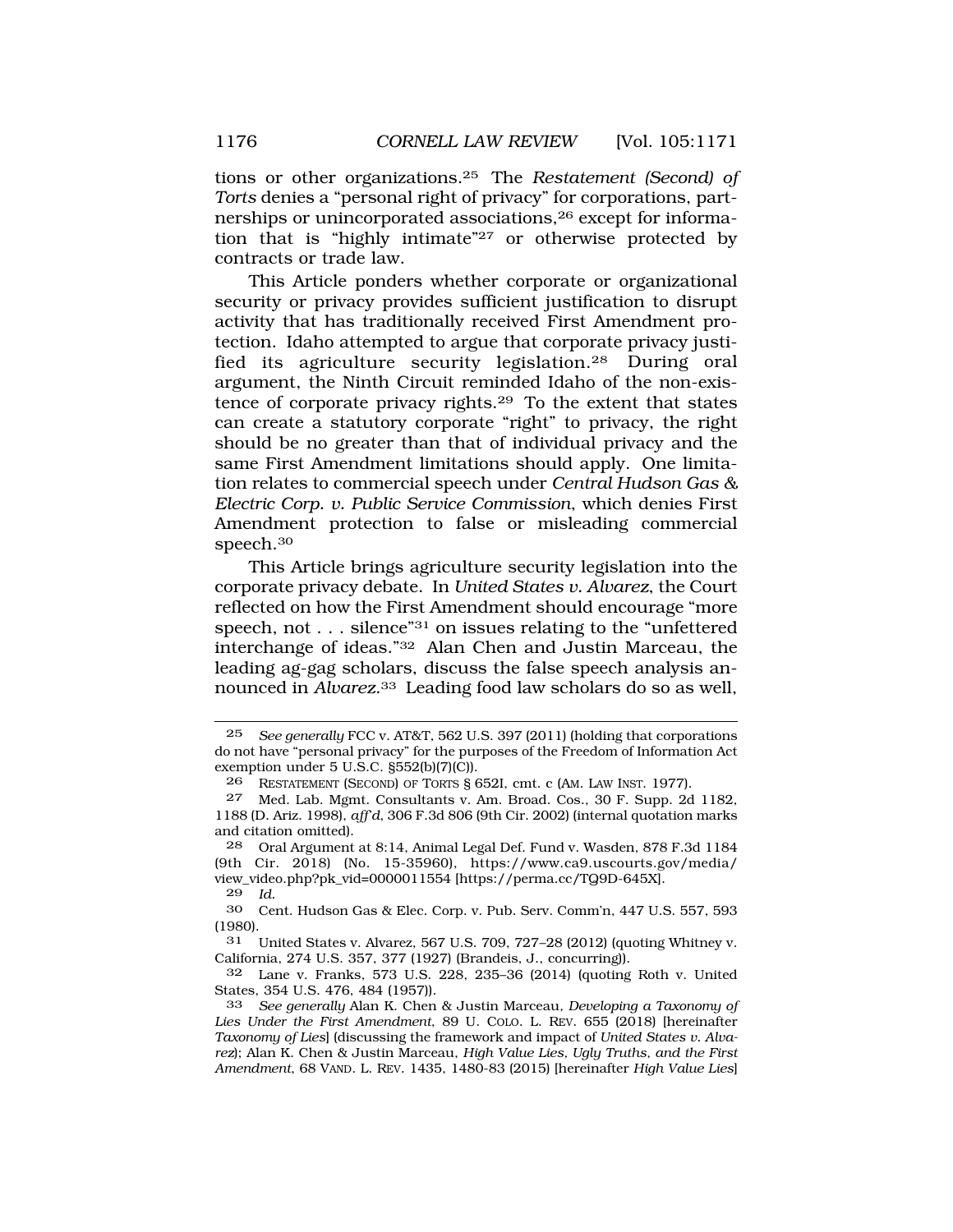but many also theorize about how the marketplace of ideas helps consumers "sort out" commercial messaging.<sup>34</sup> The marketplace functions inefficiently when there is a lack of "diversity of voices speaking to how food is produced."35 Consumer interest in "where their food comes from and how it is produced" has [increased.36](https://increased.36) Research confirms the demand for more transparency at every level37 and consumer interest in the "free flow of commercial information" about food production is often sparked by exposés.<sup>38</sup> "Consumers likewise recognize and appreciate the vital information that journalists, whistleblowers, and activists have to share about" the [industry.39](https://industry.39) 

Part I of this Article presents the ag-gag landscape and examines the scholarship and legal advocacy of Chen and Marceau. Part I also demonstrates how the Ninth and Tenth Circuits have thus far declined to scrutinize the scope of the corporate "right" to privacy when determining the constitutionality of ag-gag laws. Part I does not disparage the circuits' choice, but instead looks forward to a potential challenge that will require a determination of the sufficiency of corporate privacy as a rationale.

34 Brief of Food Law and Policy Scholars as Amici Curiae in Support of Plaintiffs-Appellees Animal Legal Defense Fund, et al. at 11–12, Animal Legal Def. Fund v. Wasden, 878 F.3d 1184 (9th Cir. 2018) (No. 15-35960) [hereinafter Food Law and Policy Scholars].

35 *Id.* 

36 *Id.* at 26; *see also* Becky L. Jacobs, *Urban Food Corridors: Cultivating Sustainable Cities*, 91 U. DET. MERCY L. REV. 215, 229–30 (2014) (quoting Steven A. Platt, *Death by Arugula: How Soil Contamination Stunts Urban Agriculture, and What the Law Should Do About It*, 97 MINN. L. REV. 1507, 1508-14 (2013)) (discussing how "the U.S. Department of Agriculture estimated that demand for locally grown food would rise from the \$4 billion market in 2002 to a \$7 billion market in 2012" even though "only fifteen percent of the world's food is grown in urban areas").

37 Food Law and Policy Scholars, *supra* note 34, at 5, 12 (quoting Nicole Negowetti, *Opening the Barnyard Door: Transparency and the Resurgence of Ag-Gag & Veggie Libel Laws*, 38 SEATTLE U. L. REV. 1345, 1373 (2015)); *see also* Peter Wendel, *Distressed Cities and Urban Farming: Are We Making a Mountain Out of a Molehill?*, 91 U. DET. MERCY L. REV. 277, 283–85 (2014) (illustrating how an increase in the demand for local food suggests an increase in demand for transparency).

38 Food Law and Policy Scholars, *supra* note 34, at 13, 16 (citing Va. State Bd. of Pharmacy v. Va. Citizens Consumer Council, 425 U.S. 748, 765 (1976)).

39 *Id.* at 18.

<sup>(</sup>considering the facts and holding of *United States v. Alvarez* in the context of the First Amendment*)*; Justin F. Marceau, *Ag Gag Past, Present, and Future*, 38 SEATTLE U. L. REV. 1317 (2015) (establishing Marceau's authority on the topic of ag-gag issues); Justin Marceau & Alan K. Chen, *Free Speech and Democracy in the Video Age*, 116 COLUM. L. REV. 991, 1052–53 (2016) [hereinafter *Free Speech and Democracy*] (referring to the discussion in *United States v. Alvarez* regarding the utterance of false statements).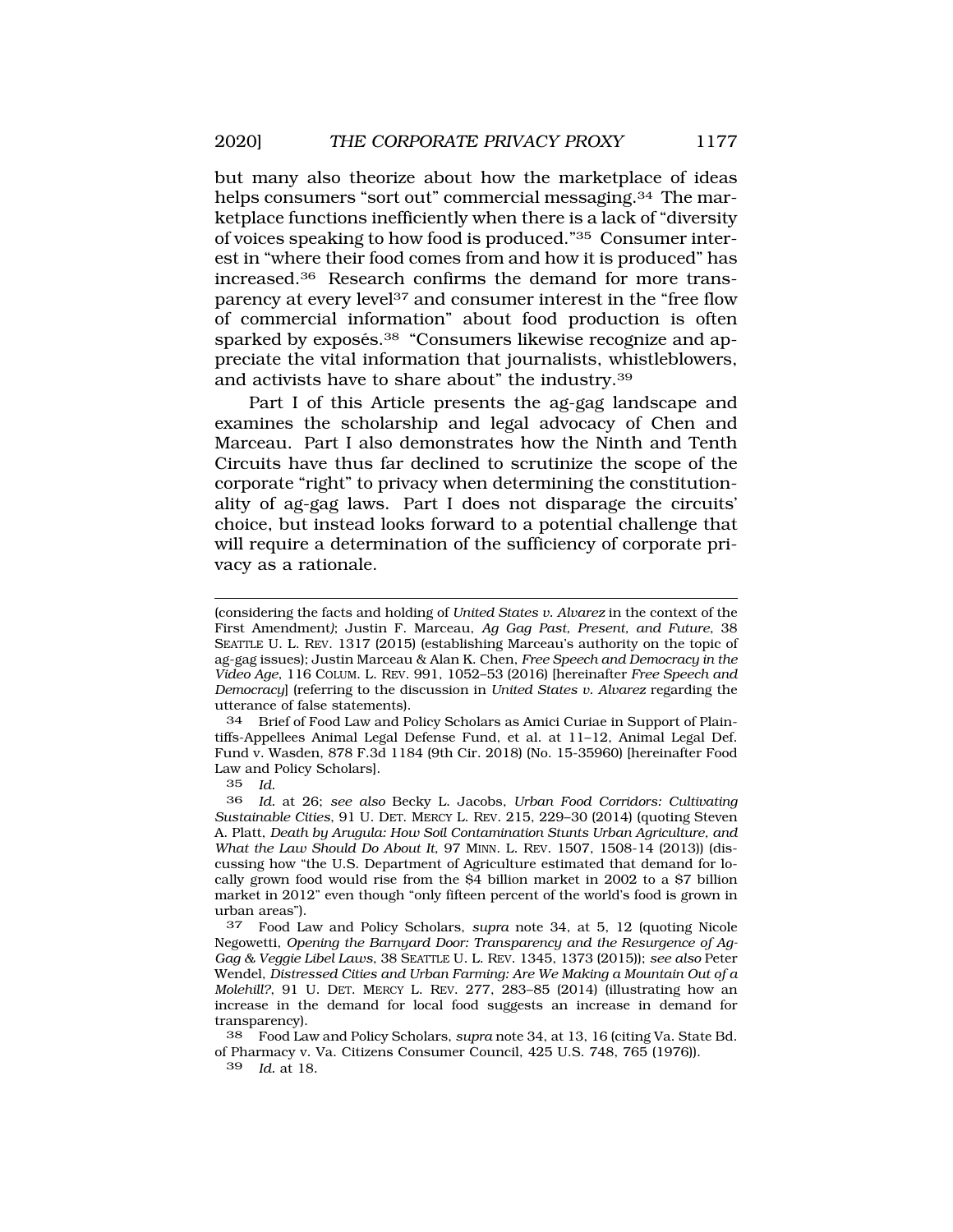Part II of this Article reflects on the origin of the corporate structure and the emergence of individual privacy as a protected constitutional interest. Part II relies heavily on Anita Allen's work on the historic nature and scope of the individual right to privacy to evaluate the merits of the corporate privacy debate. Part II concludes by summarizing the discussion on corporate privacy between Elizabeth Pollman, Eric Orts, Amy Sepinwall, and Mary Fan.

Part III of this Article describes the importance of the corporate privacy debate to agriculture security legislation. Part III places corporate privacy in the context of the public nature of food production. Part III points out how ag-gag laws demonstrate the way some animal and agribusinesses can conceal nonproprietary information from the public through the political process. Part III concludes by identifying how ag-gag laws disrupt historic and normative understandings of the First Amendment and privacy on public matters.

I

AGRICULTURE SECURITY LEGISLATION

No federal court challenge against agriculture security legislation has examined the scope of the "right" that ag-gag laws create. Amy Meyer appears to be the first and only person charged with violating any state's ag-gag law.40 Meyer pulled to the side of the public road while driving near the Dale Smith Meatpacking Company in Draper City, Utah,<sup>41</sup> and videoed cows through a barbed-wire [fence.42](https://fence.42) One scene in particular made Meyer stop: a sick or injured live cow being carried away in a tractor "as though she were nothing more than rubble."43 A slaughterhouse manager confronted Meyer and informed her she could not film.<sup>44</sup> Meyer claimed that she was on public land and resisted until law enforcement responded to a claim of [trespass.45](https://trespass.45) Meyer was charged even though the official report noted the lack of damage to any [property.46](https://property.46) The prosecutor

- 42 *Id.*
- 43 *Id.*
- 44 *Id.*
- 45 *Id.*
- 46 *Id.*

<sup>40</sup> Will Potter, *First "Ag-Gag" Prosecution: Utah Woman Filmed a Slaughterhouse from the Public Street*, GREEN IS THE NEW RED (Apr. 29, 2013), http:// <www.greenisthenewred.com/blog/first-ag-gag-arrest-utah-amy-meyer/6948>/ [<https://perma.cc/TJ26-R4NX>].

<sup>41</sup> *Id.*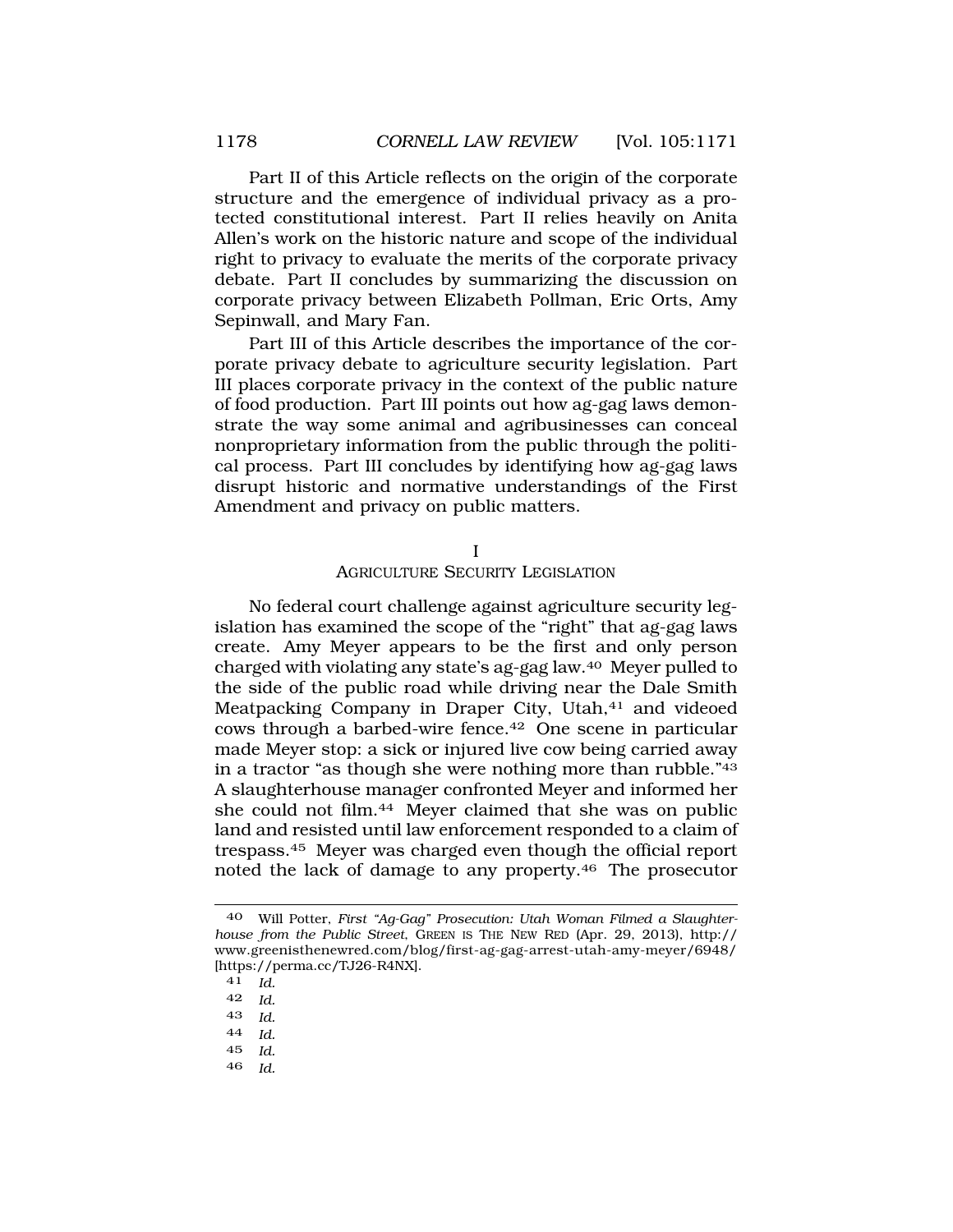moved to dismiss the case against Meyer.<sup>47</sup> Meyer later reported the experience left a "chilling effect"48 and—along with others in federal court—successfully argued that Utah's ag-gag law violated the First [Amendment.49](https://Amendment.49)

In this Part, this Article explains why corporate "security" may be insufficient to justify agriculture security legislation. Justice Thomas, writing for the majority in *Reed v. Town of Gilbert*, recently theorized that in the First Amendment context a facially-neutral law can be subjected to strict scrutiny regardless of whether there was a benign motive, content-neutral justification, or a lack of animus towards [ideas.50](https://ideas.50) *Reed* involved a challenge by Good News Community Church against outdoor sign regulations that exempted twenty-three categories of [signs.51](https://signs.51) The Court identified distinctions between three types of signs as "particularly relevant": ideological, political, and temporary directional [signs.52](https://signs.52) *Reed* identified the content-

48 Marissa Lang, *Judge Won't Toss Suit Challenging Utah's 'Ag-Gag' Law*, SALT LAKE TRIBUNE (Aug. 7, 2014 9:08 PM), [http://archive.sltrib.com/](http://archive.sltrib.com) story.php?ref=/sltrib/news/58267614-78/law-animal-plaintiffs-utah.html.csp [<https://perma.cc/7DCR-8YAH>].

49 Animal Legal Def. Fund v. Herbert, 263 F. Supp. 3d 1193, 1196 (D. Utah 2017).

50 Reed v. Town of Gilbert, 135 S. Ct. 2218, 2228 (2015) (citing Cincinnati v. Discovery Network, 507 U.S. 410, 429 (1993)).

51 *Id.* at 2224. The exemptions included those for bazaar signs, flying banners, and everything in between. *Id.* 

52 "Political Signs" were defined as "any temporary sign designed to influence the outcome of an election called by a public body." *Id.* (internal quotation marks omitted) (citations omitted). Political signs could be up to "16 square feet on residential property and up to 32 square feet on nonresidential property, undeveloped municipal property, and 'rights-of-way.'" *Id.* Additionally, political signs could be "displayed up to 60 days before a primary election and up to 15 days following a general election." *Id.* at 2225 (citations omitted). "Temporary Directional Signs" were defined as "any [t]emporary [s]ign intended to direct pedestrians, motorists, and other passersby to a 'qualifying event.'" *Id.* at 2225 (internal quotation marks omitted) (citations omitted). A "qualifying event" was defined as any "assembly, gathering, activity, or meeting sponsored, arranged, or promoted by a religious, charitable, community service, educational, or other similar nonprofit organization." *Id.* (internal quotation marks omitted) (citations omitted). Temporary directional signs could "be no larger than six square feet" and could "be placed on private property or on a public right-of-way." *Id.* (citations omitted). "[N]o more than four [temporary directional] signs [could] be placed on a single property at any time." *Id.* (citations omitted). Temporary directional signs could be "displayed no more than 12 hours before the 'qualifying event' and no more than 1 hour afterward." *Id.* (citations omitted).

Ideological signs could be up to twenty square feet in area and could be placed in all "zoning districts." *Id.* at 2224 (citations omitted). "Ideological Signs" were defined as "any sign communicating a message or ideas for noncommercial pur-

<sup>47</sup> John M. Glionna, *Video of Utah Slaughterhouse Draws Attention to 'Ag-Gag' Laws*, L.A. TIMES (May 3, 2013, 7:00 AM), <https://www.latimes.com/nation/na>tionnow/la-na-nn-utah-ag-gag-law-uproar-20130502-story.html [https:// perma.cc/X5QD-8BZL].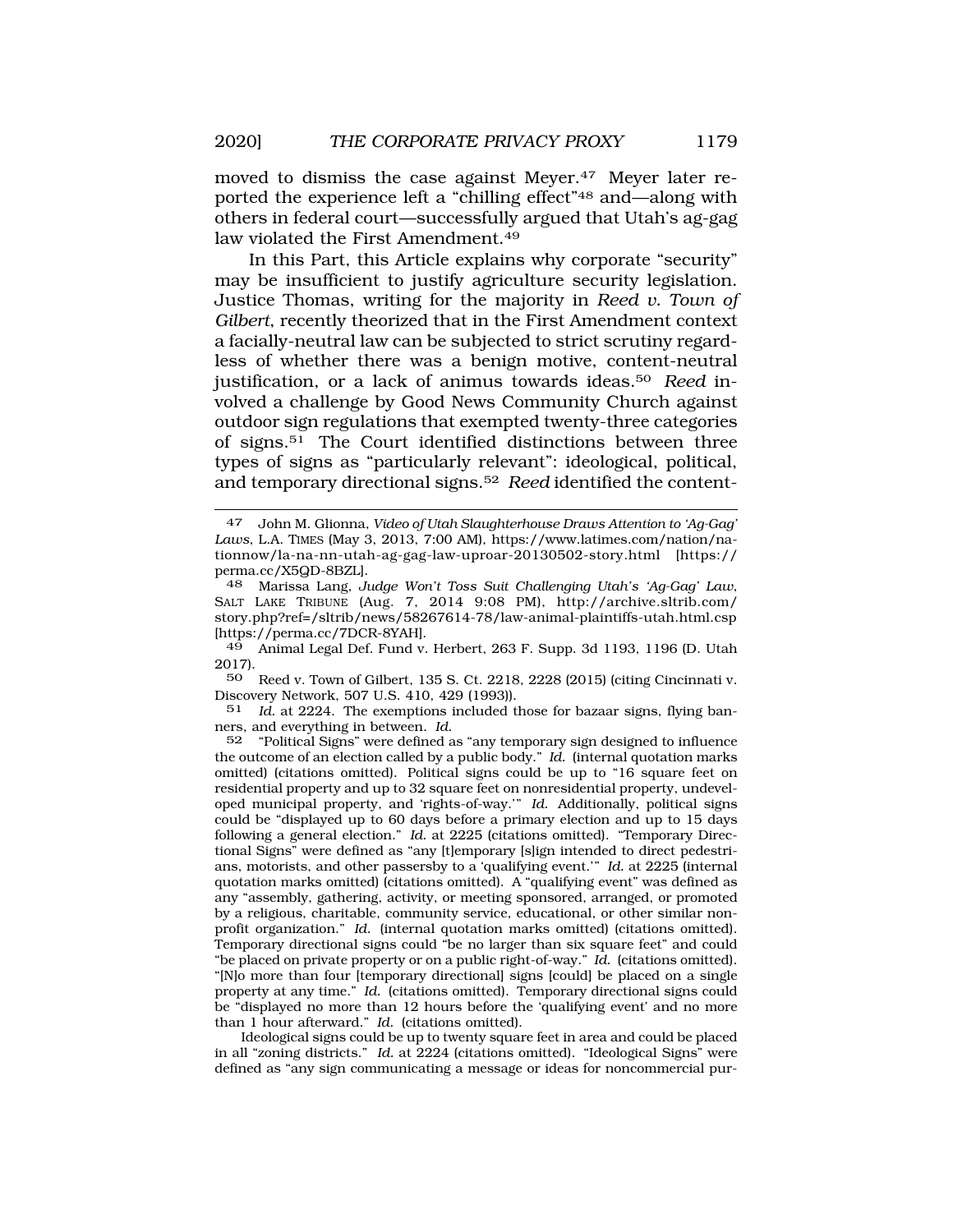neutrality analysis as the first step in the First Amendment review, explaining:

[I]llicit legislative intent is not the *sine qua non* of a violation of the First Amendment, and a party opposing the government need adduce no evidence of an improper censorial motive . . . . *In other words, an innocuous justification cannot transform a facially content-based law into one that is content [neutral](https://neutral.53)*.53

*Reed* clarified that "speech regulation[s] targeted at specific subject matter [are] content based even if [they do] not discriminate among viewpoints within that subject matter."54 According to *Reed*, a content-neutral regulation could be considered content-based under two [circumstances.55](https://circumstances.55) First, where the law could not be justified without reference to its content, and second, where the law was adopted because of disagreement with the message the speech conveyed.<sup>56</sup>

*Reed* makes establishing whether corporate "security" acts as a proxy for corporate "privacy" significant and important in the agriculture security debate. Discriminatory treatment under the First Amendment is suspect not only when the government intends to suppress certain ideas, but also when the government seeks to prohibit discussion of an entire [topic.57](https://topic.57)  Agriculture security legislation prevents discovery and disclosure of nonproprietary information about commercial food operations and [production.58](https://production.58) Ag-gag laws do so by criminalizing misrepresentations used to gain access or employment and by prohibiting filming once access or employment [occurs.59](https://occurs.59) 

*Reed*'s content-neutrality analysis could mandate a lower level of scrutiny than strict scrutiny when analyzing an ag-gag law. Even then, states must articulate protection of a morethan-legitimate interest. The "lesser scrutiny" *Reed* characterizes as applying to content-neutral laws is not rational basis

58 Sanders, *supra* note 1, at 524.

poses that is not a Construction Sign, Directional Sign, Temporary Directional Sign Relating to a Qualifying Event, Political Sign, Garage Sale Sign, or a sign owned or required by a governmental agency." *Id.* (internal quotation marks omitted) (citations omitted).

<sup>53</sup> *Id.* at 2228 (emphasis added) (internal quotation marks omitted) (citations omitted).

<sup>54</sup> *Id.* at 2230 (citing Consol. Edison Co. v. Pub. Serv. Comm'n, 447 U.S. 530 (1980)).

<sup>55</sup> *Id.* at 2227.

<sup>56</sup> *Id.* (citing Ward v. Rock Against Racism, 491 U.S. 781 (1989)).

<sup>57</sup> *Id.* 

<sup>59</sup> Laurent Sacharoff, *Trespass and Deception*, 2015 BYU L. REV. 359, 370–71 (2015).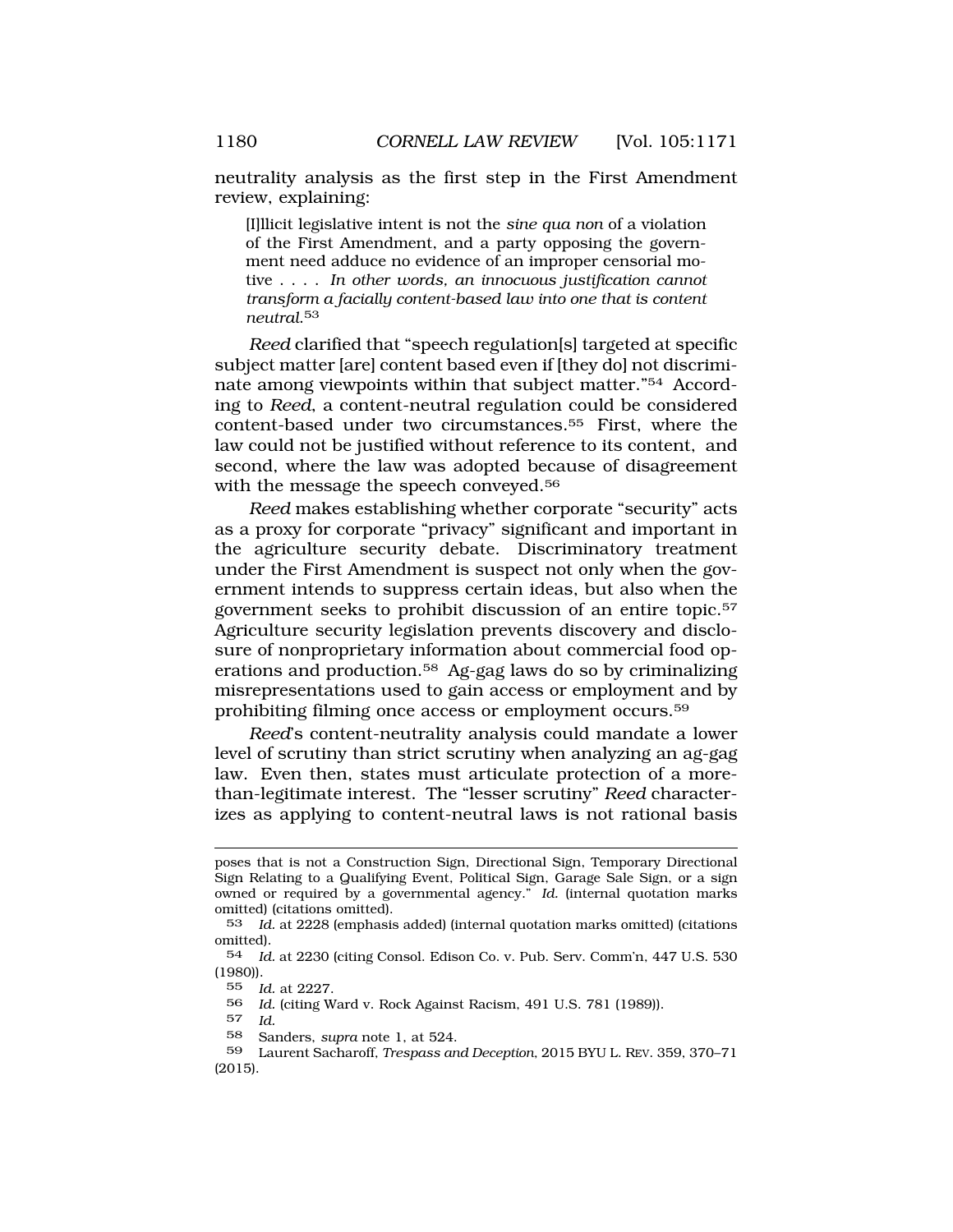review, which only requires a legitimate interest. Content-neutral laws require an important or substantial government interest and thus only receive a lesser form of heightened scrutiny.<sup>60</sup>

Beyond *Reed*'s content-neutrality analysis, the recent Center for Medical Progress (the "Center") scandal demonstrates how the First Amendment already contemplates the scope of corporate or organizational privacy. In July 2015, the Center released secretly-recorded video of its members "posing as tissue brokers [and] discussing terms for procuring fetal tissue" with employees and representatives of Planned [Parenthood.61](https://Parenthood.61) A national debate erupted over whether Planned Parenthood had illegally proposed to sell fetal tissue.<sup>62</sup> In the following months, members of Congress attempted to cut off "more than \$500 million in federal money" to Planned [Parenthood.63](https://Parenthood.63) By late 2015, several states had already launched investigations,<sup>64</sup> even though "Planned Parenthood announced . . . that it would no longer accept reimbursement for the costs of providing the tissue for medical research."65 In January 2016, a Texas investigation against Planned Parenthood revealed surprising results: an indictment against the makers of the secret recordings.<sup>66</sup> The charges, which were later dropped, $67$  included tampering with a governmental record by faking California driver's licenses (a second-degree felony) and the purchase and sale of human organs (a class A [misdemeanor\).68](https://misdemeanor).68) Planned Parenthood subsequently brought a

 $Id.$ 

<sup>60</sup> *Reed*, 135 S. Ct. at 2232.

<sup>61</sup> Will Cabaniss & Joshua Gillin, *PolitiFact Sheet: 8 Things to Know About the Planned Parenthood Controversy*, POLITIFACT (Aug. 5, 2015, 11:32 AM), http:// <www.politifact.com/truth-o-meter/article/2015/aug/05/politifact-sheet-8> things-know-about-plan-national/ [<https://perma.cc/Y6VS-GMYC>].<br>62 Id

<sup>62</sup> *Id.* 

<sup>64</sup> *Id.* 

<sup>65</sup> Tamar Lewin, *Planned Parenthood Won't Accept Money for Fetal Tissue*, N.Y. TIMES (Oct. 13, 2015),<https://www.nytimes.com/2015/10/14/us/planned>parenthood-to-forgo-payment-for-fetal-tissue-programs.html [\[https://perma.cc/](https://perma.cc) D3AQ-EKSX].

<sup>66</sup> Sally Kohn, *The Truth Behind Planned Parenthood's Vindication*, CNN (Jan. 26, 2016, 5:34 PM), <http://www.cnn.com/2016/01/26/opinions/planned-par>enthood-indictment-kohn/index.html [[https://perma.cc/MD45-W6HU\]](https://perma.cc/MD45-W6HU).

<sup>67</sup> Manny Fernandez, *Last Charges Dropped Against Abortion Foes in Making of Planned Parenthood Video*, N.Y. TIMES (July 26, 2016), <https://www.nytimes>. com/2016/07/27/us/last-charges-dropped-against-abortion-opponents-inplanned-parenthood-case.html [[https://perma.cc/S8ZS-D2TM\]](https://perma.cc/S8ZS-D2TM).

<sup>68</sup> Kohn, *supra* note 66.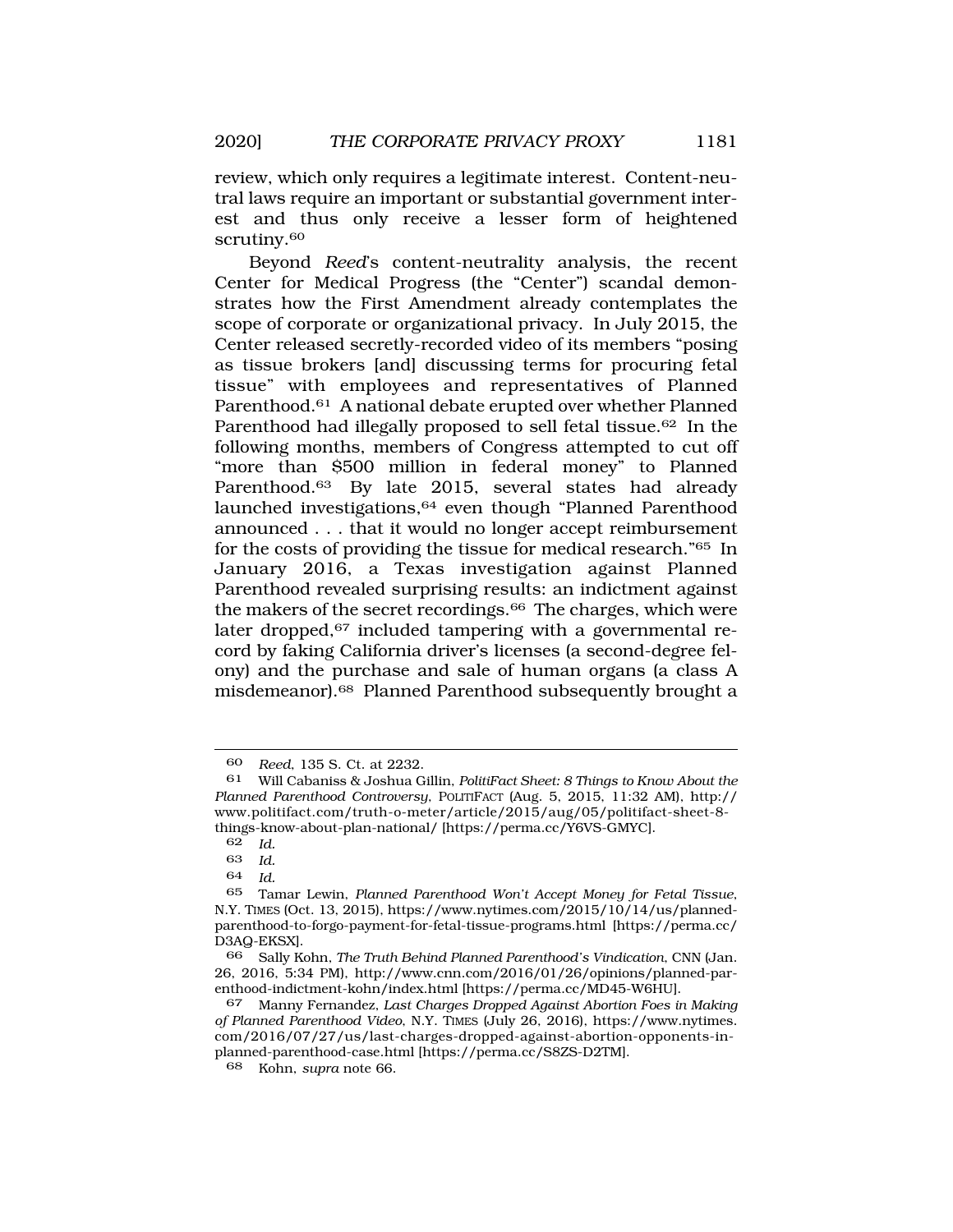civil lawsuit on multiple [grounds.69](https://grounds.69) In April 2018, the U.S. Supreme Court denied certiorari that if successful would have allowed the release of allegedly-misleading videos taken at a private Planned Parenthood [event.70](https://event.70) 

It is unclear how the type of "security" or "privacy" interest that agriculture security legislation protects outweighs the First Amendment privilege to gather and disseminate truthful, nonproprietary information about the national and international marketplace of commercial food production. The global interconnectivity of food production increases the need for the cross-border flow of information about the [industry.71](https://industry.71) In this context, the First Amendment plays an important role because commercial food production is a public matter. More than innocently or incidentally, ag-gag laws hinder undercover investigations into the commercial food industry. By design, ag-gag laws discourage and prevent such investigations.

Agriculture security legislation "exploit[s] the interrelatedness between privacy and trespass and privacy and reputational harms to prevent disclosure about truthful and nonproprietary information that a business prefers to keep private."72 The legislative history of most agriculture security legislation fails to demonstrate the inadequacies of existing criminal and civil remedies for violations of the rights of animal and agriculture businesses. Under most state laws, defamation does not protect against disclosure of truthful information.73 Trespass does not always bar access to undercover [investigators.74](https://investigators.74) Ag-gag laws appear to borrow components of laws that protect reputation (defamation) and components of laws that protect privacy (trespass) to create a statutory right

<sup>69</sup> Planned Parenthood Fed'n of Am., Inc. v. Ctr. for Med. Progress, 214 F. Supp. 3d 808 (N.D. Cal. 2016) *aff'd and amended by* 890 F.3d 828 (9th Cir. 2018).

<sup>70</sup> Imani Gandy, *Supreme Court Deals Latest Blow to Architects of Planned Parenthood Smear Campaign*, REWIRE.NEWS (Apr. 2, 2018, 5:36 PM), <https://re>wire.news/article/2018/04/02/supreme-court-deals-latest-blow-architectsplanned-parenthood-smear-campaign/ [[https://perma.cc/NB3E-SDCY\]](https://perma.cc/NB3E-SDCY).

<sup>71</sup> Charlsie Dewey, *Ag-gag Laws: Protecting Industrial Farms, but from What?,*  GRAND RAPIDS BUS. J. (June 21, 2013), <http://www.grbj.com/articles/77165-ag>gag-laws-protecting-industrial-farms-but-from-what [[https://perma.cc/Y3MQ-](https://perma.cc/Y3MQ)U5TB].

<sup>72</sup> Sanders, *supra* note 1, at 526 (citing Brief of Amici Curiae Professors Brooke Kroeger and Ted Conover in Support of Affirmance at 15, Animal Legal Def. Fund v. Wasden, (9th Cir. 2018) (No. 15-35960), 2016 WL 3537328 [hereinafter Kroeger & Conover]); *see also* Sacharoff, *supra* note 59, at 359 (explaining that the enactment of ag-gag laws "superseded ordinary trespass laws for far more targeted laws").

<sup>73</sup> Sanders, *supra* note 1, at 525.

<sup>74</sup> *Id.*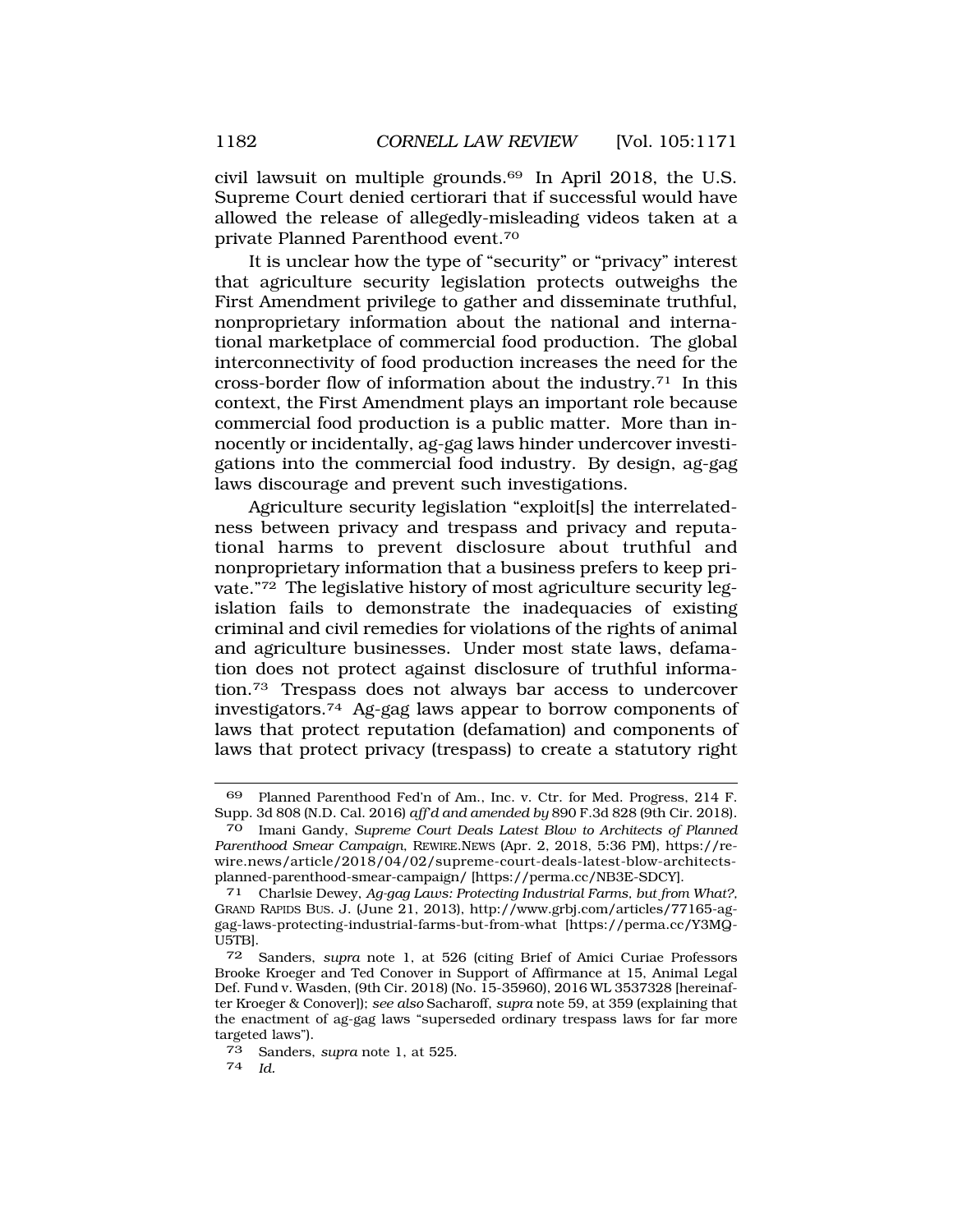against nongovernment intrusions into nonproprietary information that could be in the public's interest to know.

Professors Alan Chen and Justin Marceau, the leading scholars on agriculture security legislation,75 do not question the justification for ag-gag laws in the same way as this Article. Instead, Marceau and Chen discuss ag-gag laws as a hindrance to democracy in the video age and advocate for the recognition of a constitutional right to [record.76](https://record.76) Marceau and Chen demonstrate how ag-gag laws keep agribusiness operations concealed and discuss the need to protect individuals from civil or criminal liability for their recordings<sup>77</sup> to further the principles of self-governance, the search for truth, and the promotion of public [discourse.78](https://discourse.78) Marceau and Chen identify recording as a preparatory component to expression and speech—not mere conduct—and distinguish between recording in public and [private.79](https://private.79) They conclude "nothing about the private setting fundamentally changes the conceptual understanding of the expressive nature of recording."80

Chen and Marceau also focus on the false-speech analysis from *United States v. Alvarez*, in which a plurality of the Court for the first time extended First Amendment protection to false [speech.81](https://speech.81) *Alvarez* involved a prosecution under the Stolen Valor Act, which made it a federal crime to falsely claim receipt of a military honor or [declaration.82](https://declaration.82) During his first public meeting as a water district board member, Alvarez claimed that he formerly played for the Detroit Red Wings, that he once married a starlet from Mexico, and that he received a Congressional Medal of [Honor.83](https://Honor.83) Chen and Marceau explain how *Alvarez* extended First Amendment protection to false speech that

<sup>75</sup> *Free Speech and Democracy*, *supra* note 33, at 996.

<sup>76</sup> *See id.* at 1009, 1023–25; *see also* Brief of Association of American Publishers et al. as Amici Curiae in Support of Plaintiffs-Appellees, Animal Legal Def. Fund v. Wasden, 878 F.3d 1184 (9th Cir. 2018) (No. 15-35960) [hereinafter Association of American Publishers].

<sup>77</sup> *Free Speech and Democracy*, *supra* note 33, at 1026–41.

<sup>78</sup> *Id.* at 999–1017; *see also* Margot E. Kaminski, *Privacy and the Right to Record*, 97 B.U. L. REV. 167, 180 (2017) (arguing that three theories justify First Amendment protection of the right to record: the first is based on principles of democratic self-governance, the second on the search for truth, and the third on individual autonomy).

<sup>79</sup> *Free Speech and Democracy*, *supra* note 33, at 1017–23.

<sup>80</sup> *Id.* at 1023–24.

<sup>81</sup> United States v. Alvarez, 567 U.S. 709, 721–22 (2012); *see also High Value Lies, supra* note 33, at 1451–54.

<sup>82</sup> *Alvarez*, 567 U.S. at 715–17.

<sup>83</sup> *Id.* at 713–15.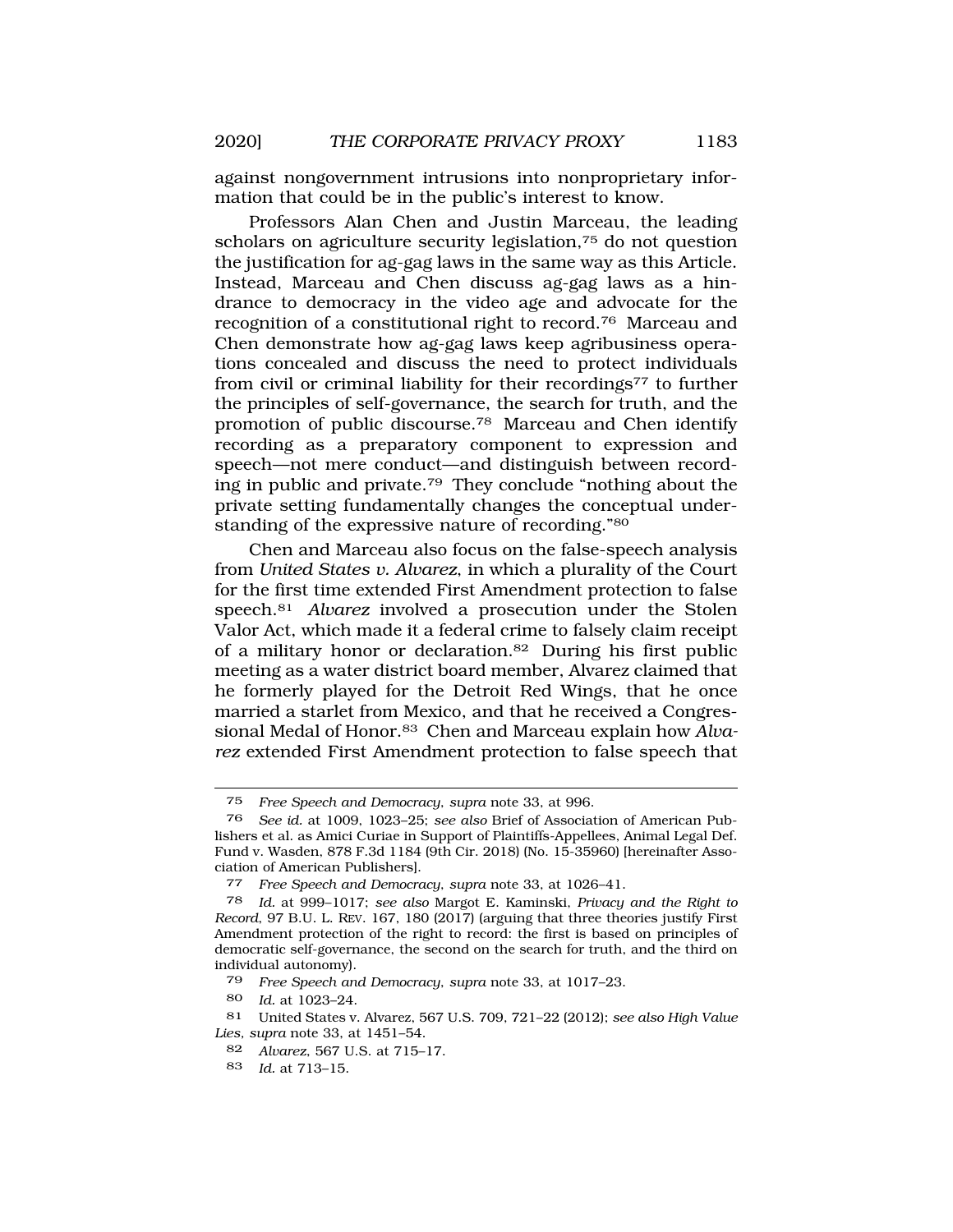caused no legally cognizable harm.84 *Alvarez* frowned upon how the Stolen Valor Act allowed unlimited government control over one subject at any time or in any [setting.85](https://setting.85) The Stolen Valor Act did protect a compelling interest—recognizing and expressing gratitude for acts of heroism and sacrifice—but it was insufficiently tailored. The government was unable to show that public perception of military honors and declarations had diminished or that the government was unable to counter Alvarez's false speech with true speech.

Chen and Marceau argue that under *Alvarez*, "high value lies" warrant more robust First Amendment protection<sup>86</sup> and they identify investigative deceptions as a type of "high value lie."87 Chen, Marceau, and others (including local ACLU affiliates and animal rights groups) tested the *Alvarez* false speech analysis in several federal court challenges against agriculture security legislation. A federal district court in Idaho was the first to find an ag-gag law in violation of the First Amendment.88 Section 18-7042 of the Idaho Code criminalized interference with production at an animal or agricultural facility, which included "any structure or land, whether privately or publicly owned, leased or operated, that is being used for agricultural production."89 Section 18-7042 defined "agricultural

89 IDAHO CODE § 18-7042(2)(b) (2018).

<sup>84</sup> *High Value Lies, supra* note 33, at 1453.

<sup>85</sup> *Alvarez*, 567 U.S. at 724–30.

<sup>86</sup> *High Value Lies, supra* note 33, at 1480–91.

<sup>87</sup> *Id.* at 1455–1506.

<sup>88</sup> Animal Legal Def. Fund v. Otter, 118 F. Supp. 3d 1195 (D. Idaho. 2015), *aff'd in part and rev'd in part by* Animal Legal Def. Fund v. Wasden, 878 F.3d 1184 (9th Cir. 2018). The District of Idaho ruled, on a motion to dismiss, that section 18-7042 was a content-based restriction on speech. *Otter*, 118 F. Supp. 3d at 1202. Later, on summary judgment, Idaho argued section 18-7042 only applied to false speech amounting to actionable fraud, defamation, conversion, or trespass. *Id.* at 1203. The court found that Section 18-7042 prohibited "all lies used to gain access to property, records, or employment—regardless of whether the misrepresentations themselves cause any material harm." *Id.* at 1203. "Even where reporting was truthful (and thus, no action for fraud or defamation would apply), section 18-7042 would still impose criminal liability." Shaakirrah R. Sanders, *Ag-Gag Free Detroit*, 93 U. DET. MERCY L. REV. 669, 676 (2016). The court found that a report on the facility itself, rather than gaining access, was the harm more likely to flow from a violation of section 18-7042. *Otter*, 118 F. Supp. 3d at 1204. But truthful reporting is not a legally cognizable harm absent special circumstances. *Id.* The court theorized how in Idaho, *The Jungle* would have triggered criminal charges under section 18-7042 against Sinclair. *Id.* at 1201–02 (citing WILLIAM A. BLOODWORTH, JR., UPTON SINCLAIR 45–48 (1977)); *see also* UPTON SINCLAIR, THE JUNGLE (Doubleday, Page & Co., 1906) (detailing the results of an investigation that relied on untrue statements to gain access into a meatpacking plant). The court also noted that commercial animal and agricultural was a heavily regulated industry. *Otter*, 118 F. Supp. 3d at 1202, 1207.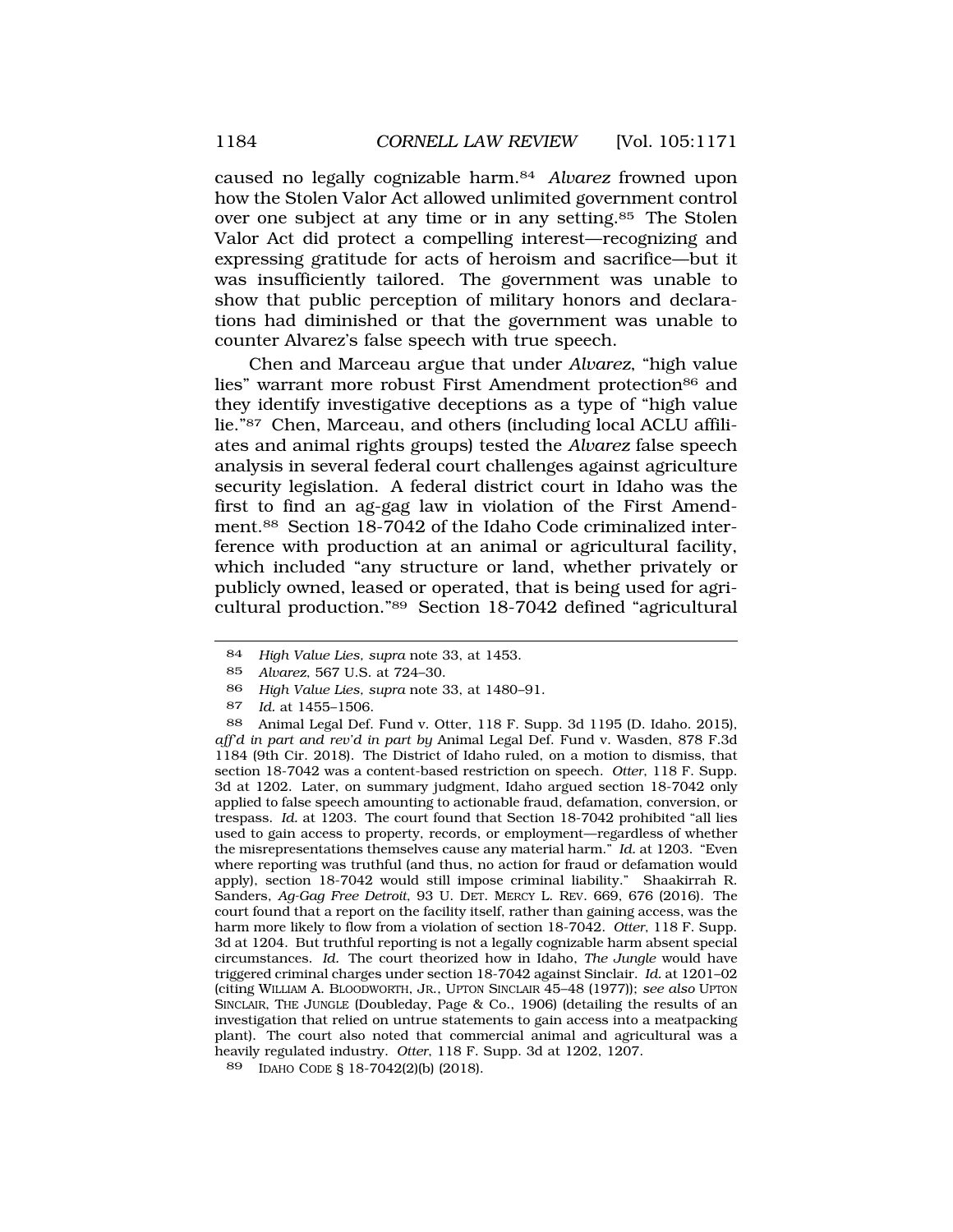production" as "activities associated with the production of agricultural products for food, fiber, fuel and other lawful uses[.]"90 Section 18-7042 prohibited the use of misrepresentations to (1) enter a facility, <sup>91</sup> (2) obtain records, <sup>92</sup> (3) obtain employment with an intent cause economic or other injury, 93 or (4) enter and make an unauthorized audio or video recording.94 Penalties included up to one year imprisonment and in some circumstances damages of up to twice the economic loss to a [business.95](https://business.95) When debating the measure, some members of the Idaho legislature expressed clear animus towards undercover investigations into Idaho's animal and agricultural [industry.96](https://industry.96) 

The Ninth Circuit reasoned that *Alvarez* left false speech unprotected if "made 'for the purpose of material gain' or 'material advantage,' or if such speech inflicts a 'legally cognizable harm.'"<sup>97</sup> On this basis, the Ninth Circuit invalidated subsections 18-7042(1)(a) and (1)(d), which respectively prohibited misrepresentations to gain entry and nonconsensual audio and video [recordings.98](https://recordings.98) Idaho's prohibition against lying to gain entry targeted journalistic and investigative reporters, which could chill lawful speech.<sup>99</sup> Subsection (1)(a) also potentially criminalized innocent behavior to a staggering degree and was not always associated with a material benefit to the speaker.<sup>100</sup> Ultimately, subsection (1)(a) was found to be so broad that it gave rise to suspicion of impermissible purpose.101 Subsection (1)(d)'s recording provision was deemed an obvious content-based restriction on speech that implicated the First Amendment right to film matters of public interest.102 In this respect, subsection (1)(d) was both under- and overinclusive. "Subsection (1)(d) prohibited only audio and video recordings but said nothing about photographs." Subsection

94 *Id.* § 18-7042(1)(d).

- 98 *Id.* at 1194–99, 1203–05.
- 99 *Id.* at 1197–98.
- 100 *Id*. at 1195–96.
- 101 *Id*. at 1198.
- 102 *Id.* at 1203–05.

<sup>90</sup> *Id.* § 18-7042(2)(a).

<sup>91</sup> *Id.* § 18-7042(1)(a).

*Id.* § 18-7042(1)(b).

<sup>93</sup> *Id.* § 18-7042(1)(c).

<sup>95</sup> *Id.* § 18-7042(3), (4); *see* Animal Legal Def. Fund v. Otter, 118 F. Supp. 3d 1195 (D. Idaho. 2015), *aff'd in part and rev'd in part by* Animal Legal Def. Fund v. Wasden, 878 F.3d 1184 (9th Cir. 2018).

<sup>96</sup> *See Otter*, 118 F. Supp. 3d at 1200–01.

<sup>97</sup> *Wasden*, 878 F.3d at 1194 (quoting United States v. Alvarez, 567 U.S. 709, 719, 723, 734–36 (2012)).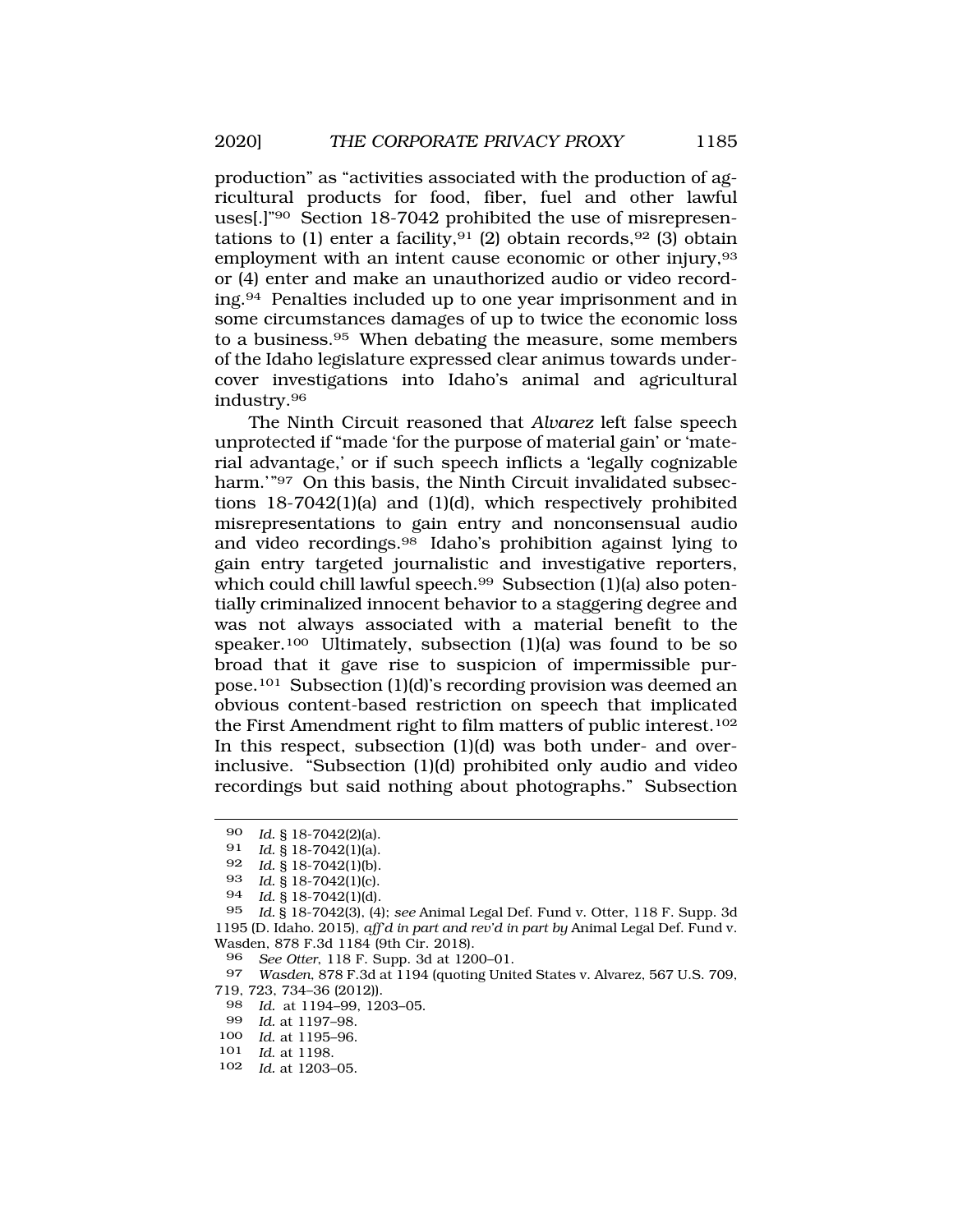(1)(d) also suppressed more speech than necessary due to the vast number of available legal remedies that did not implicate the First Amendment.103

The Ninth Circuit also pondered the types of misrepresentations *Alvarez* left unprotected and revived subsections 18- 7042(1)(b) and (c), which respectively prohibited misrepresentations to obtain records and employment with intent to cause economic or other injury.104 Obtaining records by misrepresentation causes "actual and potential harm on a facility and bestows material gain on the fibber."105 Obtaining employment by misrepresentation with the intent to cause injury violates the covenant of good faith and fair dealing implicit in all of Idaho's employment agreements.106

The Tenth Circuit left unresolved whether *Alvarez* applied to Wyoming's agriculture security legislation,<sup>107</sup> which imposed criminal punishment and civil liability for trespassing on private land for purposes of gathering "resource data."108 Resource data included all that related "to land or land use, including but not limited to data regarding agriculture, minerals, geology, history, cultural artifacts, archeology, air, water, soil,

Punishment includes "imprisonment for not more than one (1) year, a fine of not more than one thousand dollars ([\\$1,000.00](https://1,000.00)), or both." *Id.* § 6-3-414(d). Punishment for repeat offenders includes "imprisonment for not less than ten (10) days nor more than one (1) year, a fine of not more than five thousand dollars (\$[5,000.00\)](https://5,000.00), or both." *Id.* Moreover, "[n]o resource data collected on private land in violation of this section is admissible in evidence in any civil, criminal or administrative proceeding, other than a prosecution for violation of this section or a civil action against the violator." *Id.* § 6-3-414(f). Additionally, "[r]esource data collected on private land in violation of this section in the possession of any governmental entity . . . shall be expunged by the entity from all files and data bases, and it shall not be considered in determining any agency action." *Id.* § 6-3- 414(g); *see also* Carrie A. Scrufari, *A Watershed Moment Revealing What's at Stake: How Ag-Gag Statues Could Impair Data Collection and Citizen Participation in Agency Rulemaking*, 65 UCLA L. REV. DISC. 2, 11–13 (2017) (examining First Amendment implications of the Wyoming statute).

108 WYO. STAT. ANN. § 6-3-414 (2017); WYO. STAT. ANN. § 40-27-101 (2017).

<sup>103</sup> *Id.* at 1205.

<sup>104</sup> *Id.* at 1199–1203.

<sup>105</sup> *Id.* at 1200.

<sup>106</sup> *Id*. at 1199–1202.

<sup>107</sup> *See* W. Watersheds Project v. Michael, 869 F.3d 1189, 1196 (10th Cir. 2017); *see also* WYO. STAT. ANN. § 6-3-414(a) (2017), which provides that:

A person is guilty of trespassing to unlawfully collect resource data from private land if he . . . [e]nters onto private land for the purpose of collecting resource data . . . and . . . [d]oes not have . . . [a]n ownership interest in the real property or, statutory, contractual or other legal authorization to enter the private land to collect the specified resource data . . . or . . . [w]ritten or verbal permission of the owner, lessee or agent of the owner to enter the private land to collect the specified resource data.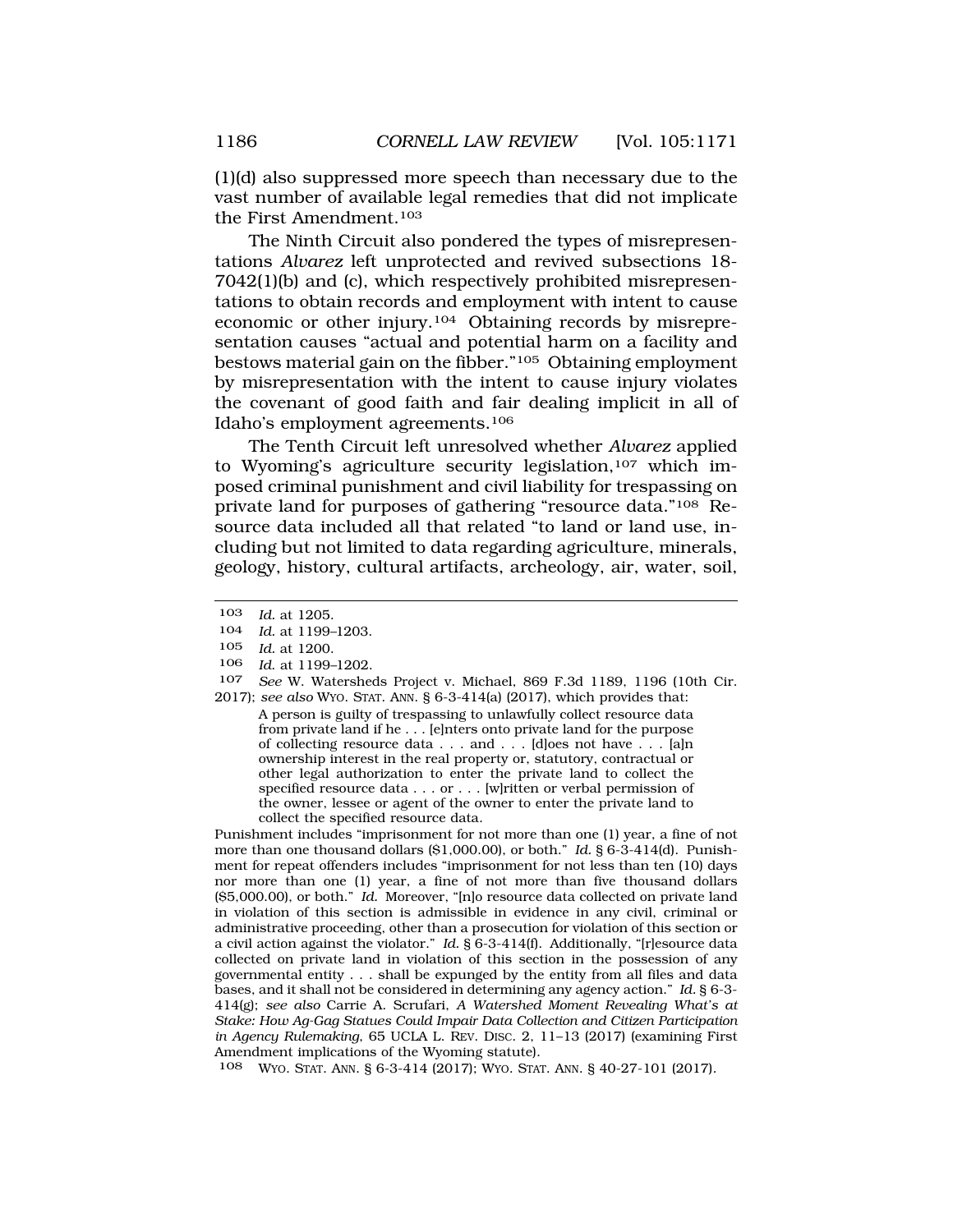conservation, habitat, vegetation, or animal species."109 Wyoming criminalized entering private land "for the purpose of collecting resource data" and crossing private land to collect resource data from adjacent or proximate land.110

The Tenth Circuit examined how agriculture security legislation implicated the First Amendment even when the regulation of speech occurred on private property.111 In short, the First Amendment applies even if only one aspect of the challenged legislation concerned private property.112 Moreover, Wyoming punished speech-creation activities differently by increasing the penalties, $113$  even though such activities receive First Amendment protection.114 The First Amendment protects activities that support "the creation and dissemination of information"115 because the gathering of facts is "the beginning point" for conducting human affairs and is "most essential to advance human knowledge."116 Wyoming could not escape First Amendment scrutiny by "simply proceeding upstream and damming the source of speech."117 Collecting samples, noting legal descriptions, and recording geographical coordinates informs advocacy and other forms of protected expression.<sup>118</sup>

Utah abandoned its defense after the Tenth Circuit remanded Wyoming's agriculture security legislation for a First Amendment analysis.<sup>119</sup> Utah's law<sup>120</sup> closely resembled a

<sup>113</sup>*Id.* at 1194–95. 114 *Id.* at 1197–98.

<sup>109</sup> WYO. STAT. ANN. § 6-3-414(e)(iv) (2017); *see also W. Watersheds Project*, 869 F.3d at 1192; Wyo. STAT. ANN. § 40-27-101(h)(iii) (2017).<br>110 Wyo. STAT. ANN. §§ 6-3-414(a)-(c); 40-27-101(a)-(c).

<sup>111</sup> W. Watersheds Project, 869 F.3d at 1194. Wyoming supported the interpretation that its legislation regulated conduct on public land if "an individual first trespassed on private land." *Id.* 

<sup>112</sup> *Id.* at 1195.<br>113 *Id* at 1194-

Id. at 1195-96 (citing Sorrell v. IMS Health, Inc., 564 U.S. 552, 570 (2011)). <sup>116</sup>*Id.* 117 *Id.* at 1196 (quoting Buehrle v. City of Key W., 813 F.3d 973, 977 (11th Cir.

<sup>2015)).</sup> 

<sup>118</sup> *Id.* at 1196–97.

<sup>119</sup> Tiffany Caldwell, *Utah to Pay Animal Welfare Groups \$349,000 to Settle 'Ag-Gag' Lawsuit*, THE SALT LAKE TRIBUNE (Nov. 18, 2017), [https://www.grbj.com/](https://www.grbj.com) articles/77165-ag-gag-laws-protecting-industrial-farms-but-from-what [https:// perma.cc/Y3MQ-U5TB]. *See also* W. Watersheds Project v. Michael, 353 F. Supp. 3d 1176, 1191 (D. Wyo. 2018) (finding a First Amendment violation on remand). 120 Animal Legal Def. Fund v. Herbert, 263 F. Supp. 3d 1193 (D. Utah 2017); *see also* UTAH CODE ANN. § 76-6-112(2) (2017) ("[a] person is guilty of agricultural operation interference if the person[,] . . . without consent from the owner of the agricultural operation, or the owner's agent, knowingly or intentionally records an image of, or sound from, the agricultural operation by leaving a recording device on the agricultural operation [or,] while present[,] . . . records an image of, or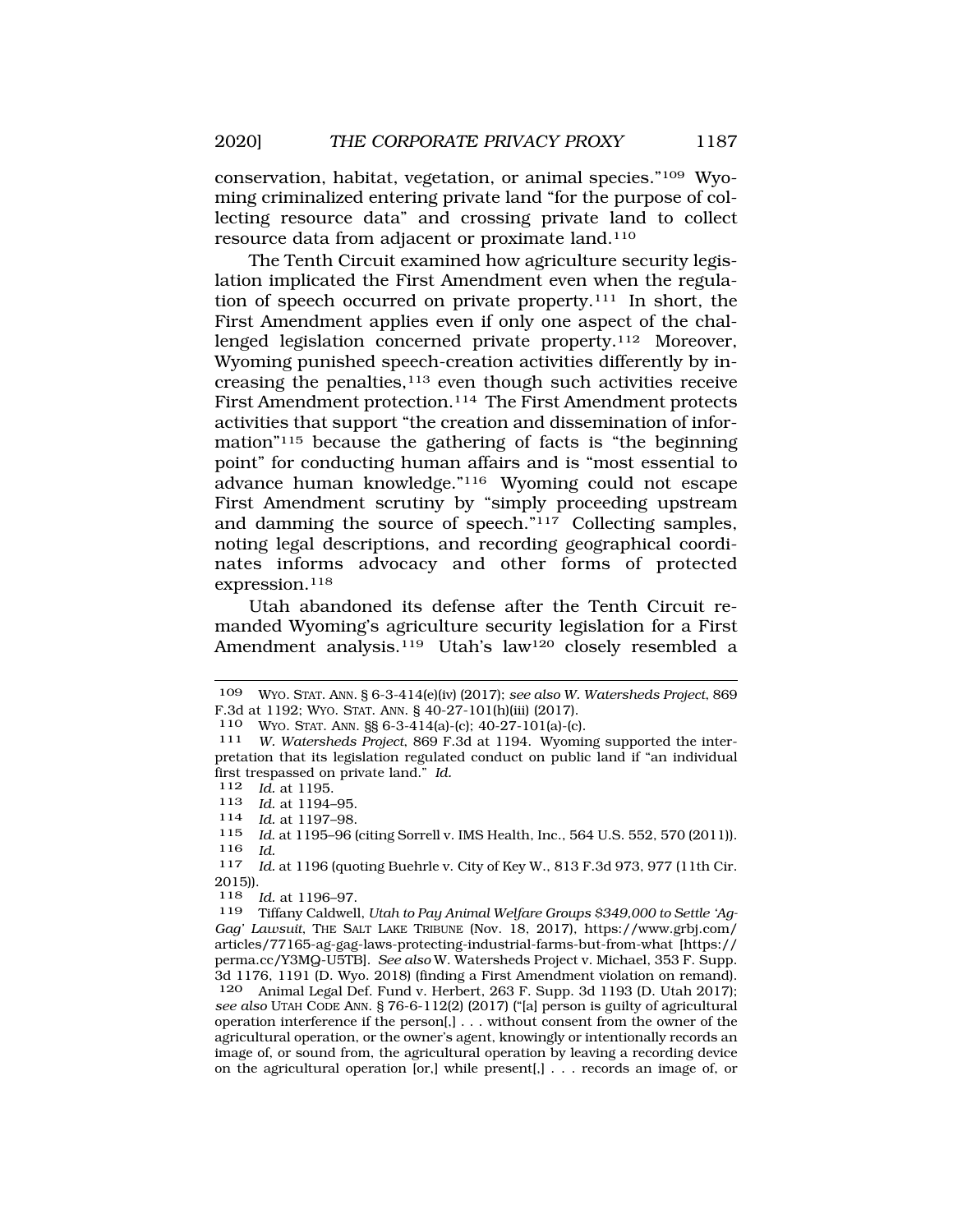similar statute in Idaho, and a coalition of plaintiffs brought a challenge after Amy Meyer's arrest. Section 76-6-112 of the Utah Code applied only to facilities that were exclusively located on private property,121 and broadly criminalized interference with an "agricultural operation."122 Section 76-6-112 contained one provision about lying and three provisions about recording. Utah criminalized bugging an agricultural operation,123 obtaining "access to an agricultural operation under false pretenses,"124 filming an agricultural operation after applying for a position with the intent to film,125 and filming an agricultural operation while trespassing.126 A federal district court ruled that the First Amendment barred enforcement of these provisions.127

It is unclear whether Utah would have relied on the corporate privacy rationale to justify its agriculture security legislation. As a matter of First Amendment principle, Utah and other ag-gag states must protect more than a legitimate interest under both the content-based and content-neutral analysis discussed in *Reed*. Arguably, ag-gag laws establish a statutory "right" to corporate privacy that prevents disclosure of truthful and nonproprietary commercial information that that is in the public's interest to know. It is questionable whether preventing undercover investigations on public matters constitutes a more-than-legitimate interest.

Neither the Ninth nor Tenth Circuits determined whether ag-gag laws create a corporate right to privacy. The Tenth Circuit came close to the corporate privacy debate to the extent that Wyoming's regulation of speech occurred on private property. Idaho attempted to argue corporate privacy as its government interest during oral argument, but swiftly backtracked when Circuit Judge McKeown challenged the existence of cor-

126 *Id.* 

sound from, the agricultural operation[.]"). Individuals who commit agricultural operation interference are guilty of a class A misdemeanor for the first offense. *Id.*  121 UTAH CODE ANN. § 76-6-112(2)(c)(i) (2017).

<sup>122</sup> *Id.* 

*Id.* at 1195–96 (citing Sorrell v. IMS Health, Inc., 564 U.S. 552, 570 (2011)). 124 *Id.* 

<sup>125</sup> *Id.* at 1196 (quoting Buehrle v. City of Key W., 813 F.3d 973, 977 (11th Cir. 2015)).

<sup>127</sup> Animal Legal Def. Fund v. Otter, 118 F. Supp. 3d 1195, 1198 (D. Idaho 2015).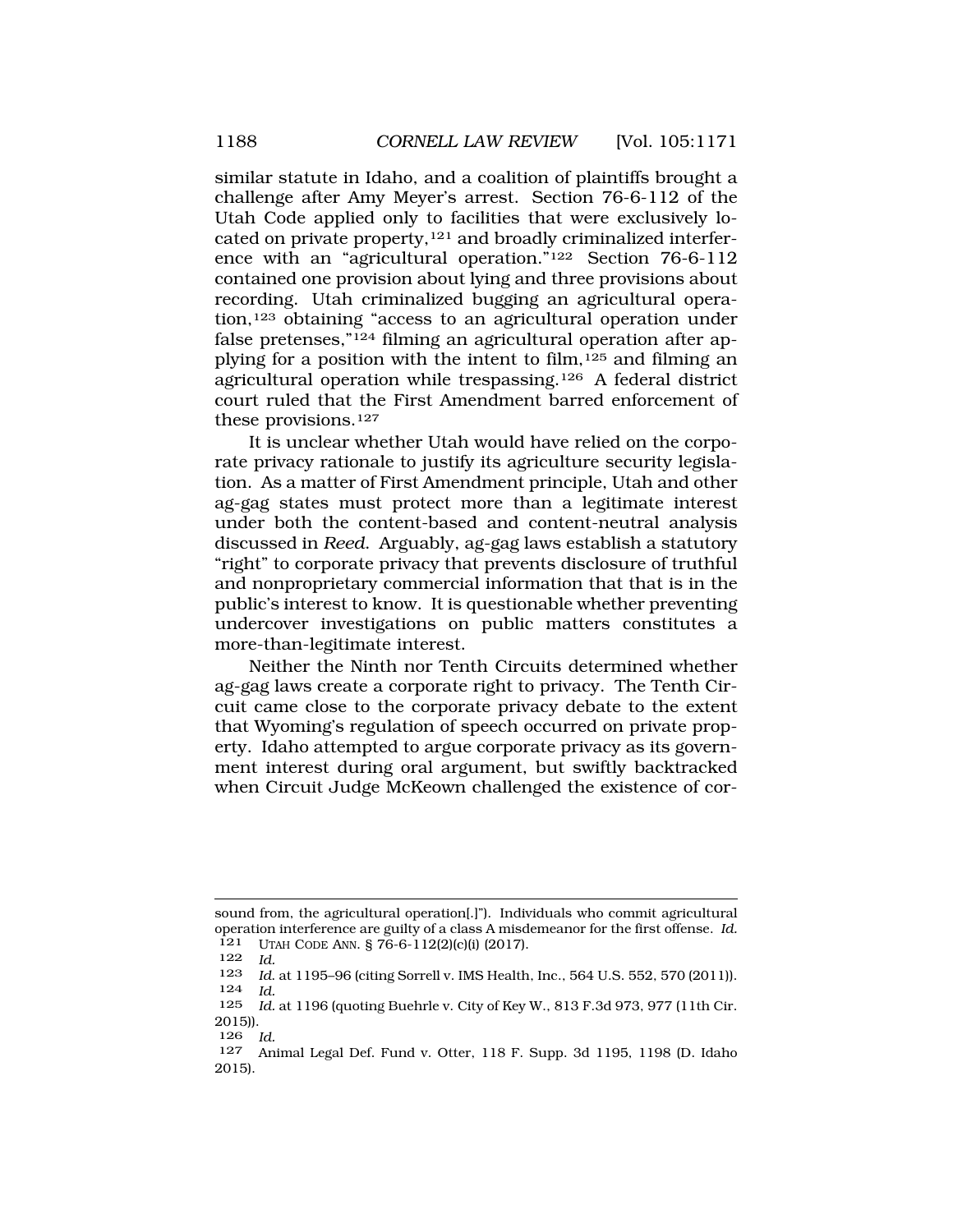porate privacy.128 This Article next addresses the corporate privacy debate.

## THE CORPORATE PRIVACY DEBATE

Not all animal and agribusiness owners were in favor of agriculture security legislation. Hamdi Ulukaya urged former Governor Butch Otter to veto the Gem State's ag-gag law and publicly stated, in part:

A bill is up for approval in Idaho that, if passed, would limit transparency and make some instances of exposing the mistreatment of animals . . . punishable by imprisonment. This could cause the general public concern and conflicts with our views and values.<sup>129</sup>

Ulukaya is the founder and Chief Executive Officer of Chobani, which opened a major yogurt plant in Idaho in 2013.

In this Part, this Article explores the scope of the "right" to corporate or commercial privacy that agriculture security legislation effectively creates. The media generally has a great deal of leeway to determine what to disseminate to the public, and claims for invasion of privacy are subject to that discretion.130 Line drawing begins when publicity ceases to concern information to which the public is entitled.131 As a result, the media may be liable where publicity becomes "morbid" and "sensational prying" simply for its own sake—or into matters of which there is no public concern.<sup>132</sup>

The intersection between the right to gather and disseminate news and *individual* privacy came into the public discourse in 2016, when a civil jury in California awarded Terry Bollea, also known as Hulk Hogan, \$140 million in compensatory and punitive damages against the website Gawker.<sup>133</sup> Bol-

<sup>128</sup> Oral Argument at 8:14, Animal Legal Def. Fund v. Wasden, 878 F.3d 1184 (9th Cir. 2018) (No. 15-35960), [https://www.ca9.uscourts.gov/media/](https://www.ca9.uscourts.gov/media) view\_video.php?pk\_vid=0000011554 [\[https://perma.cc/7ZPE-ZVFB](https://perma.cc/7ZPE-ZVFB)].

<sup>129</sup> MILK Editors, *Chobani Yogurt Opposes Idaho Ag Gag Law*, AG WEB (Feb. 28, 2014, 9:31 AM), [https://www.agweb.com/article/chobani\\_yogurt\\_opposes](https://www.agweb.com/article/chobani_yogurt_opposes) \_idaho\_ag\_gag\_law\_naa\_dairy\_today\_editors/ [[https://perma.cc/NCS3-X53A\]](https://perma.cc/NCS3-X53A).

<sup>130</sup> RESTATEMENT (SECOND) OF TORTS § 652D, cmt. g (AM. LAW INST. 1976).

<sup>131</sup> *Id.* § 652D cmt. h.

<sup>132</sup> *Id.* 

<sup>133</sup> Bollea v. Gawker Media, LLC, 913 F. Supp. 2d 1325, 1329–30 (M.D. Fla. 2012); *see also* Amended Complaint, Bollea v. Gawker Media, LLC, (Fla. Cir. Ct. 2012) (No. 12012447-CI-011); *see also* Nick Madigan, *Jury Tacks on \$25 Million to Gawker's Bill in Hulk Hogan Case*, N.Y. TIMES (Mar. 21, 2016), https:// <www.nytimes.com/2016/03/22/business/media/hulk-hogan-damages-25-mil>lion-gawker-case.html [\[https://perma.cc/GR2W-T4SL](https://perma.cc/GR2W-T4SL)].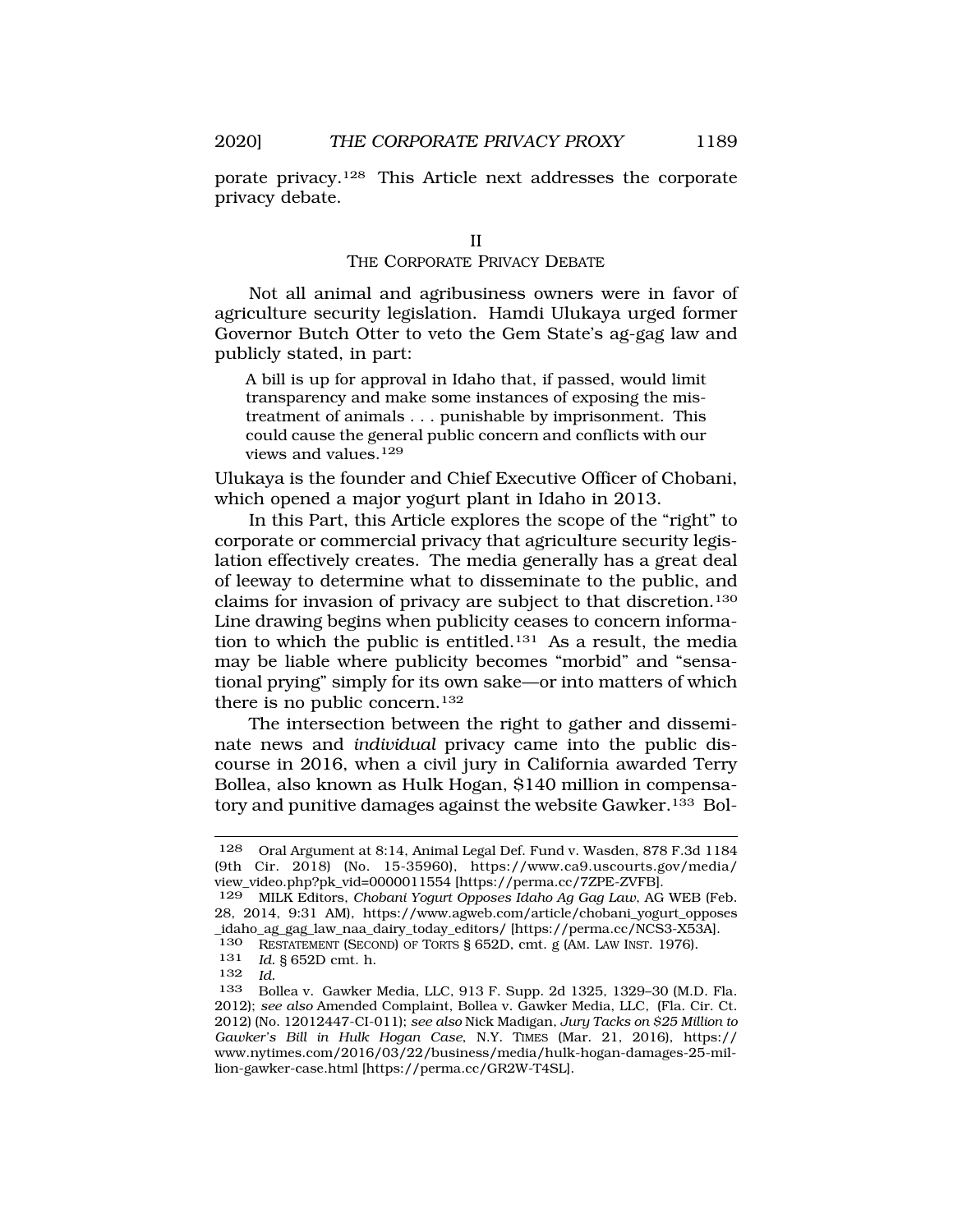lea's claim involved the unauthorized publication of privately recorded sexual activity with the wife of Bollea's closest friend.134 Bollea did not consent to the recording or the publication, which received over 7 million online views.135 The Bollea lawsuit devoted substantial energy to differentiating between the privacy rights afforded to private individuals and those afforded to public figures.<sup>136</sup> A more fundamental question also arose: what makes something newsworthy?137 Bollea's extramarital affair with a friend's wife, and the fact that an unknown party filmed and disseminated the encounter, was of public interest because of Bollea's celebrity. However, the publication of the recording provided little, if any, additional benefit to the public. The jury's finding that the video recording lacked newsworthiness, and the amount of the verdict itself, established the public's shared role in defining the scope of privacy and what constitutes news.138

As demonstrated in Bollea's case and established in *Curtis Publishing Company v. Butts*, "dissemination of the individual's opinions on matters of public interest is . . . an 'unalienable right[,]'" but not an unlimited one.139 In the same way that a business is not generally immune from regulation, the "publisher of a newspaper has no special immunity" that allows an invasion into the rights and liberties of others.140 Yet limits on the press "must neither affect 'the impartial distribution of news' and ideas . . . nor deprive our free society of the stimulating benefit of varied ideas[.]"141 By extension, purveyors

<sup>134</sup> *See* Kayla Lombardo, *The Hulk Hogan vs. Gawker Legal Saga, Explained*, SPORTS ILLUSTRATED (May 03, 2016), <https://www.si.com/more-sports/hulk-ho>gan-gawker-sex-tape-lawsuit-racism-explained [\[https://perma.cc/D42S-9AVT\]](https://perma.cc/D42S-9AVT); Julia Marsh, *Hulk Hogan Wants Every Cent of His \$140M Verdict From Gawker*, N.Y. POST (Oct. 31, 2016, 3:28 PM), <https://nypost.com/2016/10/31/hulk-ho>gan-wants-every-cent-of-his-140m-verdict-from-gawker/ [[https://perma.cc/](https://perma.cc) HFR8-XDXV].

<sup>135</sup> *See* Jeffrey Toobin, *Gawker's Demise and the Trump-Era Threat to the First Amendment*, NEW YORKER (Dec. 11, 2016), <https://www.newyorker.com/maga>zine/2016/12/19/gawkers-demise-and-the-trump-era-threat-to-the-firstamendment [<https://perma.cc/2ANK-2XKF>].

<sup>136</sup> Oral Argument at 8:14, Animal Legal Def. Fund v. Wasden, 878 F.3d 1184 (9th Cir. 2018) (No. 15-35960), [https://www.ca9.uscourts.gov/media/](https://www.ca9.uscourts.gov/media) view\_video.php?pk\_vid=0000011554 [\[https://perma.cc/7ZPE-ZVFB](https://perma.cc/7ZPE-ZVFB)].

<sup>137</sup> *See* Ryan McCarthy, *When a Sex Tape is Newsworthy: Privacy in the Internet Era*, N.Y. TIMES (Mar. 4, 2016), [https://www.nytimes.com/interactive/](https://www.nytimes.com/interactive) 2016/03/04/us/Hulk-Hogan-sex-tape.html [[https://perma.cc/8ZEK-XHHE\]](https://perma.cc/8ZEK-XHHE). 138 Toobin, *supra* note 135.

<sup>139</sup> Curtis Publ'g Co. v. Butts, 388 U.S. 130, 149–50 (1967).

<sup>140</sup> *Id.* at 150 (quoting Associated Press v. NLRB, 301 U.S. 103, 132–33 (1937)).

<sup>141</sup> *Id.* at 151 (quoting *Associated Press*, 301 U.S. at 133).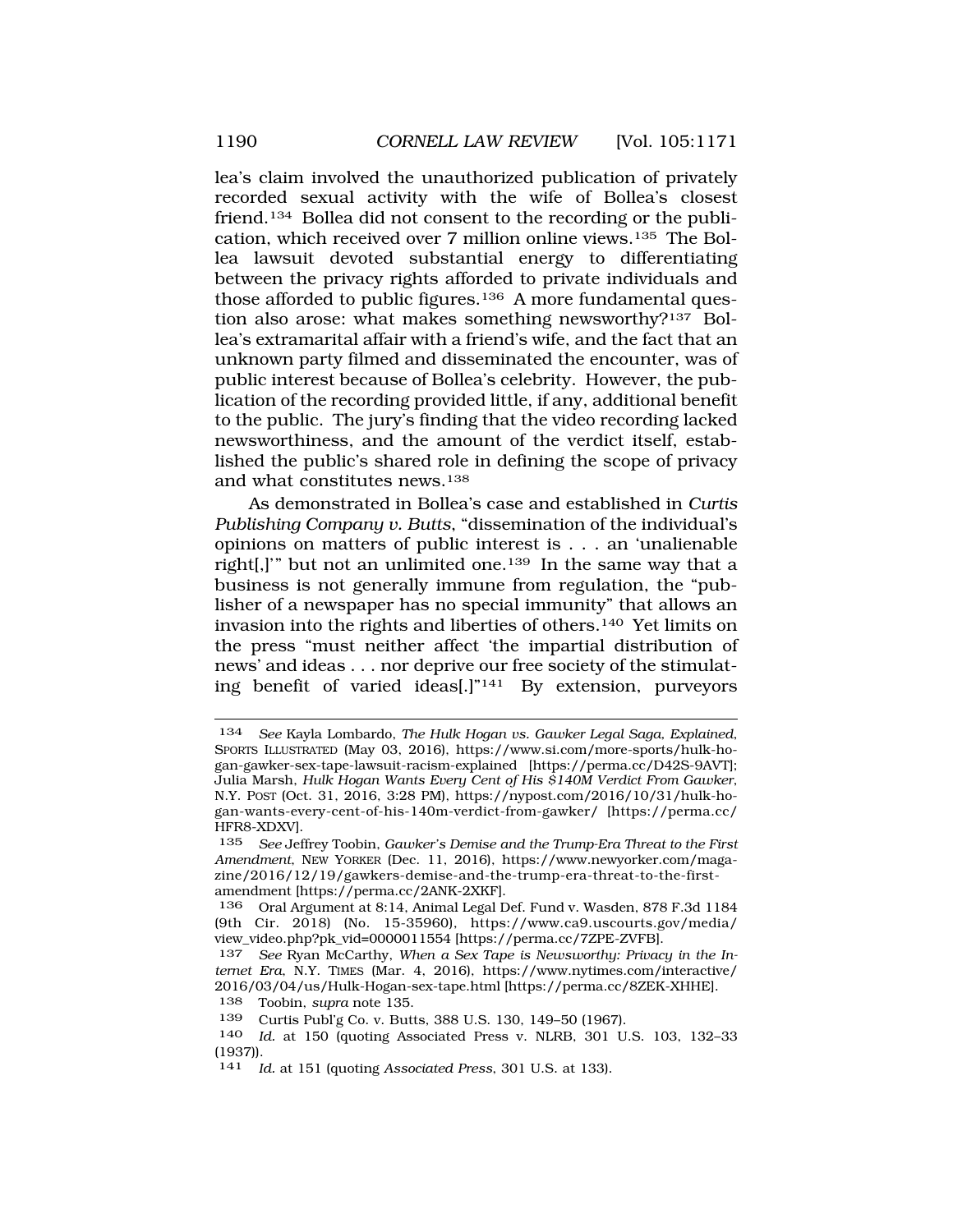should not "fear physical or economic retribution solely because of what they choose to think and publish."142

No individual "right" to privacy, much less a corporate right, existed prior to the common law or the U.S. Constitution. Professor Daniel Greenwood traces the medieval roots of corporate entities to a feudal right to self-government that was unrelated to business endeavors.<sup>143</sup> As described by Greenwood, these rights were limited to the exercise of "power over the corporation and its dependents without outside interference."144 U.S. colonial era corporate entities no more closely resembled modern day business entities than they did their medieval counterparts.145 At that time, corporations required a special legislative charter.146

Few corporations were created by the U.S. Revolution.<sup>147</sup> Professor Lyman Johnson reports that by 1780, "colonial legislatures had chartered a mere seven business corporations."148 Johnson distinguishes between businesses and corporations and discusses how corporate responsibility during the U.S. colonial era was the primary driver behind corporate personhood.149 In other words, U.S. colonial era corporations lacked personal gain as a primary motivator<sup>150</sup> because a distinctly public-service dimension controlled—or limited—corporate identity.151 The public-service dimension of colonial era corporations was not an explicit legal prerequisite, but a reflection of "a shared belief about the proper focus of corporate activity."152

As the U.S. economy changed in the years after the U.S. Revolution, so too did the nature of corporations.153 Greenwood denotes the nineteenth century as the period during which U.S. corporations evolved as businesses for private gain.154 During this century, businesses began to take on the

152 *Id.* 

154 *Id.* at 171–77.

<sup>142</sup> *Id.* 

<sup>143</sup> Daniel J.H. Greenwood, *Neofeudalism: The Surprising Foundations of Corporate Constitutional Rights*, 2017 U. ILL. L. REV. 163, 169–71 (2017). 144 *Id.* at 170.

<sup>145</sup> *See* Lyman Johnson, *Law and Legal Theory in the History of Corporate Responsibility: Corporate Personhood*, 35 SEATTLE U. L. REV. 1135, 1144–45 (2012).

<sup>146</sup>*Id*. at 1145. 147 *Id.* 

<sup>148</sup> *Id.* 

<sup>149</sup> *See id.* at 1144–45, 1153.

<sup>150</sup> *See id.* at 1144.

<sup>151</sup> *Id.* at 1145.

<sup>153</sup> Greenwood, *supra* note 143, at 174–75.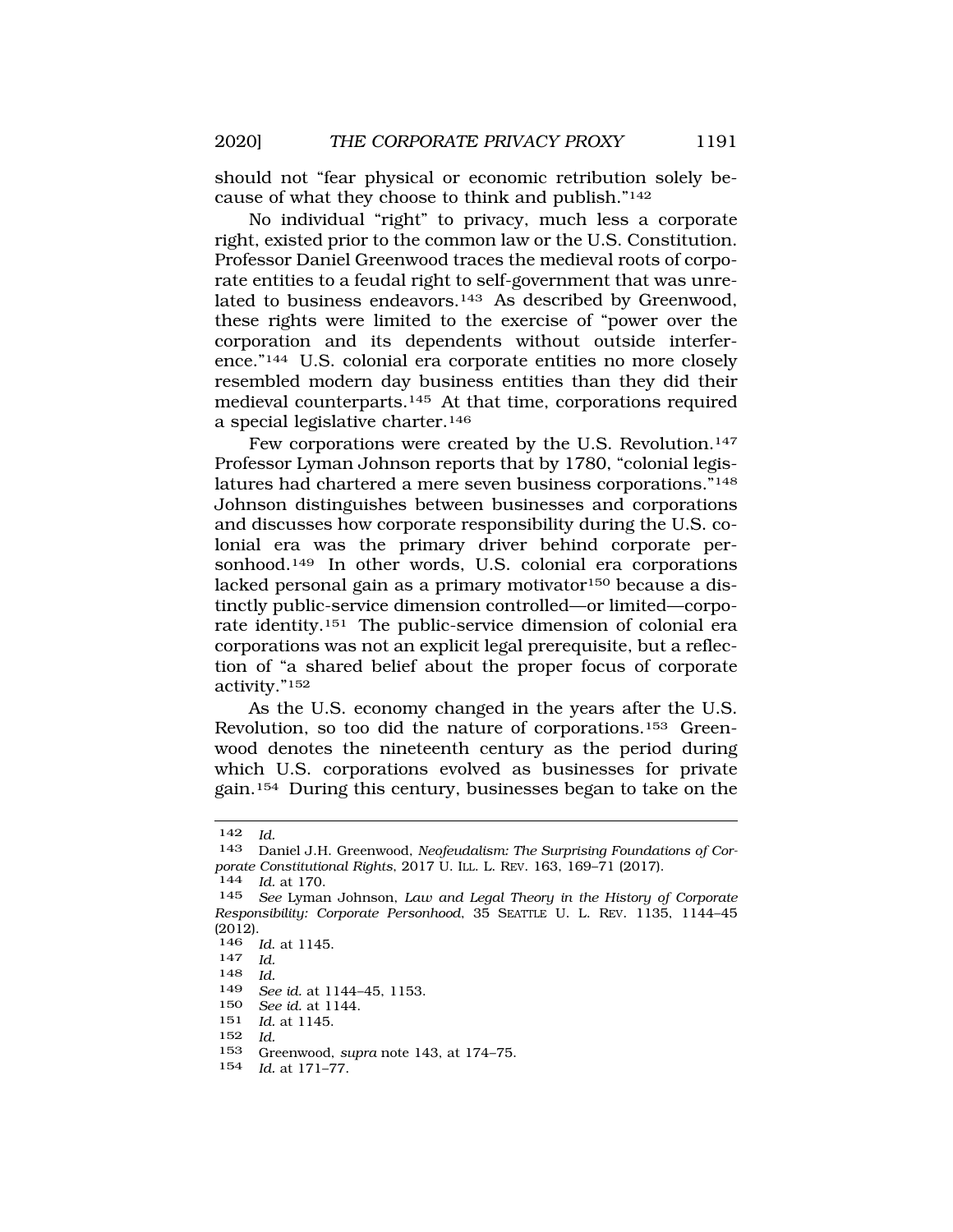corporate form155 and corporate law began to assume its modern shape.156 Ultimately, concerns about the appropriate exercise of corporate power led to a wide-ranging debate about institutional responsibility as a matter of corporate duty.157

In 1819, the Court held in *Trustees of Dartmouth College v. Woodward* that corporations were entitled to some rights under the federal constitution—specifically, the right to enter into contracts.158 Decades later in 1886, *Santa Clara County v. Southern Pacific Railroad Co*. held that corporations were "persons within the meaning of the Fourteenth Amendment."<sup>159</sup> The Court later backed away from this view in *United States v. Morton Salt Co*.160 Regardless, Delaware famously took the lead after *Santa Clara County* and drafted new rules to govern corporations.161

The Court has since expanded the contractual rights of businesses and corporations by the end of the nineteenth cen-

159 Santa Clara Cty. v. S. Pac. R.R. Co. 118 U.S. 394, 396 (1886). California assessed yearly taxes against the Southern Pacific Railroad Company that included both the railroad's fences lining the tracks and outstanding mortgages in its property evaluation. *Id.* at 395–97. Southern Pacific argued the taxes fell outside the scope of California's tax authority and that some outstanding mortgages should have been excluded from the valuation. *Id.* at 409–11. California brought an action to collect the taxes deemed owed. *Id.* at 397. The Court agreed that the entire assessment was a nullity upon the ground that California illegally included property that it did not have the authority to assess for taxation purposes. *Id.* at 414, 416.

160 United States v. Morton Salt Co., 338 U.S. 632 (1950). Under section 5 of the Federal Trade Commission Act, Morton Salt Company was issued a cease and desist letter and four years later was ordered to submit additional reports in order to show continuing compliance with the decree. *Id.* at 635–36. Morton Salt Company argued that the Commission lacked authority to compel further reports. *Id.* at 638. The Court held that corporations have neither an unqualified right to conduct their affairs in secret nor equality with individuals in the enjoyment of a right to privacy. *Id.* at 652. Corporations "have a collective impact upon society, from which they derive the privilege of acting as artificial entities." *Id.* The federal government gives them the privilege of engaging in interstate commerce, with the understanding that when they do they will be subject to regulations. *Id.*  161 Greenwood, *supra* note 143, at 175.

<sup>155</sup> *Id.*; *see also* Johnson, *supra* note 145, at 1144–48 (discussing the evolution of corporations from public-service entities to entities used for private gain). 156 *See* Greenwood, *supra* note 143, at 175.

<sup>157</sup> Johnson, *supra* note 145, at 1143.

<sup>158</sup> *See* Tr. of Dartmouth C. v. Woodward, 17 U.S. (4 Wheat) 518, 642–44 (1819). A lawsuit sought to compel the Trustees of Dartmouth College to produce records from the establishment of the corporation until October 7, 1816. *Id.* at 518–19. The Court found that the college obtained funds through private means and from private individuals, making it a private corporation. *Id.* at 632–34. "A corporation is an artificial being, invisible, intangible, and existing only in contemplation of law." *Id.* at 636. Because Dartmouth's charter was a contract protected by the Constitution, any acts attempting to amend the corporation were void. *Id.* at 643–55.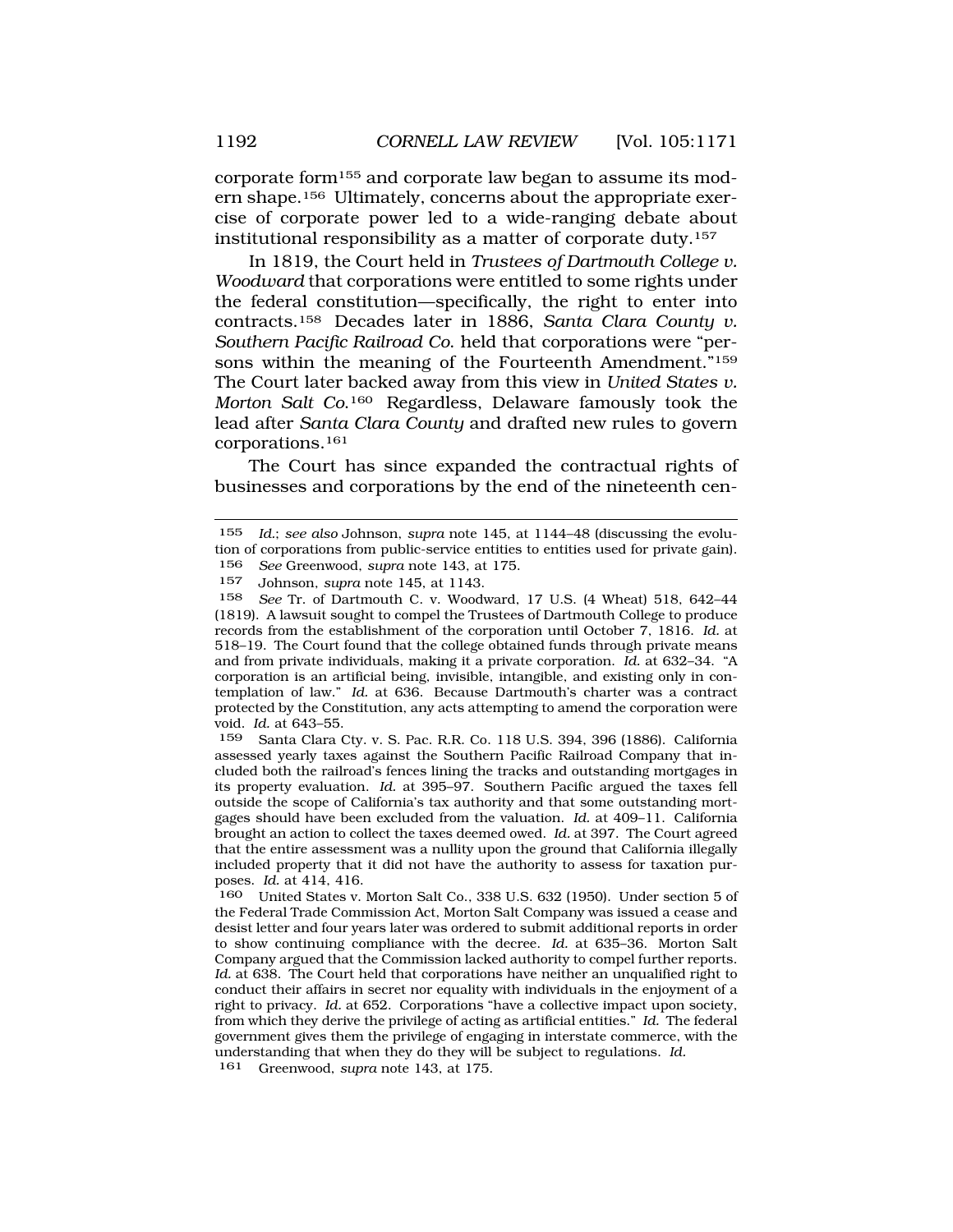tury, but the question of privacy had yet to be raised. The Samuel Warren and Justice Louis Brandeis 1890 *Harvard Law Review* publication *The Right to Privacy*162 "took no position on whether business entities should be entitled to the privacy ac-

tion."163 This is unsurprising, as another early twentieth-century development made corporate privacy an unlikely subject for Warren and Justice Brandeis: the recognition of a "freestanding [individual] 'right to privacy' tort[.]"164

In the early 1900s, the Georgia Supreme Court held in *Pavesich v. New England Life Insurance Co.*165 that an individual privacy claim arose from the unauthorized use of a photograph in a commercial advertisement.166 Much of the *Pavesich*  court's reasoning reflects the modernity of photography at that time,<sup>167</sup> but Professor Anita Allen offers a robust assessment of *Pavesich's* merits and discusses Justice Andrew Jackson Cobb's "arresting analogy between privacy invasions and enslavement."168 Allen notes that *Pavesich* has yet to receive the same scholarly and juristic "anti-natural law ire" as *Griswold v. Connecticut*, which enshrined the fundamental right to individual privacy under the U.S. Constitution in 1965.169 Allen concludes that *Pavesich's* natural law theory of individual privacy illuminates the nature of invasions of the right: they are a civil injury to "freedom and self-determination."170

By 1905, individual privacy as a tort was only recognized in Georgia—weighing against the common law as the foundation for a constitutional right to corporate privacy. Allen argues that even though "'privacy' does not appear in the original

- 165 50 S.E. 68 (Ga. 1905).
- 166 *See id.* at 81.
- See id. at 78.

<sup>162</sup> Samuel D. Warren and Louis D. Brandeis, *The Right to Privacy*, 4 HARV. L. REV. 193 (1890).

<sup>163</sup> Anita L. Allen, *Rethinking the Rule Against Corporate Privacy Rights: Some Conceptual Quandries for the Common Law*, 20 J. MARSHALL L. REV. 607, 612 (1987).

<sup>164</sup> Anita L. Allen, *Natural Law, Slavery, and the Right to Privacy Tort*, 81 FORDHAM L. REV. 1187, 1188 (2012).

<sup>168</sup> Allen, *supra* note 164, at 1188.

*Id.* at 1190; see also Griswold v. Connecticut, 381 U.S. 479, 485-86 (1965). Connecticut criminalized the use and sale of contraceptives to prevent marital infidelity. *Id.* at 498. Any who assisted the use of sale of contraceptives could be charged as a principle offender. *Id.* at 480. A medical doctor was convicted and fined \$100 for prescribing contraceptives to a married woman. *Id.* Justice Douglas held that the Bill of Rights creates a protectable zone of privacy and that marital relationships lie within that zone. *Id.* at 484–86. By extension, a married couple has the right not to procreate. *See id.* Later, the Court extended *Griswold*  to unmarried persons in Eisenstadt v. Baird, 405 U.S. 438, 443 (1972). 170 Allen, *supra* note 164, at 1192.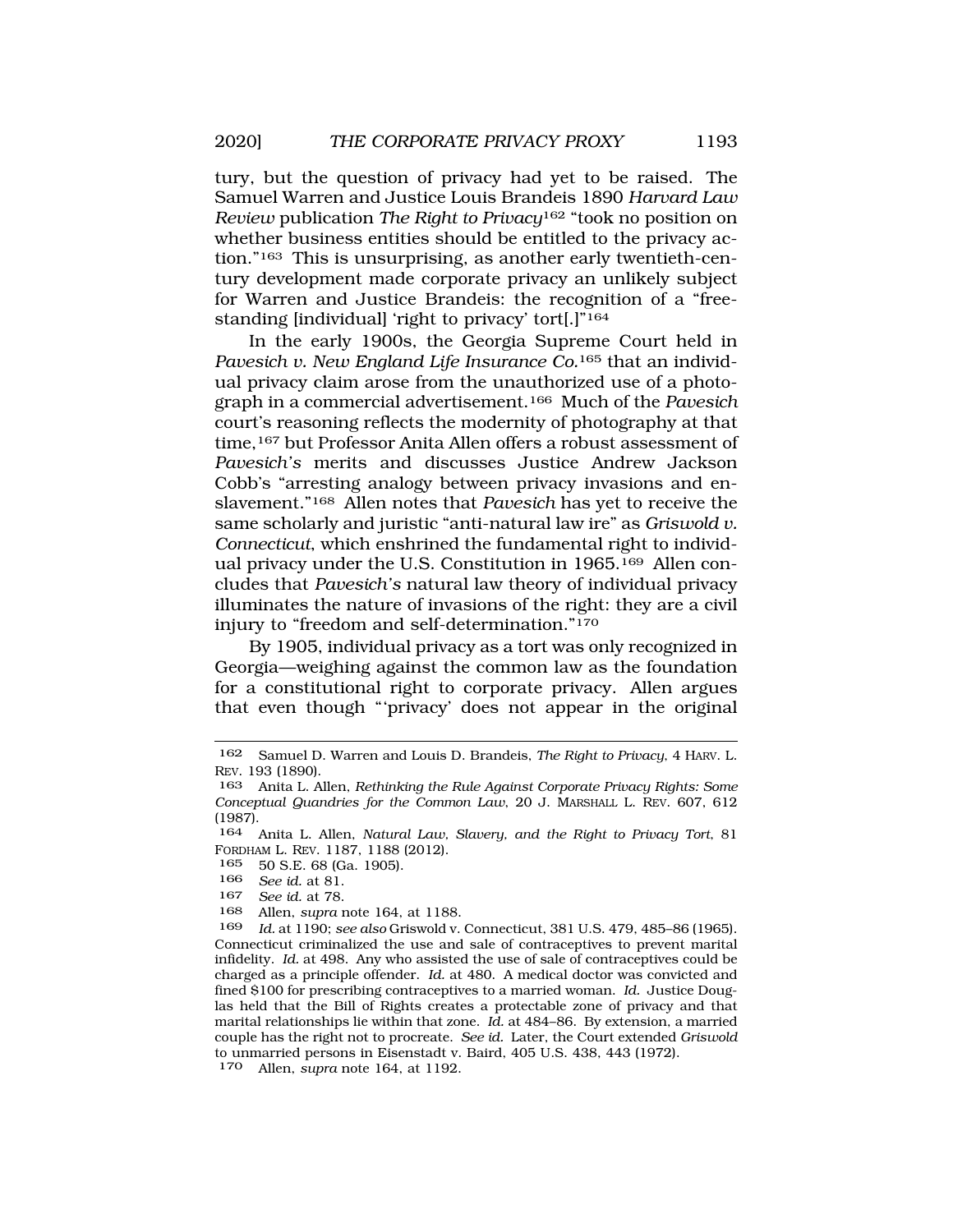eighteenth century U.S. Constitution or in any of its . . . Amendments[,] . . . rich *conceptions* of privacy are implicit in any plausible renderings of the text."171 Allen claims that *Pavesich's* recognition of individual privacy derives "from natural law," and is intuitive to "human instinct."172 Because natural rights are "'immutable,' 'absolute,' and belong to every man," *Pavesich* found individual privacy to be an expectation of a "just civil society"173 and linked to "liberty and personal security."174 Allen suggests that *Pavesich*'s natural law hypothesis mirrors that which justifies incorporating the Bill of Rights against U.S. states.175 Allen views U.S. constitutional jurisprudence that recognizes the right to individual privacy as ultimately culminating in two categories: 1) decisional privacy, as represented by *Griswold*, *Roe v. Wade*176 and *Lawrence v. Texas*177; and 2) informational privacy, as represented by *Whalen v. Roe*.178

The question remains whether and which of the "rich conceptions of privacy" apply to corporations. Upton Sinclair published *The Jungle* in 1906,179 one year after *Pavesich*. Sinclair's exposé was the result of seven weeks of undercover work at Chicago meatpacking plants and was the catalyst of a federal investigation that ultimately led to the 1906 passage of

<sup>171</sup> Anita L. Allen, *First Amendment Privacy and the Battle for Progressively Liberal Social Change*, 14 U. PA. J. CONST. L. 885, 887 (2012); *see also* Whalen v. Roe, 429 U.S. 589, 598-600 (1977) (recognizing a constitutionally protected "zone of privacy" protecting unwanted disclosure of personal matters and personal independence in making certain decisions).

<sup>172</sup> Allen, *supra* note 164, at 1197.

<sup>173</sup> *Id.* at 1198.

<sup>174</sup> *Id.* at 1199.

<sup>175</sup> *See id.* at 1198–99.

<sup>176</sup> *See* 410 U.S. 113, 117–18, 152–53, 164 (1973) (overturning a Texas statute that criminalized abortions except for the purpose of saving the life of the mother); *see also* Allen, *supra* note 163, at 887–89, 895–96, 919 (describing how *Roe*'s decriminalization of abortion was premised on a more straightforward Fourteenth Amendment decisional privacy doctrine to embody "a jurisprudence of constitutional privacy for which *Griswold* was a crucial precedent").

<sup>177</sup> *See* 539 U.S. 558, 562, 564, 577–78 (2003) (overturning a Texas statute that criminalized sexual intercourse between persons of the same gender); *see also* Allen, *supra* note 163, at 896, 898, 919–20 (explaining that *Lawrence* also represented the kind of "liberty-based constitutional privacy doctrine[ ]" begun by *Griswold* and *Roe* recognizing a decisional privacy right).

<sup>178</sup> *See* 429 U.S. 589, 599–600 (1977) (recognizing an individual's interest in avoiding disclosure of personal information, but upholding the constitutionality of the New York statute at issue); Allen, *supra* note 163, at 886, 889 n.20, 899, 919–20 (explaining that *Whalen* represents the right to informational privacy protected by the Fourteenth Amendment).

<sup>179</sup> SINCLAIR, *supra* note 88.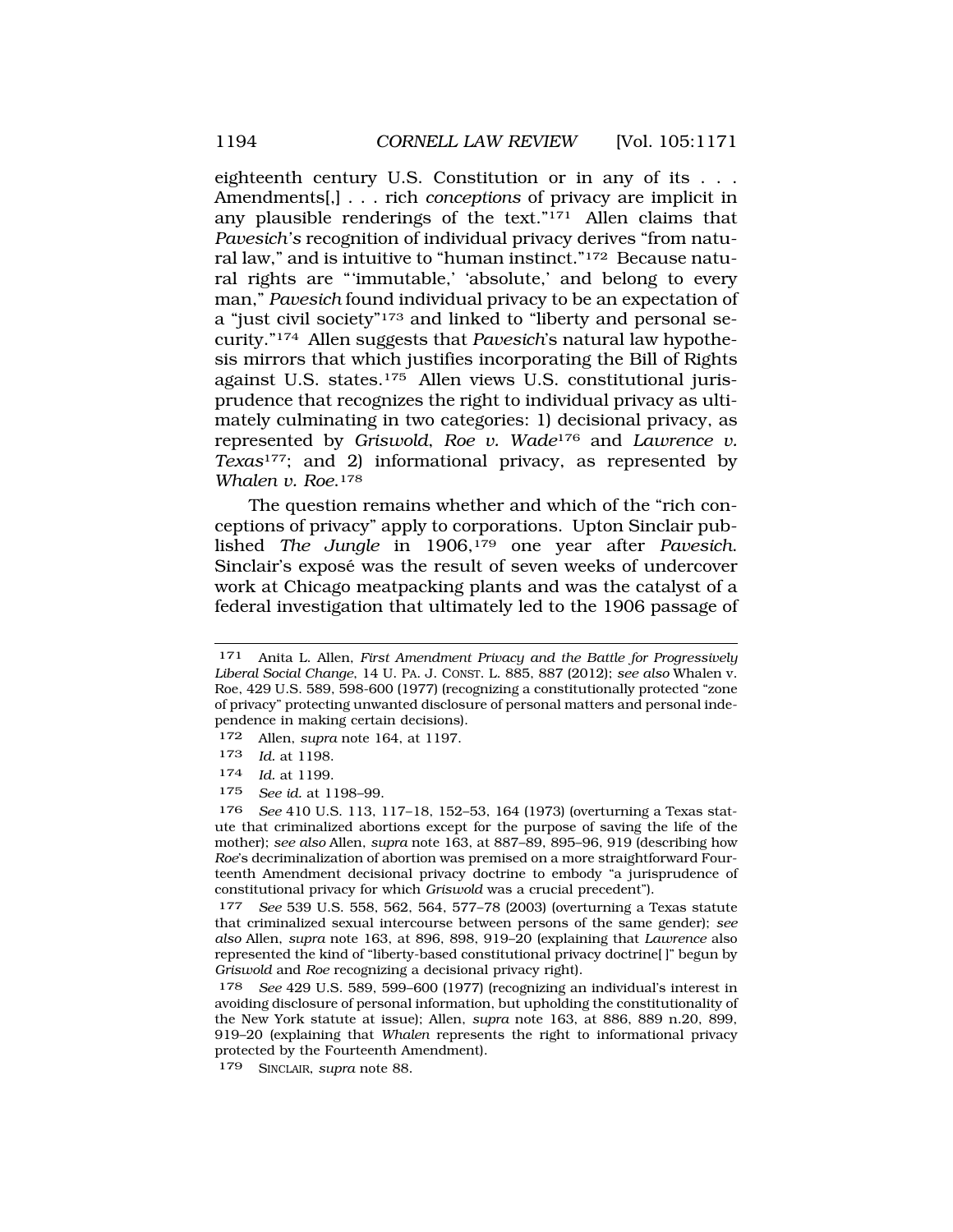the Meat Inspection Act and the Pure Food and Drug Act.180 In the years before and after *The Jungle*, corporate privacy "rights" did little to stop robust investigation and regulation of the commercial food industry.181 Animal and agribusinesses were not the only targets of undercover investigations. Nellie Bly wrote about conditions in mental hospitals and institutions in the 1890s.182 Film and photographs in the 1950s, 1960s, and 1970s documented bookie parlor operations in St. Louis,183 peaceful resistance in the Jim Crow south, and the horrific realities of the Vietnam War.184 In the 1970s, William Sherman of the *New York Daily News* received a Pulitzer Prize for an exposé on Medicaid fraud.<sup>185</sup> While not always undercover, cell phone videos of recent police shootings have renewed public debate on racial profiling and the use of force by law enforcement.186

Because *Whalen v. Roe* rejected an absolute individual right to control information about oneself in 1977,<sup>187</sup> corporate

182 Diane Leenheer Zimmerman, *I Spy: The Newsgatherer Under Cover*, 33 U. RICH. L. REV. 1185, 1190 (2000) (citing LOUIS FILLER, APPOINTMENT AT ARMAGEDDON: MUCKRAKING AND PROGRESSIVISM IN THE AMERICAN TRADITION 234 (1976)).

183 Association of American Publishers, *supra* note 76, at 24 (citing Zimmerman, *supra* note 182, at 1190 (citing JAMES H. DYGERT, THE INVESTIGATIVE JOURNAL-IST: FOLK HEROES OF A NEW ERA 166–67 (1976))).

184 Brief for Amici Curiae Abrams Institute for Freedom of Expression and Scholars of First Amendment and Information Law in Support of Appellees, Animal Legal Def. Fund v. Wasden, 878 F.3d 1184 (9th Cir. 2018) (No. 15-35960), 2016 WL 3537325, at  $*5-8$  [hereinafter Abrams Institute et al.].<br>185 See Zimmerman, supra note 182, at 1190 n 21 (citing Dy

185 *See* Zimmerman, *supra* note 182, at 1190 n.21 (citing DYGERT, *supra* note 183, at 23–25).

186 *See* Eliott C. McLaughlin, *We're Not Seeing More Police Shootings, Just More News Coverage,* CNN (Apr. 21, 2015 7:26 AM), [http://www.cnn.com/2015/04/](http://www.cnn.com/2015/04) 20/us/police-brutality-video-social-media-attitudes/ [\[https://perma.cc/FAW8-](https://perma.cc/FAW8) LC86].<br>187

187 *See* Whalen v. Roe, 429 U.S. 589, 605–06 (1977). New York created a special commission to evaluate the state's drug control laws in response to concerns of misuse. *Id.* at 591. That commission found deficiencies in existing law and that New York was unable to effectively: (1) prevent the use of stolen or revised prescriptions; (2) prevent unscrupulous pharmacists from repeatedly refilling or overprescribing prescriptions; and (3) prevent users from obtaining prescriptions from more than one doctor. *Id.* at 592. New York subsequently classified potentially harmful drugs in five schedules and enacted rules to prevent fraud by creating official forms, requiring a physician's signature, and requiring triplicate documentation of the prescribing physician, the dispensing pharmacy, the drug and dosage, and the name, address, and age of the patient. *Id.* at 592–93. The New York State Department of Health, which had certain security provisions, stored one of the copies for a period of five years after which they were

<sup>180</sup> Animal Legal Def. Fund v. Otter, 118 F. Supp. 3d 1195, 1201–02 (D. Idaho 2015) (citing Nat'l Meat Ass'n v. Harris, 565 U.S. 452, 455-56 (2012)).

See Roger Roots, *A Muckraker's Aftermath: The Jungle of Meat-packing Regulation after a Century*, 27 WM. MITCHELL L. REV. 2413, 2413–14, 2419–20 (2001).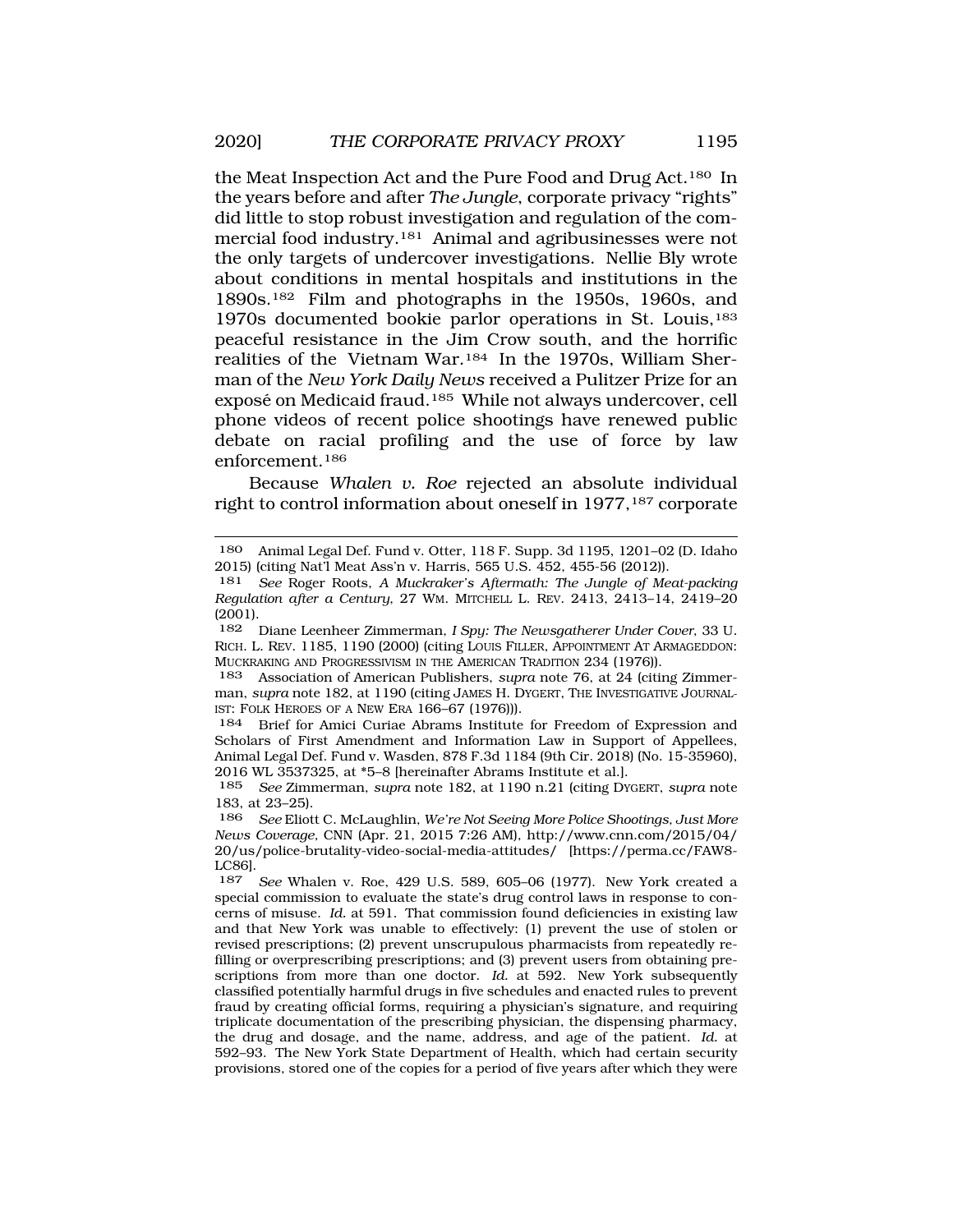privacy remained limited to nondisclosure of proprietary information. The new millennium has seen continued exercise of the First Amendment as authority to conduct undercover investigations into commercial food production. A 2007 undercover investigation in California revealed "workers forcing sick cows, many unable to walk," into kill boxes "by repeatedly shocking them with electric prods, jabbing them in the eye, prodding them with a forklift, and spraying water up their noses."188 Two years later in Iowa, an undercover investigation documented "hundreds of thousands of unwanted day-old male chicks being funneled by conveyor belt into a macerator to be ground up live."189 Another investigation in Iowa memorialized "hens with gaping, untreated wounds laying eggs in cramped conditions among decaying corpses."190 In Vermont, "similarly gruesome footage" exposed "days-old calves being kicked, dragged, and skinned alive."191 Undercover investigations in Texas publicized "workers beating cows on the head with hammers and pickaxes and leaving them to die."192

Allen notes that, as of 1987, few courts of last appeal had ruled in favor of a right to corporate privacy,<sup>193</sup> in part because tortious invasion of privacy was a "comparatively recent phenomenon in Anglo-American law."194 Allen distinguishes privacy from publicity by describing the latter as a "heritable commercial" right that "can be freely traded in the marketplace."195 Allen identifies early jurisprudence that relies on metaphysical and teleological grounds for denying corporate privacy.196 Corporations are creations of law and thus metaphysically lack the traits necessary to ascribe privacy rights. These grounds "reflect[] a theoretical conception of the funda-

192 *Id.* 

- 195 *Id.* at 611.
- 196 *See id.* at 613–17.

destroyed. *Id.* at 593. Seventeen employees and 24 investigators could access the records, which were stored in a database located in a receiving room that was surrounded by locked wire fence and protected by an alarm system. *Id.* at 594–95. The Court found that Whalen could not show a violation of one of the two types of recognized privacy interests: preventing disclosure of personal matters and independence to make important personal decisions. *Id.* at 599–600. New York had authority to regulate the industry, its legislation was rational, and it provided adequate safeguards to protect privacy. *Id.* at 597–98, 601.

<sup>188</sup> Animal Legal Def. Fund v. Herbert, 263 F. Supp. 3d 1193, 1197 (D. Utah 2017).

<sup>189</sup> *Id.*; *see also* Animal Legal Def. Fund v. Reynolds, 297 F. Supp. 3d 901, 908 (S.D. Iowa 2018) (discussing 2008 investigation at an Iowa pig farm).<br> $190$  Herbert 263 F. Supp. 3d at 1197

*Herbert*, 263 F. Supp. 3d at 1197.

<sup>191</sup> *Id.* 

<sup>193</sup> *See* Allen, *supra* note 159, at 611 n.30.

<sup>194</sup> *Id.* at 612.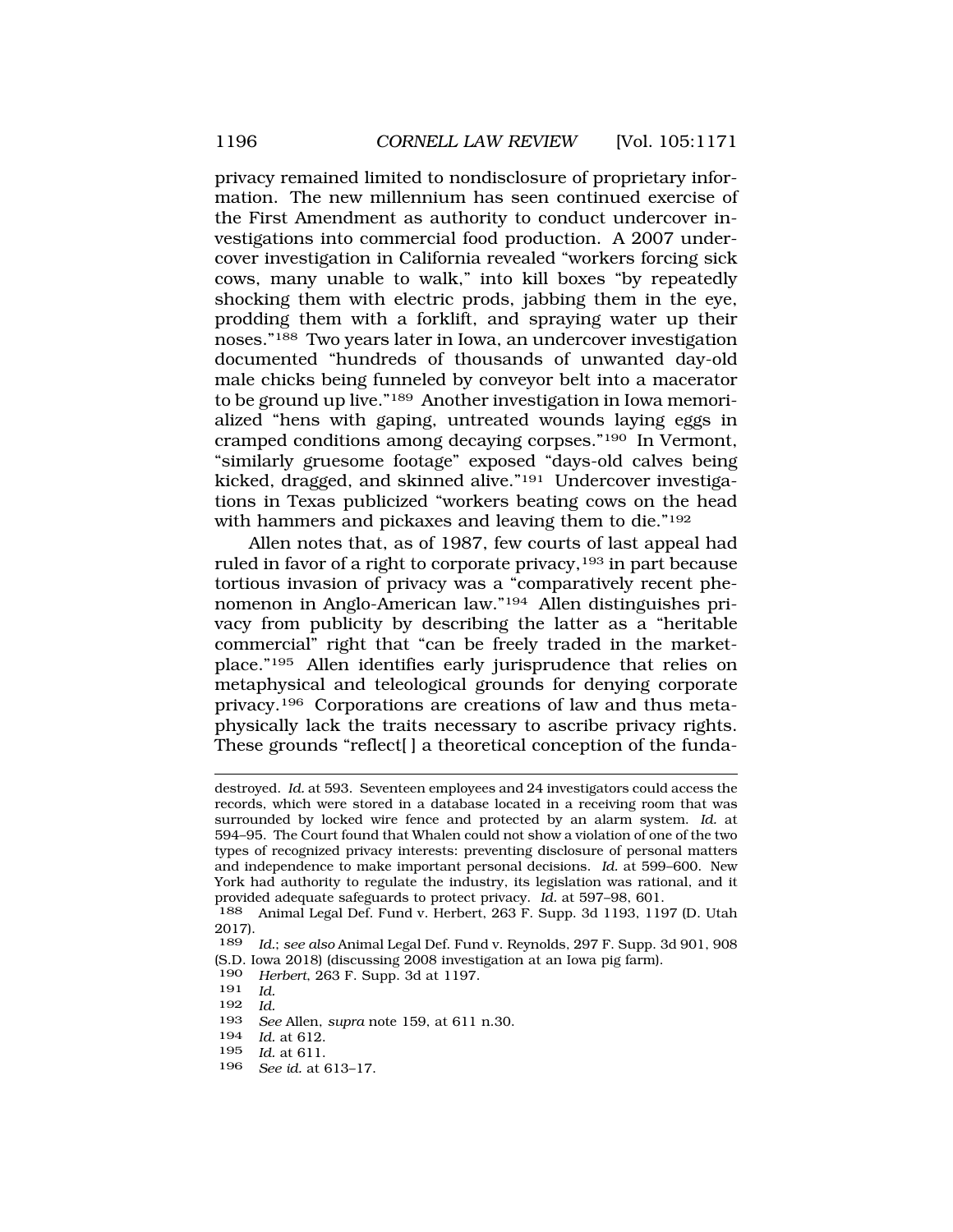mental essence of corporate existence."197 As creations of law, they are also teleologically inconsistent with privacy rights,<sup>198</sup> an argument that "depends upon a view about the design or purpose of ascribing particular rights."199

A distinct body of scholarship has emerged in the decades since Allen's call for the rethinking of the metaphysical and teleological arguments against corporate privacy rights.200 Professor Elizabeth Pollman describes corporate privacy as an "open question," but hypothesizes that corporations likely enjoy some type of constitutional right to privacy.201 Pollman categorizes privacy jurisprudence for groups or organizations as follows: (1) the right to make certain decisions without government interference; and (2) the right to avoid disclosure of personal or proprietary information.202 According to Pollman, the First Amendment often identifies the public and consumers as beneficiaries of commercial speech.203 The First Amendment also proscribes more, not less, speech to counter falsity.204 Pollman points out how neither public, private forprofit, nor private nonprofit corporations enjoy a constitutionally protectable right to privacy.205 Pollman concludes that each could have some privacy interests worth protecting.206

Professors Eric Orts and Amy Sepinwall also express uncertainty about recognition of corporate privacy "rights."207 Orts and Sepinwall identify six aspects of privacy that include: (1) the right to be let alone; (2) the right to limited access to self; (3) the right to secrecy or concealment of certain matters; (4) the right to control over personal or other information about oneself; (5) the right to personhood; and (6) the right to intimacy.208 Orts and Sepinwall acknowledge the link between corporate privacy rights and the individuals involved in those

<sup>197</sup> *Id.* at 613.

See id. at 615.

<sup>199</sup> *Id.* 

<sup>200</sup> *See id.* at 638–39 (describing Allen's call for rethinking arguments against corporate privacy rights).

<sup>201</sup> Elizabeth Pollman, *A Corporate Right to Privacy*, 99 MINN. L. REV. 27, 33, 80 (2014).

<sup>202</sup> *See id.* at 62.

<sup>203</sup> *See id.* at 75–76.

<sup>204</sup> *See* United States v. Alvarez, 567 U.S. 709, 727–28 (2012) (citing Whitney v. California, 274 U.S. 357, 377 (1927) (Brandeis, J., concurring)).

<sup>205</sup> *See* Pollman, *supra* note 201, at 64, 84.

*See id.* at 84.

<sup>207</sup> Eric W. Orts & Amy Sepinwall, *Privacy and Organizational Persons*, 99 MINN. L. REV. 2275, 2278–79 (2015).

<sup>208</sup> *See id.* at 2281 (quoting Pollman, *supra* note 201, at 60 (citing DANIEL J. SOLOVE, UNDERSTANDING PRIVACY 12–13 (2008))).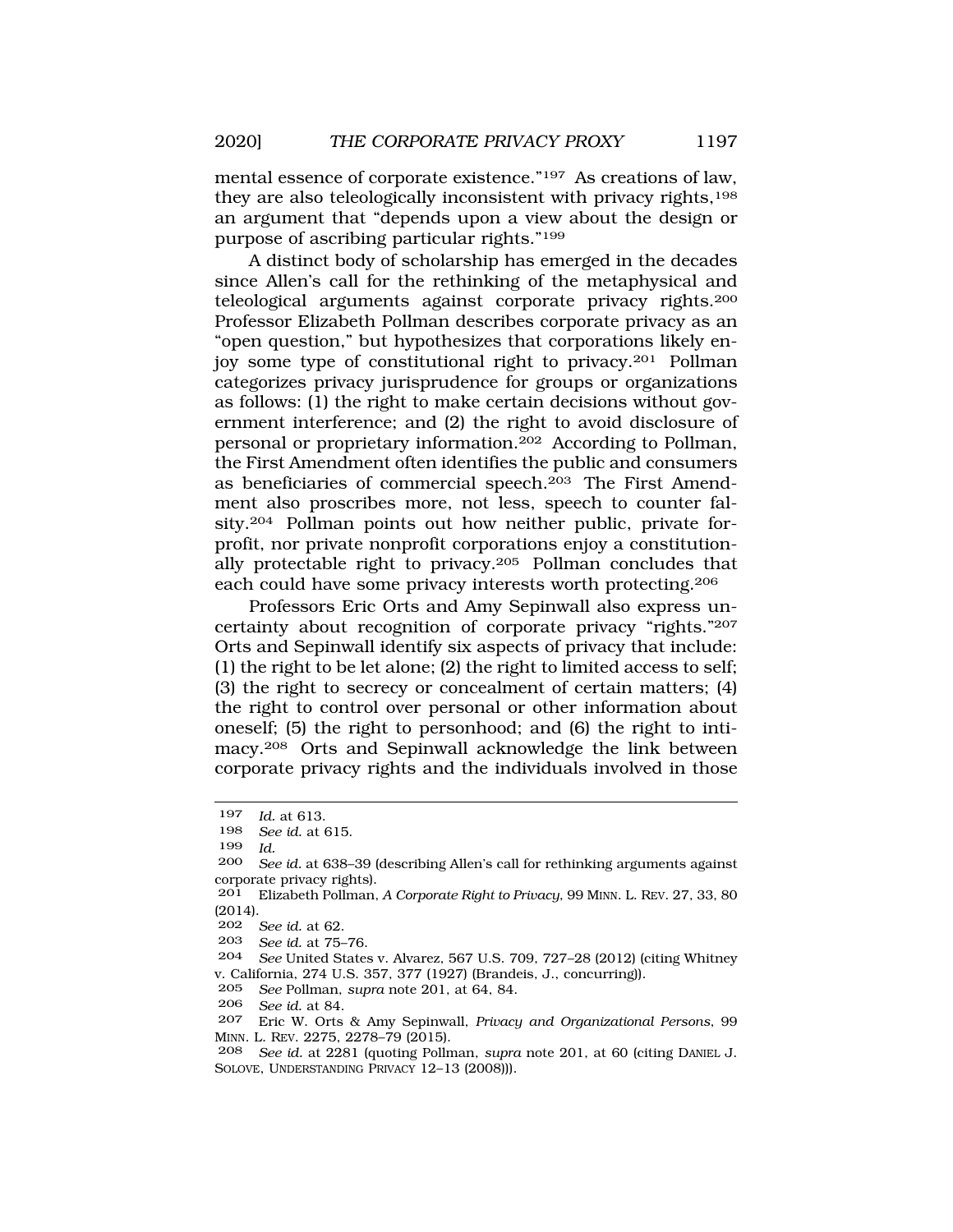corporations.209 Orts and Sepinwall describe how rights that originate with the corporation are primary rights that only it can waive.210 Orts and Sepinwall distinguish corporate rights from those that derive from the individuals who own, govern, and maintain the corporation.211 The latter are described as secondary rights, for which the individual owners exercise control. Orts and Sepinwall also examine the scope of informational212 and decisional corporate privacy,213 finding the likelihood of strong protection for either unclear as a constitutional matter.214

Professor Mary Fan explores corporate privacy as primarily grounded in statutory authority.215 Fan discusses how businesses can contractually keep their secrets intact,216 how state and federal courts commonly authorize protective orders, <sup>217</sup> and how, although rife with complications, trade secret laws can indefinitely shield nonpublic information.218 Patent laws can also authorize nondisclosure for a limited amount of time. Outside of the aforementioned categories, Fan concludes that companies generally lack a right—statutory or otherwise—to control nonproprietary information on the grounds that it is distasteful or that it would have a negative effect on the business or its profits.219

*Federal Communications Commission v. AT&T, Inc.*220 demonstrates how the totality of circumstances governs whether "[t]he law treats corporations as 'persons' deserving of constitutional rights[.]"221 The Court reasoned that "'personal privacy'

213 *See id.* at 2304–08.

215 *See* Mary D. Fan, *Private Data, Public Safety: A Bounded Access Model of Disclosure*, 94 N.C. L. REV.161, 164, 171–77 (2015).

- 216 *See id.* at 174–75.
- 217 *See id.* at 172–73, 176–77.

220 FCC v. AT&T, Inc., 562 U.S. 397, 398 (2011).

<sup>209</sup> *See id.* at 2291–92.

<sup>210</sup> *See id.* at 2289.

See id. at 2287-93.

<sup>212</sup> *See id.* at 2309–12.

<sup>214</sup> *See id.* at 2316–22.

<sup>218</sup> *See id.* at 173.

<sup>219</sup> *See id.* at 163, 187. *See generally* Paul A. LeBel, *The Constitutional Interest in Getting the News: Toward a First Amendment Protection from Tort Liability for Surreptitious Newsgathering*, 4 WM. & MARY BILL RTS. J. 1145 (1996); Rodney A. Smolla, *Privacy and the First Amendment Right to Gather News*, 67 GEO. WASH. L. REV. 1097 (1999); Barry Sullivan, *FOIA and the First Amendment: Representative Democracy and the People's Elusive "Right to Know"*, 72 MD. L. REV. 1, 29–30 (2012).

<sup>221</sup> Lucy L. Holifield, *Animal Legal Defense Fund v. Otter: Industrial Food Production Simply is Not a Private Matter*, 12 J. FOOD L. & POL'Y 16, 47 (2016) (citation omitted).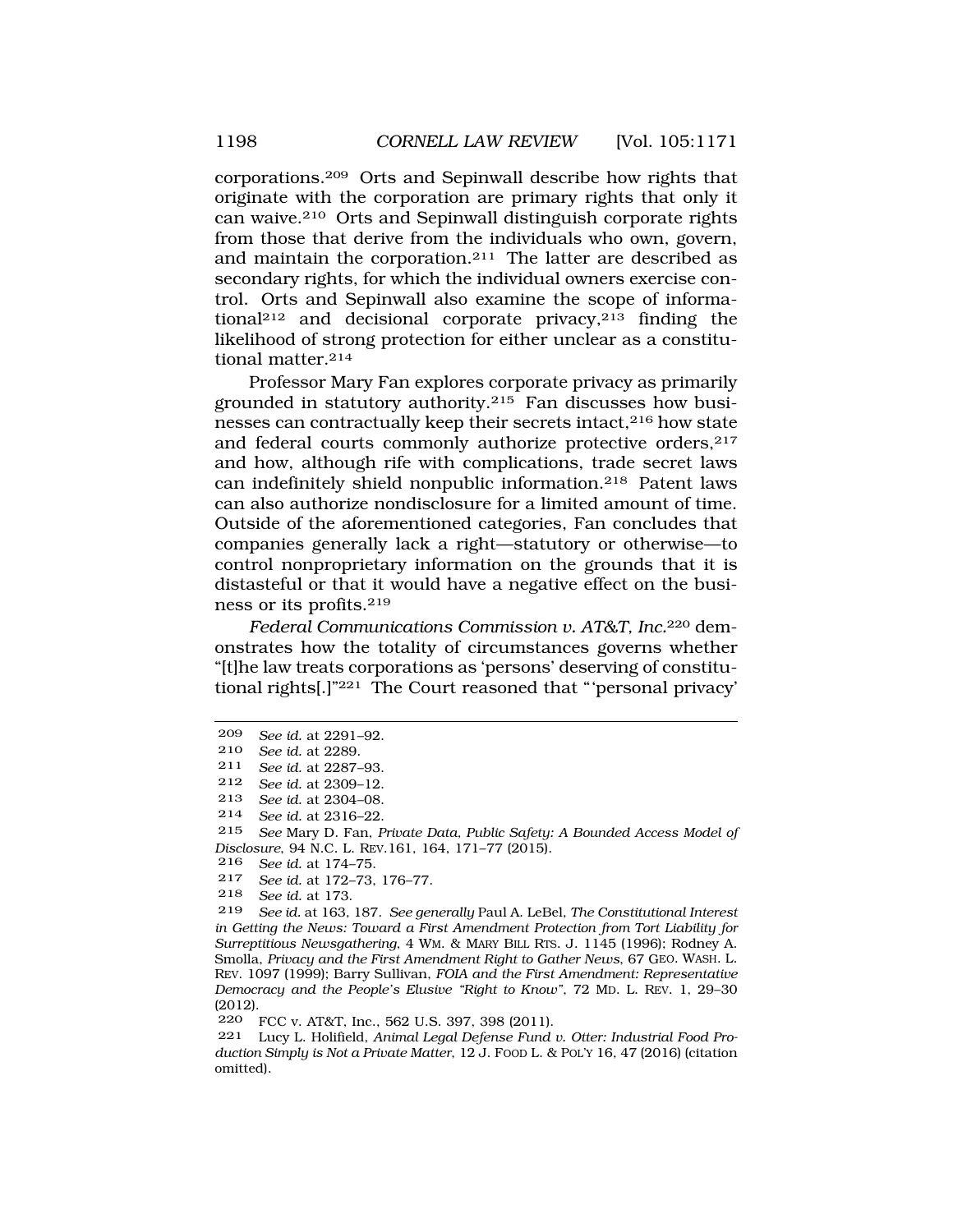. . . suggests a type of privacy evocative of human concerns not the sort usually associated with an entity."222 *AT&T, Inc.*  interpreted a definition of privacy under the Freedom of Information Act, but the Court made clear that privacy rights, by their very nature, were intrinsically dependent on the human or corporate nature of the holder.223 Ultimately, AT&T failed to persuade the Court that its case involved "the scope of a corporation's 'privacy' interests as a matter of constitutional or common law."224

An examination of modern U.S. tort and constitutional law shows little support for protection of corporate privacy over nonproprietary information as a fundamental right deserving of heightened protection—particularly when balanced against the right to gather and disseminate news about commercial activities.225 In the following section, this Article discusses the importance of the corporate privacy debate to ag-gag laws and argues that animal and agribusinesses who operate in the commercial marketplace can hardly expect to "enjoy a life of reserve outside the public gaze."226 Moreover, commercial speech jurisprudence does not protect false or misleading communications. Ag-gag laws upset First Amendment norms by threatening the search for true commercial speech. In the context of commercial food production, ag-gag laws extend corporate privacy beyond the individual right, allowing for a degree of control over nonproprietary commercial information heretofore unprecedented.

## III

## THE CORPORATE PRIVACY PROXY

By 1987, Allen had "uncovered no tort cases in which a plaintiff recovered from a defendant simply because the defen-

<sup>222</sup> *AT&T, Inc.*, 562 U.S. at 398. AT&T, a provider of telecommunications and information services to schools and libraries as part of an FCC program, voluntarily reported overcharges under the program and paid restitution. *See id.* at 400. A competitor filed a FOIA request and AT&T claimed a privacy interest in the reports relinquished during the FCC's investigation. *See id.* at 400–01. The Court ruled against AT&T and found that Congress did not intent to grant privacy rights to corporations. *See id.* at 405–10. The Court specifically pointed to comment c of section 652I of the Restatement (Second) of Torts and section 97 of Law of Torts, both of which deny corporate privacy rights. *See id.* at 406.

<sup>223</sup> *AT&T, Inc.*, 562 U.S. at 405–10; *see also* Sanders, *supra* note 1, at 528 ("[P]rivacy rights, by their very nature, were intrinsically dependent on the human or corporate nature of the holder.").

<sup>224</sup> *AT&T, Inc.*, 562 U.S. at 407.

<sup>225</sup> *See* Sanders, *supra* note 1, at 528.

<sup>226</sup> Allen, *supra* note 164, at 1210.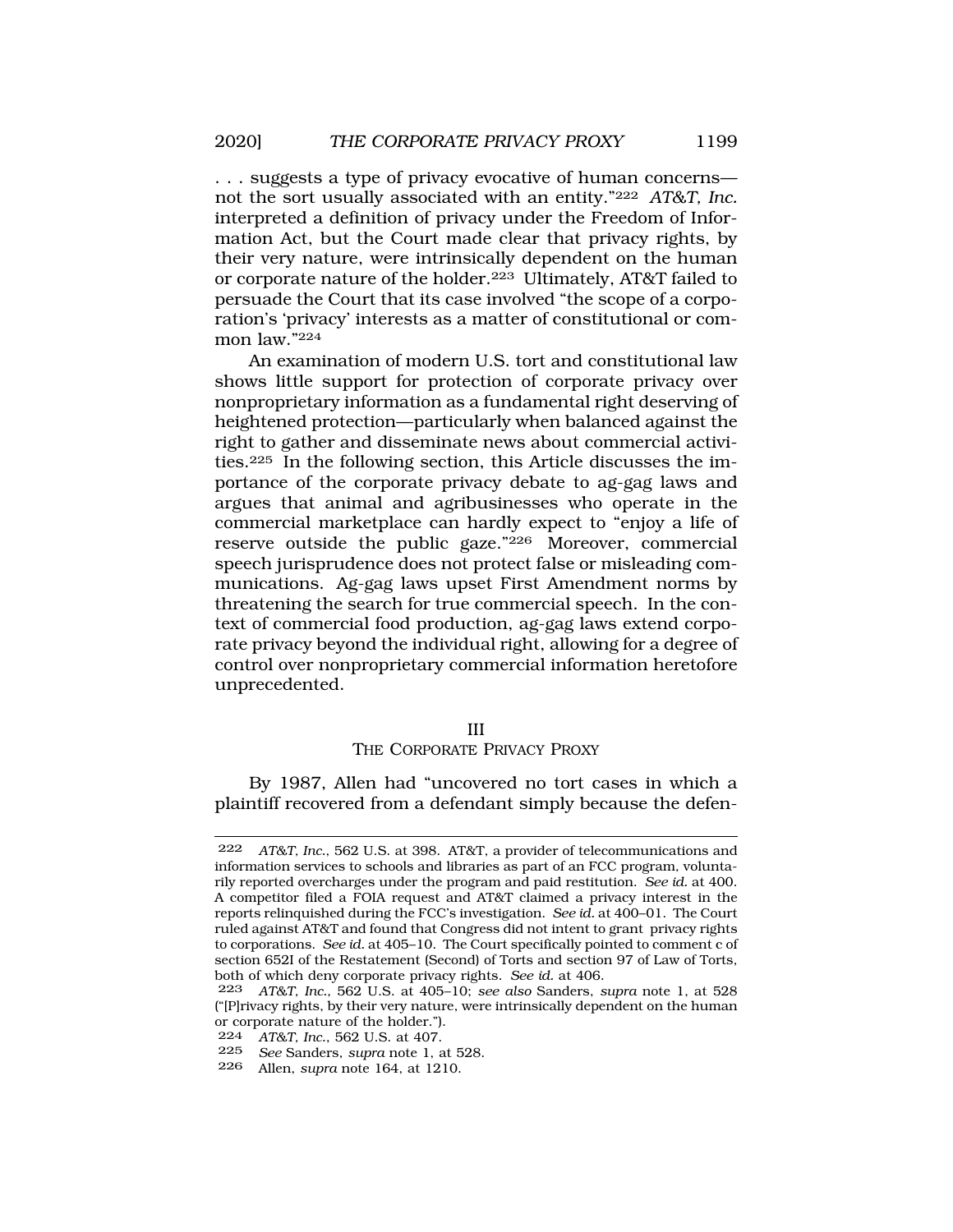dant used an offensive search or surveillance to obtain useful or commercially valuable information."227 Whether any district court will ultimately define the scope of the "right" or "interest" in security or privacy that ag-gag laws seek to protect is unclear. As discussed in Part I, the Ninth and Tenth Circuits rendered ag-gag laws unconstitutional without discussing the legitimacy of corporate security or privacy.228 In January 2019, a federal district court ruled Iowa's ag-gag law unconstitutional on First Amendment grounds.229 An ag-gag lawsuit in North Carolina is currently pending after the Fourth Circuit reversed a successful motion to dismiss.230 Setting aside whether the corporate privacy rationale may be justified in these cases, questions remain.

Under *Reed*,<sup>231</sup> both content-based and content-neutral restrictions receive heightened scrutiny and require more than a legitimate interest. The uncertainties of the scope of any "right" to corporate privacy implicate the necessity or importance of ag-gag legislation. These uncertainties also directly implicate whether any ag-gag state can claim a purpose sufficient to justify hindering undercover investigations into commercial food production operations.

*Reed* establishes the urgency of deciding in the First Amendment context whether corporate "security" acts as a proxy for corporate "privacy." Ag-gag laws protect agribusinesses from journalists, whistleblowers, and activists who wish to gain nonproprietary information. Before ag-gag laws, agribusinesses lacked security or privacy rights except for those that protected proprietary information.232 The Court had also recognized corporate rights in the context of the Fourth

<sup>227</sup> Allen, *supra* note 163, at 618.

<sup>228</sup> *See* Part I.

<sup>229</sup> *See* Animal Legal Def. Fund v. Reynolds, 353 F. Supp. 3d 812, 827 (S.D. Iowa 2019); *see also* IOWA CODE § 717A.3A (Iowa's Agricultural production facility fraud statute); Animal Legal Def. Fund v. Reynolds, 297 F. Supp. 3d 901, 928-29 (S.D. Iowa 2018) (partially denying motion to dismiss).<br>230 See People for the Ethical Treatment of Animals

See People for the Ethical Treatment of Animals v. Stein, 737 Fed. Appx. 122, 132 (4th Cir. 2018); *see also* Associated Press, *Court Restores Lawsuit Against North Carolina Ag-gag Law*, STAR TRIBUNE, (June 5, 2018, 4:55pm), http:// <www.startribune.com/court-restores-lawsuit-against-north-carolina-ag-gag>law/484629271/ (discussing how the 4th Circuit Court of Appeals reversed the dismissal of a lawsuit against North Carolina's "ag-gag" law) [\[https://perma.cc/](https://perma.cc) SCL8-4PH4].<br>231 See Re

<sup>231</sup> *See* Reed v. Town of Gilbert, 135 S. Ct. 2218 (2015).

<sup>232</sup> *See generally* Robinson, *supra* note 24, at 2288 (discussing three premises in favor of corporate privacy: "(1) corporations are legal persons and are entitled to bear legal rights, including constitutional rights; (2) corporations have distinct privacy and property interests that are protected by a right to privacy; and (3) corporate rights relate to the rights of individuals involved in those corporations").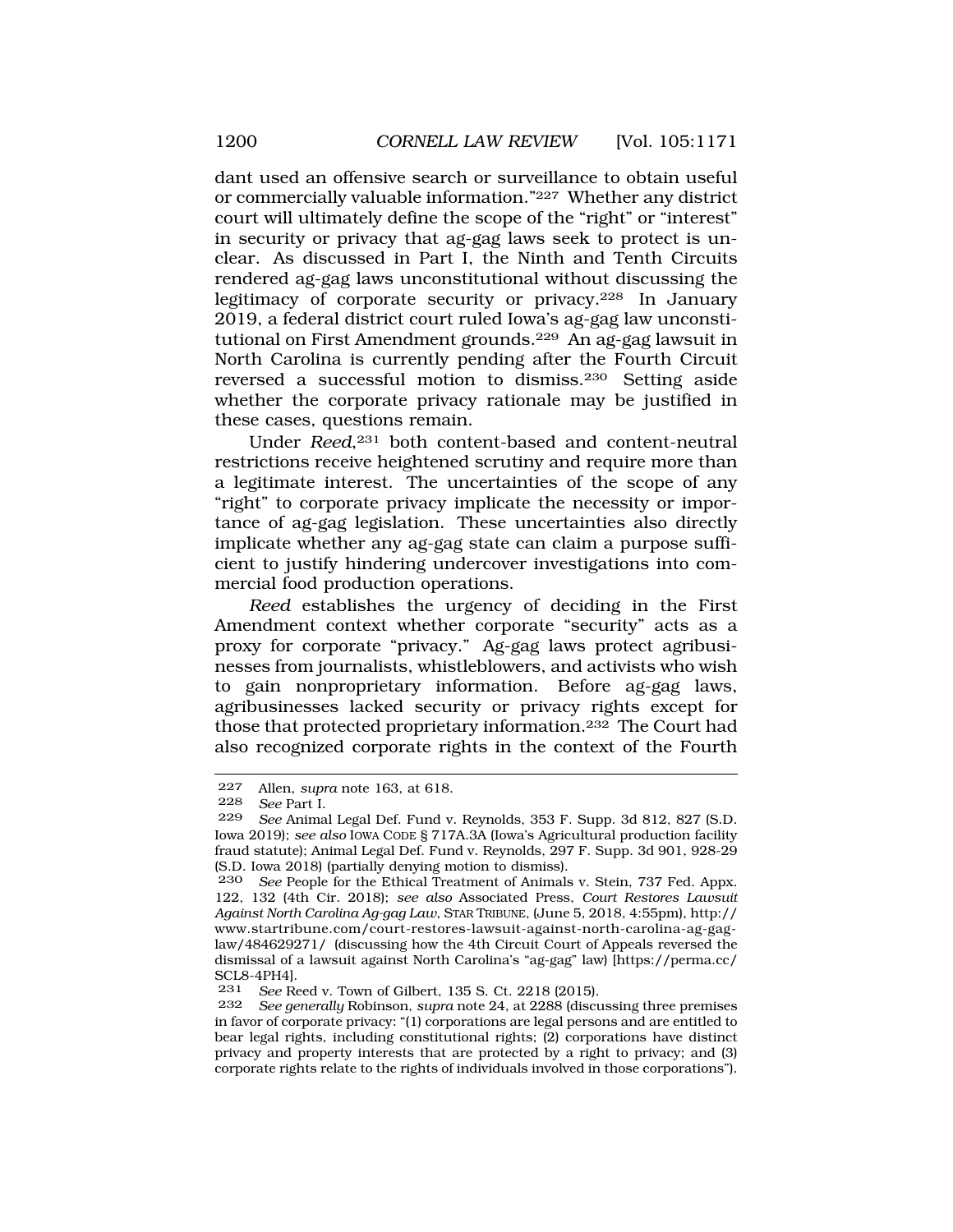Amendment's protection against unreasonable searches and seizures.233 But even if the recognition of criminal privacy triggered an implication of civil privacy, corporate privacy still remains a matter of state law. State law must acclimatize to the First Amendment.

Agriculture security legislation creates an incompatible interface with First Amendment commercial speech jurisprudence. *Central Hudson Gas & Electric Corp. v. Public Service Commission* extends First Amendment protection to commercial speech, but limits protection for false or misleading commercial speech.234 Professor Toni Massaro argues that the "Roberts Court has given quite robust protection to free speech."235 Yet, no ag-gag state has explained how corporate privacy is more than legitimate, especially when balanced against activity that has traditionally received First Amendment protection like undercover investigations.

Agriculture security legislation also creates an incompatible interface with *Whalen v. Roe*, which denied a fundamental individual right to control access to nonproprietary information about oneself.236 It should follow that corporations do not have the right to control the flow of nonproprietary information about business operations that are in the public's interest.237 The distinction between information with its own value and the effect that information has on the value of a business should inform whether corporate privacy or security shields undercover investigations into any industry. Prior to ag-gag laws, a number of undercover investigations led to boycotts, bankruptcies, criminal charges against employees and owners, statewide ballot initiatives to ban certain farming practices, and the

<sup>233</sup> *See id.* at 2295.

<sup>234</sup> *See* Cent. Hudson Gas & Electric Corp. v. Pub. Serv. Comm'n, 447 U.S. 557, 593 (1980). The Public Service Commission of New York ordered electric utilities in the state to cease all advertising based on the finding that the state's utility systems did not have sufficient fuel stocks to meet consumer demand for the winter of 1973–74. *See id.* at 558–59. The Commission continued the ban three years beyond the shortages. *See id.* at 559. The Court reversed decades of precedent and held that the First Amendment protects commercial speech from unwarranted government regulation based on the informational function of advertising. *See id.* at 561–63. Commercial speech that is more likely to deceive than inform the public may be banned. *Id.* The Court announced that the government has the burden of proof on the following four part test for commercial speech: (1) Does speech advertise illegal or unlawful activities or is it false or deceptive?; (2) Is the law justified by a substantial interest?; (3) Does the law directly advance the interest?; and (4) Is the law no more extensive than necessary (i.e. narrowly tailored) to achieve the interest? *See id.* at 566.

<sup>235</sup> Toni M. Massaro, *Chilling Rights*, 88 U. COLO. L. REV. 33, 93 (2017)*.* 236 *See* Whalen v. Roe, 429 U.S. 589, 602 (1977).

<sup>237</sup> *See* Sullivan, *supra* note 219, at 29–30.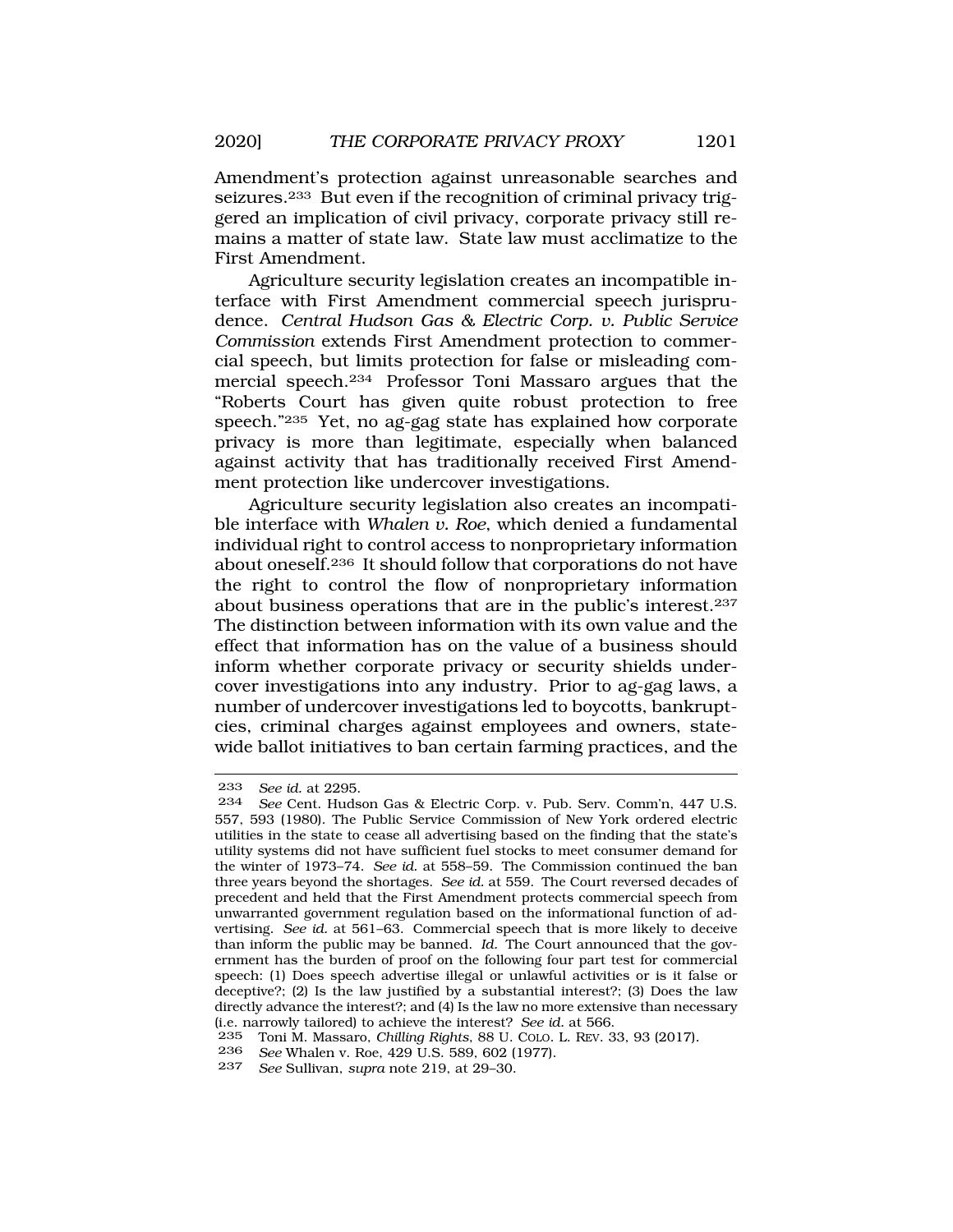largest meat recall in United States history that included two years' worth of production.238

Agriculture security legislation calls into question the scope of the government's authority to privatize nonproprietary information that is in the public's interest to know. Generally, the "the right to be let alone" defines the right to privacy.239 As discussed in Part II, privacy rights do not date back to the English common law and "[p]rior to 1890, no English or American court had ever expressly recognized the existence of the right" to privacy in tort.240 The *Restatement (Second) of Torts*  still denies a corporate "right" to privacy.241 As a result, businesses generally have "a reduced objective expectation of privacy in the workplace" unless that information is of a "highly intimate nature."242

Commercial food production is a matter of public interest, so any "right" to corporate security or privacy should be balanced with the public right to know. Ag-gag laws alter the common law understanding that no corporation, partnership, or unincorporated association has a right to privacy except for "a limited right to the exclusive use of its own name or identity."243 Nor do constitutional law principles ground the type of "right" to corporate security or privacy that ag-gag laws protect. This uncertainty over the scope of corporate privacy puts in doubt whether a compelling or important government interests exits. As a result, ag-gag laws may be insufficiently justified regardless of whether they are content-based or content-neutral under *Reed*.

Agriculture security legislation demonstrates how animal and agribusinesses operate in the political process even in the wake of the disclosure of damaging information.<sup>244</sup> Agriproducts are the leading cause of foodborne illness.<sup>245</sup> Recent trends suggest a lack of "progress in reducing foodborne

<sup>238</sup> *See* Animal Legal Def. Fund v. Otter, 118 F. Supp. 3d 1195, 1201–02 (D. Idaho 2015).<br>239 See Ri

See RESTATEMENT (SECOND) OF TORTS § 652A, cmt. a (AM. LAW INST. 1976). 240 *Id.* 

<sup>241</sup> *See id.* § 652I; § 652I cmt. c.

Med. Lab. Mgmt. Consultants v. ABC, Inc., 30 F. Supp. 2d 1182, 1188 (D. Ariz. 1998), *aff'd*, 306 F.3d 806 (9th Cir. 2002) (internal quotation marks and citations omitted).<br>243 RESTATEMEN

<sup>243</sup> RESTATEMENT (SECOND) OF TORTS § 652I, cmt. c (AM. LAW INST. 1976).<br>244 See Roy Peled, Occupu Information: The Case for Freedom of Co.

See Roy Peled, *Occupy Information: The Case for Freedom of Corporate Information*, 9 HASTINGS BUS. L.J. 261, 270–71 (2013) (discussing how corporations are able to involve themselves in significant political decisions).

<sup>245</sup> *See* Brief of Amici Curiae Food & Water Watch and Center for Biological Diversity in Support of Affirmance at 2–3, Animal Legal Def. Fund v. Wasden, No. 15-35960, 2018 U.S. App. LEXIS 2734 (9th Cir. Feb. 2, 2018) [hereinafter Food &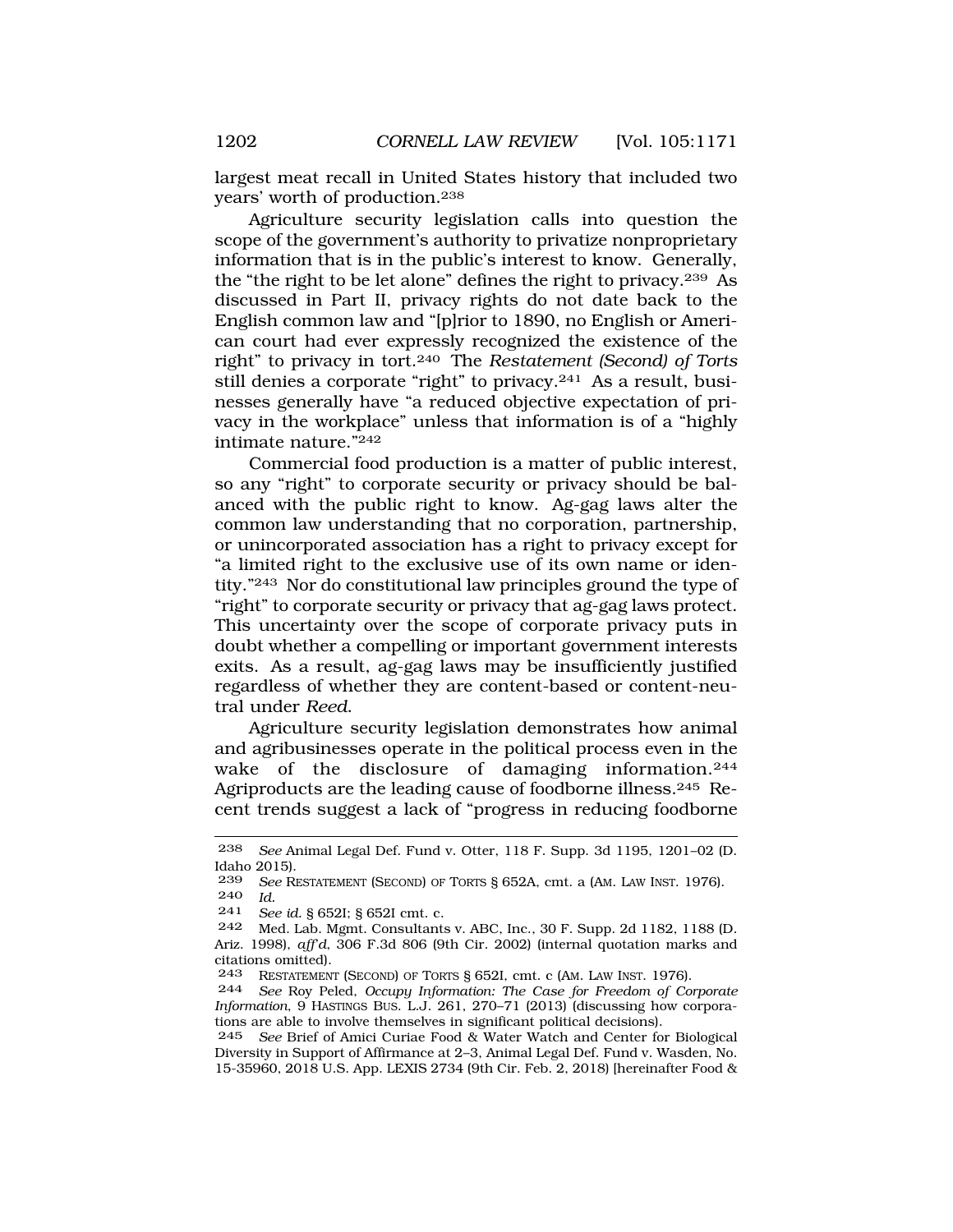infections,"246 as some strains of pathogens have become drugresistant.247 Experts at the Center for Disease Control and Prevention warn that "even infrequent contamination of commercially distributed products can result in many illnesses."248 Agriculture consistently "ranks among the most dangerous industries in the United States."249 The fatality rate for agricultural workers is "seven times higher than the fatality rate for all other workers" and the injury rate is over 40 percent higher than for all workers.250 Agriculture and farm workers sometimes lack "proper training or protective equipment."251 According to the United Farm Workers of America, "far too often industry employers set workplace policies that unduly add to and exacerbate those inherent risks."252 The agriculture industry is also especially prone to labor trafficking and wage theft.253 "[A] 2012 survey of New Mexico farmworkers found that over two-thirds experienced wage theft in 2011, and nearly half were paid less than the minimum wage."<sup>254</sup> Wage theft is exacerbated by widespread practices like "piece-rat[ing]."255 Piece-rating occurs when workers are paid "a set amount for each piece of crop harvested," which allows employers to un-

252 United Farm Workers of America, *supra* note 249, at 13.

253 *Id.* at 23, 26.

Water Watch]; *see also* Jacobs, *supra* note 36, at 222–23 (describing issues related to risks of soil contamination and remediation).

<sup>246</sup> *See* Food & Water Watch, *supra* note 245, at 5 (quoting CDC, *Trends in Foodborne Illness in the United States, 2012*, (Apr. 18, 2013), <https://www>. [cdc.gov/features/dsfoodnet2012/index.html\)](https://cdc.gov/features/dsfoodnet2012/index.html).

<sup>247</sup> *See id.* (citing Ellen Silbergeld et al., *Industrial Food Animal Production, Antimicrobial Resistance, and Human Health*, 29 ANN. REV. PUB. HEALTH 151, 151–69 (2008)).

<sup>248</sup> Food & Water Watch, *supra* note 245, at 6 (quoting John A. Painter et al., *Attribution of Foodborne Illnesses, Hospitalizations, and Deaths to Food Commodities by Using Outbreak Data, United States, 1998—2008,* 19 EMERGING INFECTIOUS DISEASES 407, 411 (2013)).

<sup>249</sup> Brief of Amici Curiae United Farm Workers of America Supporting Plaintiffs-Appellees Urging Affirmance at 12, Animal Legal Def. Fund v. Wasden, No. 15-35960, 2018 U.S. App. LEXIS 2734 (9th Cir. Feb. 2, 2018) [hereinafter United Farm Workers of America].

<sup>250</sup> *Id.* at 12 (citing *OSHA Agricultural Operations*, DEP'T OF LABOR, https:// [www.osha.gov/dsg/topics/agriculturaloperations/](www.osha.gov/dsg/topics/agriculturaloperations) (last visited Aug. 19, 2016) [[https://perma.cc/9325-VBS5\]](https://perma.cc/9325-VBS5).<br>251 *Id.* at 13: see also FARMW

Id. at 13; see also FARMWORKER JUSTICE, EXPOSED AND IGNORED: HOW PESTI-CIDES ARE ENDANGERING OUR NATION'S FARMWORKERS 5–6 (2011).

<sup>254</sup> *Id.* at 26 (citing NEW MEXICO CENTER ON LAW AND POVERTY, HUMAN RIGHTS ALERT: NEW MEXICO'S INVISIBLE AND DOWNTRODDEN WORKERS (2013)).

<sup>255</sup> *Id.* (citing FARMWORKER JUSTICE, U.S. DEPARTMENT OF LABOR ENFORCEMENT IN AGRICULTURE: MORE MUST BE DONE TO PROTECT FARMWORKERS DESPITE RECENT IM-PROVEMENTS (2015), [https://www.farmworkerjustice.org/sites/default/files/](https://www.farmworkerjustice.org/sites/default/files) FarmworkerJusticeDOLenforcementReport2015%20(1).pdf) [\[https://perma.cc/](https://perma.cc) Y5YC-GUYQ].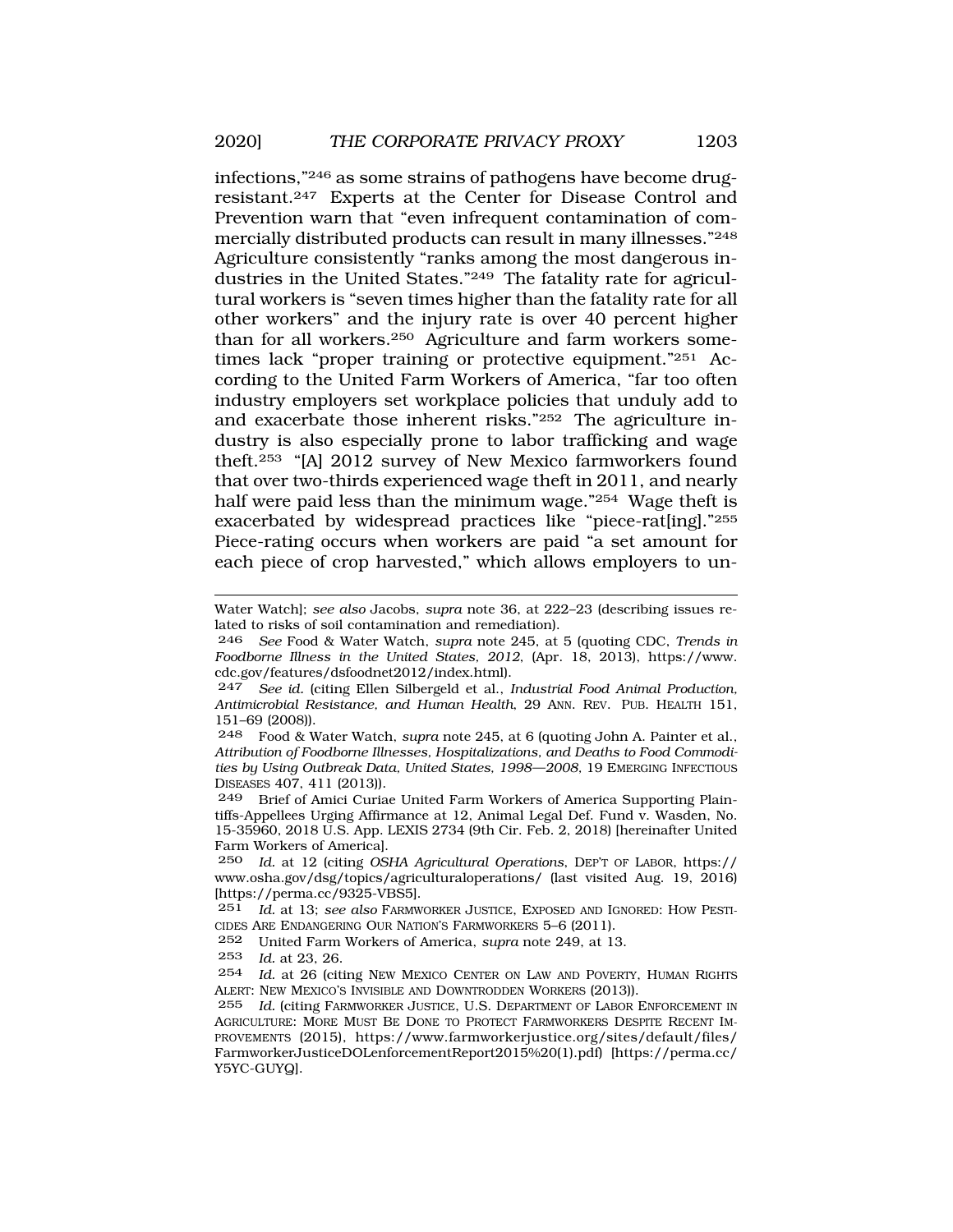dermine state and federal minimum wage laws.256 "[A] 2009 study found that Oregon farmworkers paid on [a] 'piece-rate' basis earned less than the minimum wage 90 percent of the time and on average received 37 percent less than the minimum wage."257

The interconnectivity of global food markets amplifies how agriculture security legislation distorts the marketplace of ideas about commercial food production.258 In the context of this marketplace, "the right to hear—[or] the right to receive information—is no less protected by the First Amendment than the right to speak."259 Consumers want to know whether animal and agribusinesses of all types and sizes are clean, and whether facilities prevent contamination through good farm management and humane practices.<sup>260</sup> The demand for consumer information increases when government agencies lack the resources to sufficiently monitor.<sup>261</sup> Estimates largely describe an "inadequate system" for enforcing laws related to farmworker safety and commercial food production.262 According to one Occupational Safety and Health Administration estimate of capacity, "it would take . . . 115 years to inspect each workplace in the country just once."263

Undercover investigations that counter the speech of animal and agribusinesses hold sway in the global marketplace

<sup>256</sup> United Farm Workers of America, *supra* note 249, at 26–27.

<sup>257</sup> *Id.* at 27.

<sup>258</sup> Dewey, *supra* note 71.

<sup>259</sup> Food Law and Policy Scholars, *supra* note 34, at 13 (citing Conant v. Walters, 309 F.3d 629, 643 (9th Cir. 2002)).

<sup>260</sup> Food & Water Watch, *supra* note 245, at 13–16; *see also* Jaime Bouvier, *Why Urban Agriculture Can Be Controversial: Exploring the Cultural Association of Urban Agriculture with Backwardness, Race, Gender, and Poverty*, 91 U. DET. MERCY L. REV. 205, 211 (2014) (reporting that "in 1920, approximately thirty percent of the United States population lived on a farm" as opposed to 2012 when "only 1.1 [percent] of the population live[d] on a farm."); Jessica Owley & Tonya Lewis, *From Vacant Lots to Full Pantries: Urban Agriculture Programs and the American City*, 91 U. DET. MERCY L. REV. 233, 241–42 (2014) (discussing challenges associated with urban agriculture including groundwater pollution); Anastasia Telesetsky, *Community-Based Urban Agriculture as Affirmative Environmental Justice*, 91 U. DET. MERCY L. REV. 259, 261–62 (2014) (advocating recognition of the link between healthy food and environmental justice). *See generally* Jacobs, *supra* note 36, at 222–23 (discussing environmental concerns related to urban agriculture); Lynn Bartkowiak Sholander, *Green Thumbs in the City: Incentivizing Urban Agriculture on Unoccupied Detroit Public School District Land*, 91 U. DET. MERCY L. REV. 173, 177 (2014) (arguing for incentives for urban agricultural education in order to provide educational, entrepreneurial, and nutritional benefits to Detroit Public School students).

<sup>261</sup> *See* United Farm Workers of America, *supra* note 249, at 15.

<sup>262</sup> *See id.* 

<sup>263</sup> *Id.*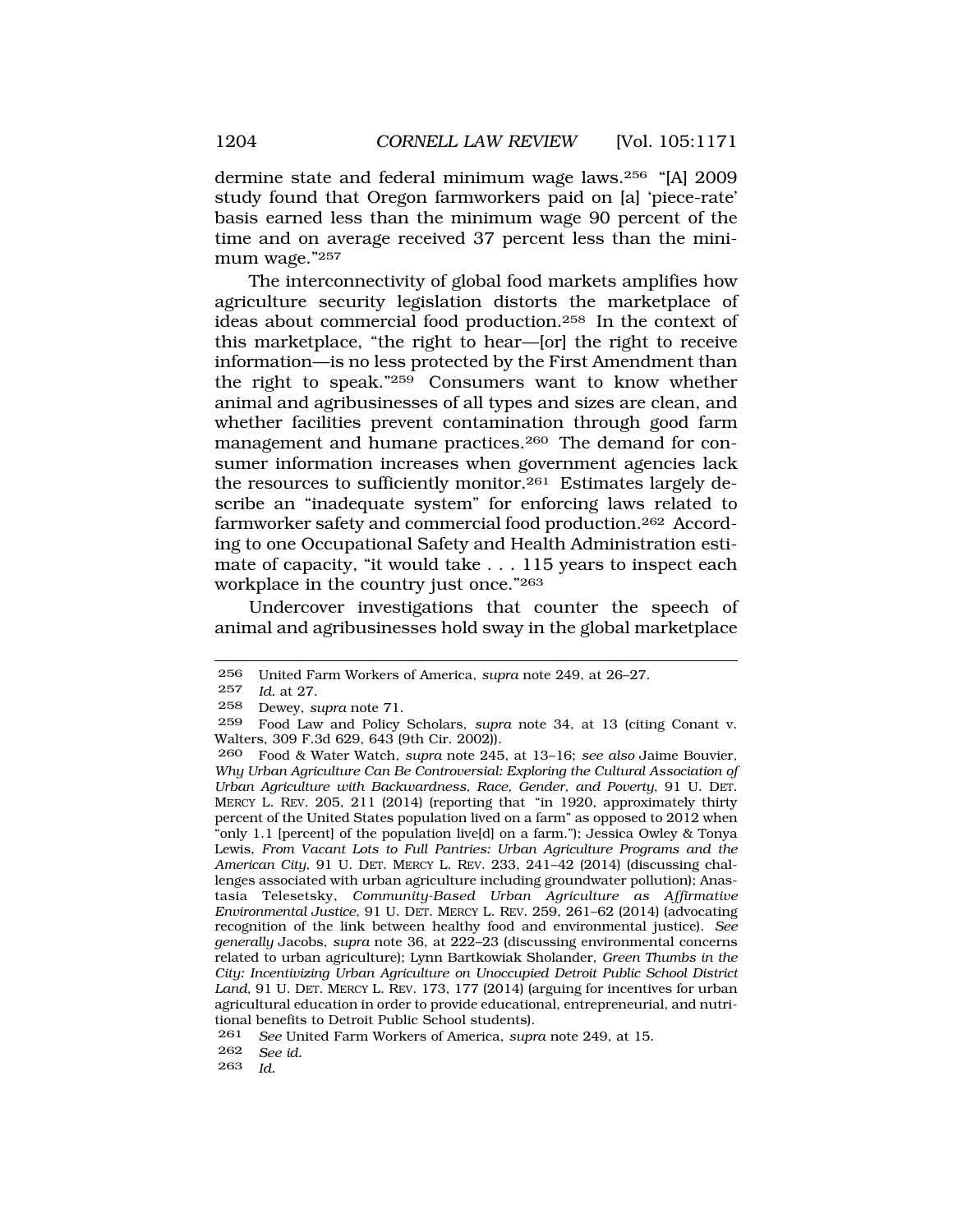of ideas about the industry.264 Large companies dominate a large portion of the U.S. economy.<sup>265</sup> While small farms grow a lot of food,266 industrial-scale animal factories dominate U.S. livestock production.267 Open Secrets reported that in 2017 over 1000 lobbyists earned or billed over \$130 million in lobbying expenses or expenditures on behalf of 440 U.S. animal and agribusinesses.268 Ag-gag laws thus show how a small number of businesses can lobby to potentially control much of the nonproprietary information that the public receives about an industry.

While undercover investigations rarely show commercial food production in its best light, such investigations do not "seriously aggrieve" the public when publicity is a matter of legitimate public concern.269 Moreover, the method of gathering and disseminating information during an undercover investigation rarely causes public outrage. If an undercover investigation causes outrage, it is usually because of the business practices or individual behaviors that are exposed.270 Even where the method of gathering and disseminating information causes public outrage, the Center and Bollea controversies demonstrate that First Amendment remedies currently exist.

First Amendment protection has traditionally included the means to conduct undercover investigations about potentially dangerous or undesirable food industry practices. "American journalists, including some of the most celebrated journalists in recent history, have often relied on the use of deception, misrepresentation, and other practices associated with undercover investigation to uncover or observe facts and practices

<sup>264</sup> *See* Peled, *supra* note 244, at 271.

<sup>265</sup> *See id.* at 270.

<sup>266</sup> According to the 2012 Census of Agriculture, 88% "of all farms were small family farms with less than \$350,000 in gross cash farm income." UNITED STATES DEPARTMENT OF AGRICULTURE NATIONAL AGRICULTURE STATISTICS SERVICE, 2012 CENSUS OF AGRICULTURE – SMALL FARMS 1 (2016), <https://www.nass.usda.gov/Publica>tions/Highlights/2016/SmallFamilyFarms.pdf [<https://perma.cc/8WDG>-UXZD]. Furthermore, "[s]mall family farms operated 48 percent of all farmland, owned 47 percent of the value of farm real estate (land and buildings), accounted for 20 percent of agriculture sales, and earned 5 percent of the country's net farm income." *Id.* Nine percent of farms are mid-size and large family owned and 3 percent were not family owned. *Id.* 

<sup>267</sup> Food & Water Watch, *supra* note 245, at 2.

<sup>268</sup> OPEN SECRETS, 2017, *Annual Lobbying on Agribusiness*, OPEN SECRETS (Apr. 24, 2018), <https://www.opensecrets.org/lobby/indus.php?id=year=2017> [<https://perma.cc/WC9Q-JG8X>].

<sup>269</sup> RESTATEMENT (SECOND) OF TORTS § 652D, cmt. d (AM. LAW INST. 1976).

<sup>270</sup> *Free Speech and Democracy*, *supra* note 33, at 1052.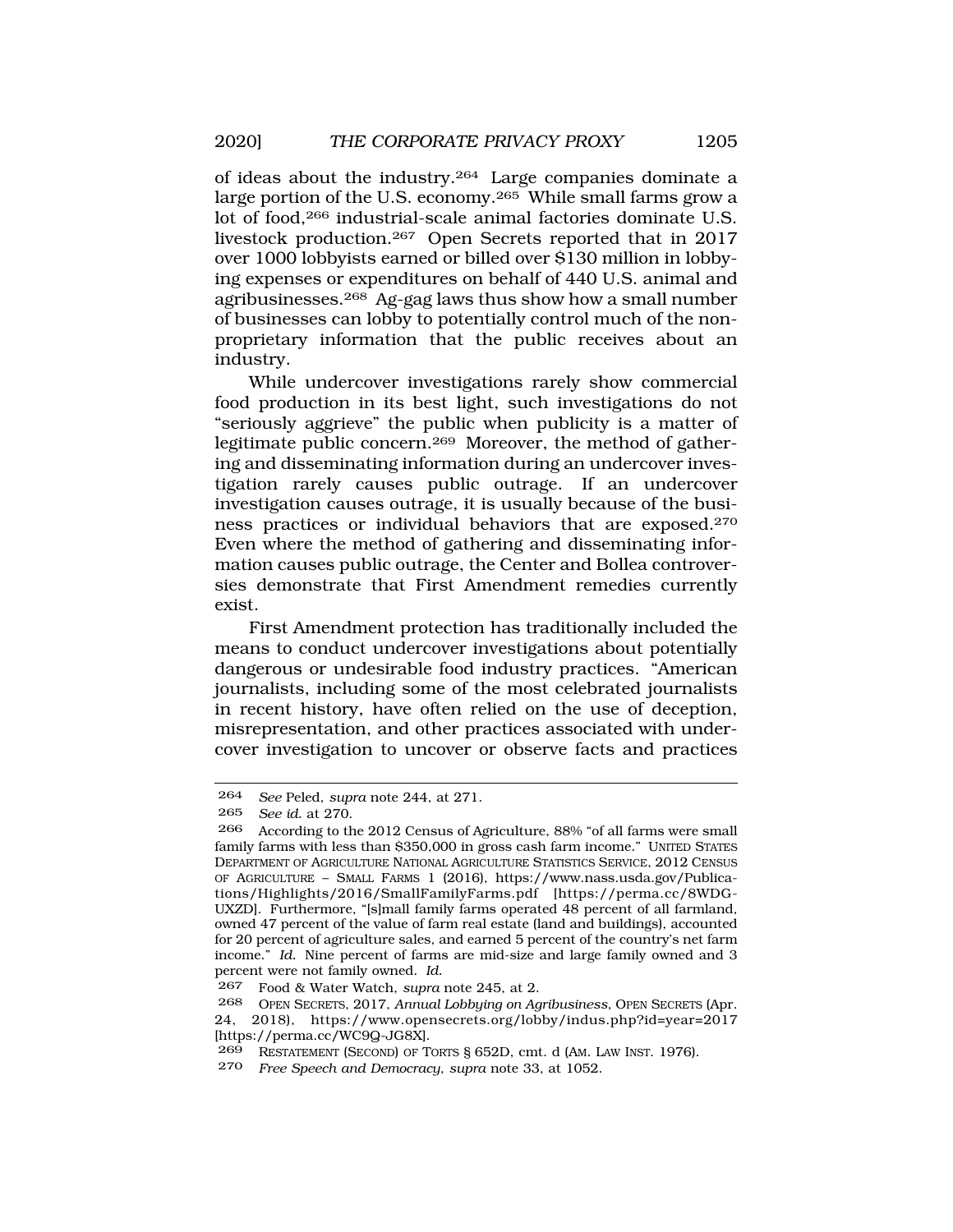otherwise obscured from public view."271 Professors Brooke Kroeger and Ted Conover theorize that deceptive techniques "are critical to American journalism, and in particular to journalism involving conditions and practices in agricultural production facilities."272

Within the marketplace of food, the consumer's "interest in the free flow of commercial information" $273$  includes exposés about agricultural or animal production facilities.274 Leading food law scholars point to how consumers look to the marketplace to form eating habits.275 Eating habits dictate what farmers grow, and impact conservation practices and food networks.276 Modern consumers pay more for organic food products that exclude unnatural ingredients.277 "Preferences for fair trade and the movement against genetically modified ('GMO') ingredients also motivate [growing and] buying practices."278

Modern consumers continue to expect transparency at every level of food production.279 This expectation "extends beyond food safety issues. Consumers want to know everything they can," especially and including distasteful commercial food practices.280 Ag-gag laws prevent consumers from learning about—and expressing disapproval of—the business practices of animal and agribusinesses and their facilities. Aggag laws seek to conceal unpopular or illegal acts from public view by criminalizing the tools by which individuals seek to discover information.281 But journalists, whistleblowers, and activists play a role in diversifying the marketplace of nonproprietary information.282 Food consumers may not understand, but are aware of the limits to obtaining such information.283 Many consumers may also distinguish between information

277 *Id.* at 9.

<sup>271</sup> Kroeger & Conover, *supra* note 72, at 5.

*Id.* at 10.

<sup>273</sup> Food Law and Policy Scholars, *supra* note 34, at 13 (quoting Va. State Bd. of Pharmacy v. Va. Citizens Consumer Council, 425 U.S. 748, 765 (1976)).

<sup>274</sup> *Id.* at 15–16.

*Id.* at 11-12.

<sup>276</sup> *Id.* at 11 (citing Andrew Martin, *Is a Food Revolution Now in Season?*, N.Y. TIMES (Mar. 21, 2009), [https://www.nytimes.com/2009/03/22/business/](https://www.nytimes.com/2009/03/22/business) 22food.html).

<sup>278</sup> Sanders, *supra* note 88, at 683.

<sup>279</sup> *Id.* at 12 (quoting Negowetti, *supra* note 37, at 1373).

<sup>280</sup> Food Law and Policy Scholars, *supra* note 34, at 5.

<sup>281</sup> *See* Kroeger & Conover, *supra* note 72, at 6–10 (citing BROOKE KROEGER, UNDERCOVER REPORTING: THE TRUTH ABOUT DECEPTION (2012)).

<sup>282</sup> Food Law and Policy Scholars, *supra* note 34, at 18.

<sup>283</sup> *Id.* at 19–24.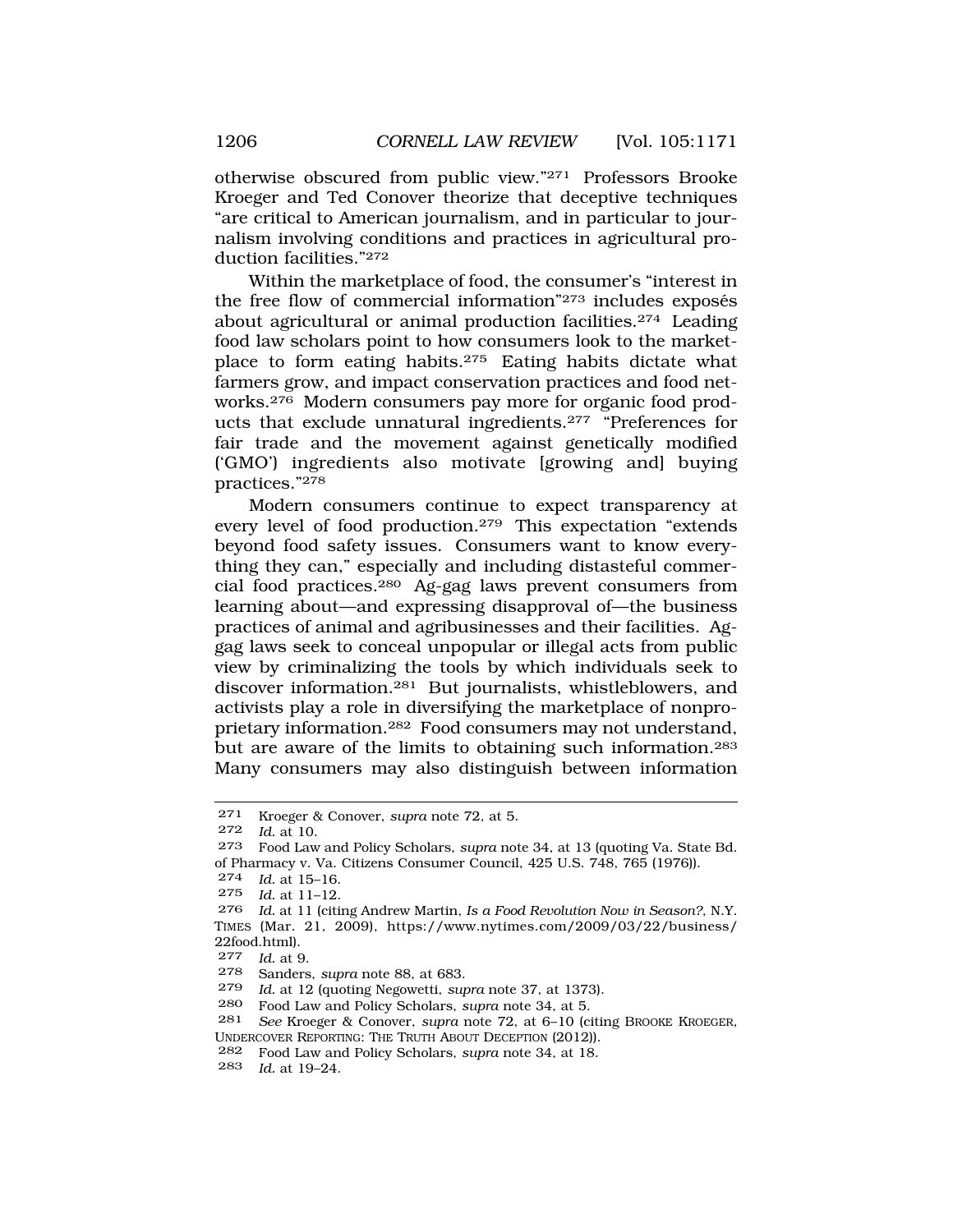with independent value and information with little independent value except that which affects a business's reputation. Ag-gag laws prevent consumers from making distinctions by limiting the available information upon which an informed choice may be based.

Agriculture security legislation envisions control over nonproprietary information about commercial food production as a one-sided proposition where the owner or operator of an animal or agribusiness holds an exclusive "right." Privacy in this context has other dimensions. Consumers have the right to know and choose what to consume as a matter of health, diet, religious belief, morality, and conscience. The public has the right to government accountability, at least from their government, because the federal Food and Drug Administration is "responsible for the safety and security" of the U.S. food supply, which includes over 35,000 farms, 300,000 restaurants, and 10,500 vending machines. Competitors have enforceable rights against unfair competition. Ag-gag laws fail to consider these factors, and more, in their protection of the security and privacy of animal and agribusinesses.

Agriculture security legislation contemplates statutory recognition of an expansive privilege to prevent discovery and disclosure of nonproprietary commercial information on public matters. Professor Barry Sullivan acknowledges that no Court has interpreted the First Amendment to contain an "explicit guarantee of access to information, whether for the general benefit of the public or for the special benefit of the press. . . ."284 Sullivan discusses how the right to know depends on "society's view of citizenship and on the strength of its commitment to that view."285 Sullivan's view could encompass "broader understandings of citizenship and of the citizen's proper role in a representative democracy" than that which the First Amendment establishes.286 Nevertheless, Sullivan envisions a right to access that limits government regulation to prevent discovery and disclosure of information on public matters.287

This Article is not the first to attempt to weave the intersections between the right to gather and disseminate news and privacy. Allen called for more explicit definitions of the "'goods'

<sup>284</sup> Sullivan, *supra* note 219, at 29.

<sup>285</sup> *Id.* at 6.

<sup>286</sup> *Id.* at 3.

<sup>287</sup> *Id.* at 10.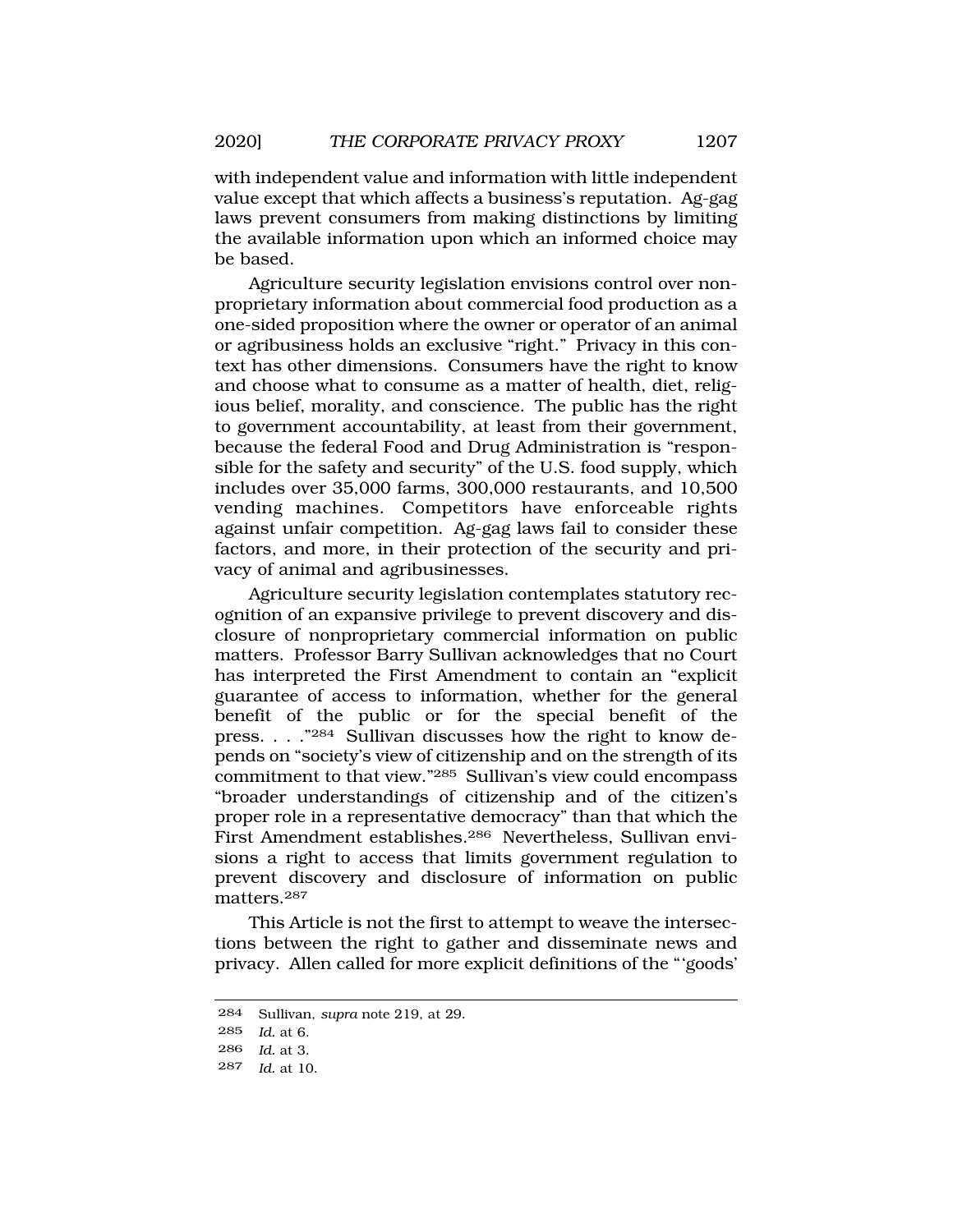to be won through the extension of the privacy right"288 and proposed recognition of corporations as a "social participant" entitled to full compensation for "equivalent injuries."289 Allen questioned whether privacy law should be expanded to compensate for injuries to a business or property as a consequence of wrongful access.290 Allen also distinguished between morally protected and unprotected lies and advocated lying to protect sexual privacy.291 Chen and Marceau distinguished between high and low value lies and advocated heightened First Amendment protection for the former.292 Massaro favors expanding First Amendment speech overbreadth jurisprudence to all laws that threaten to chill constitutional rights.293 Massaro describes free speech as "a rainbow right favored across the political [and ideological] spectrum[s]."294 So too is privacy, but as ag-gag laws demonstrate in the commercial food context, too much privacy can cause inherent defects in the marketplace of ideas.295

In arguing for the importance of the corporate privacy debate to agriculture security legislation, this Article advocates neither for nor against recognition of a right to corporate privacy. Instead, this Article hopes to demonstrate how the uncertainty over corporate privacy rights diminishes the interests that ag-gag states seek to protect. The diminished nature of an ag-gag state's interests could and should fatally implicate the First Amendment analysis.

## **CONCLUSION**

This Article identifies how agriculture security legislation implicates the corporate privacy debate and explores the scope of the corporate right to privacy in the context of ag-gag laws. Neither constitutional nor common law principles ground the "right" to corporate security or privacy that ag-gag laws protect,

<sup>288</sup> Allen, *supra* note 163, at 636.

*Id.* at 638.

<sup>290</sup> *Id.* at 615.

<sup>291</sup> Anita L. Allen, *Lying to Protect Privacy*, 44 VILL. L. REV. 161, 161 (1999).

<sup>292</sup> *See generally High Value Lies*, *supra* note 33, at 1480–91 (arguing that because investigative deception is a type of high value lie, restrictions on such practices, including ag-gag statutes, warrant strict scrutiny); *Taxonomy of Lies*, *supra* note 33, at 658 (arguing that the harms caused by—and benefits gained from—lies allows placement in a spectrum ranging from "socially routine lies" to "high value lies," and proposing a framework for evaluating the scope of the First Amendment's protections of each).

<sup>293</sup> Massaro, *supra* note 235, at 33–50.

<sup>294</sup> *Id.* at 47–48.

<sup>295</sup> *Id.*